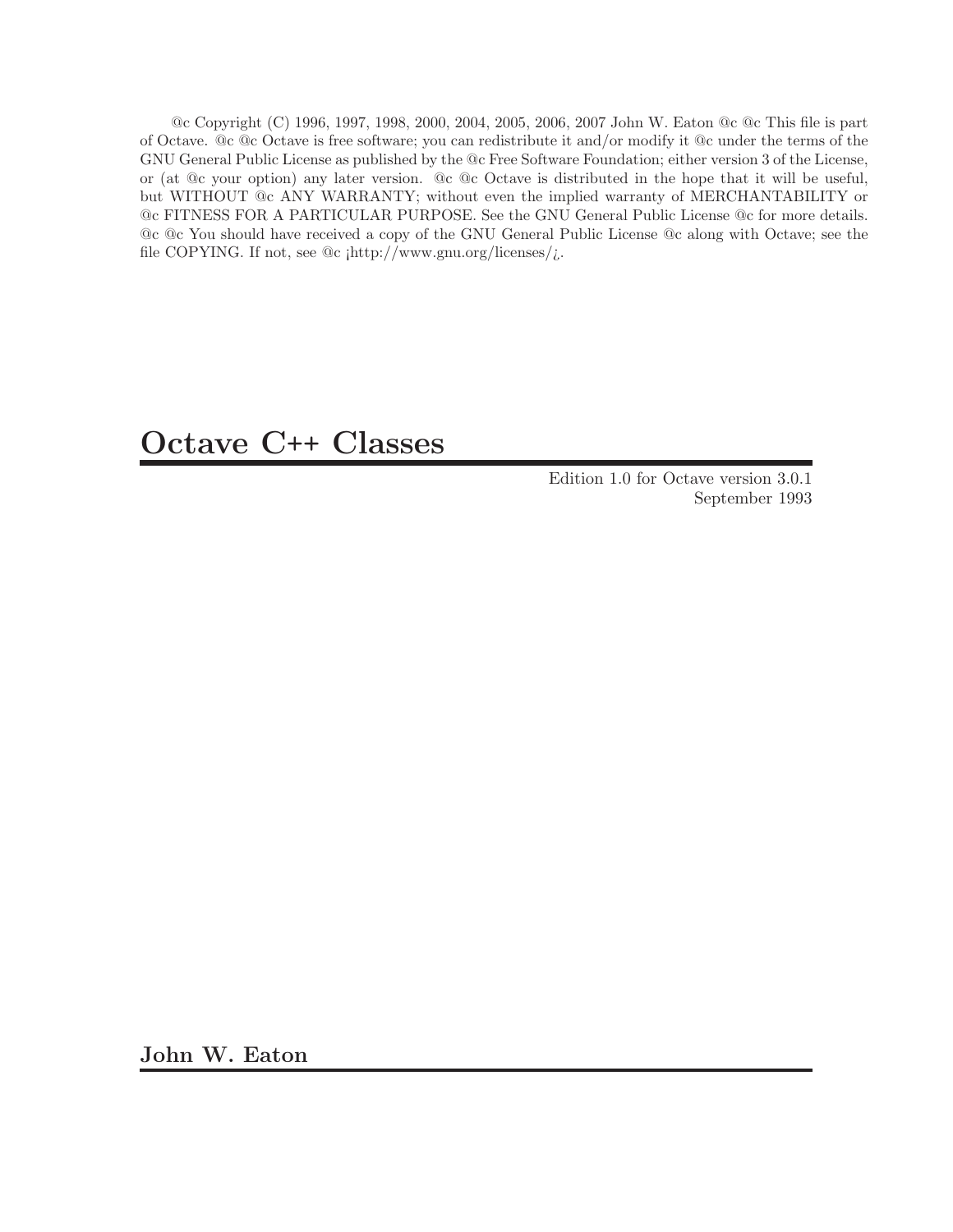Copyright © 1996, 1997 John W. Eaton.

This is the first edition of the documentation for Octave's C++ classes, and is consistent with version 3.0.1 of Octave.

Permission is granted to make and distribute verbatim copies of this manual provided the copyright notice and this permission notice are preserved on all copies.

Permission is granted to copy and distribute modified versions of this manual under the conditions for verbatim copying, provided that the entire resulting derived work is distributed under the terms of a permission notice identical to this one.

Permission is granted to copy and distribute translations of this manual into another language, under the same conditions as for modified versions.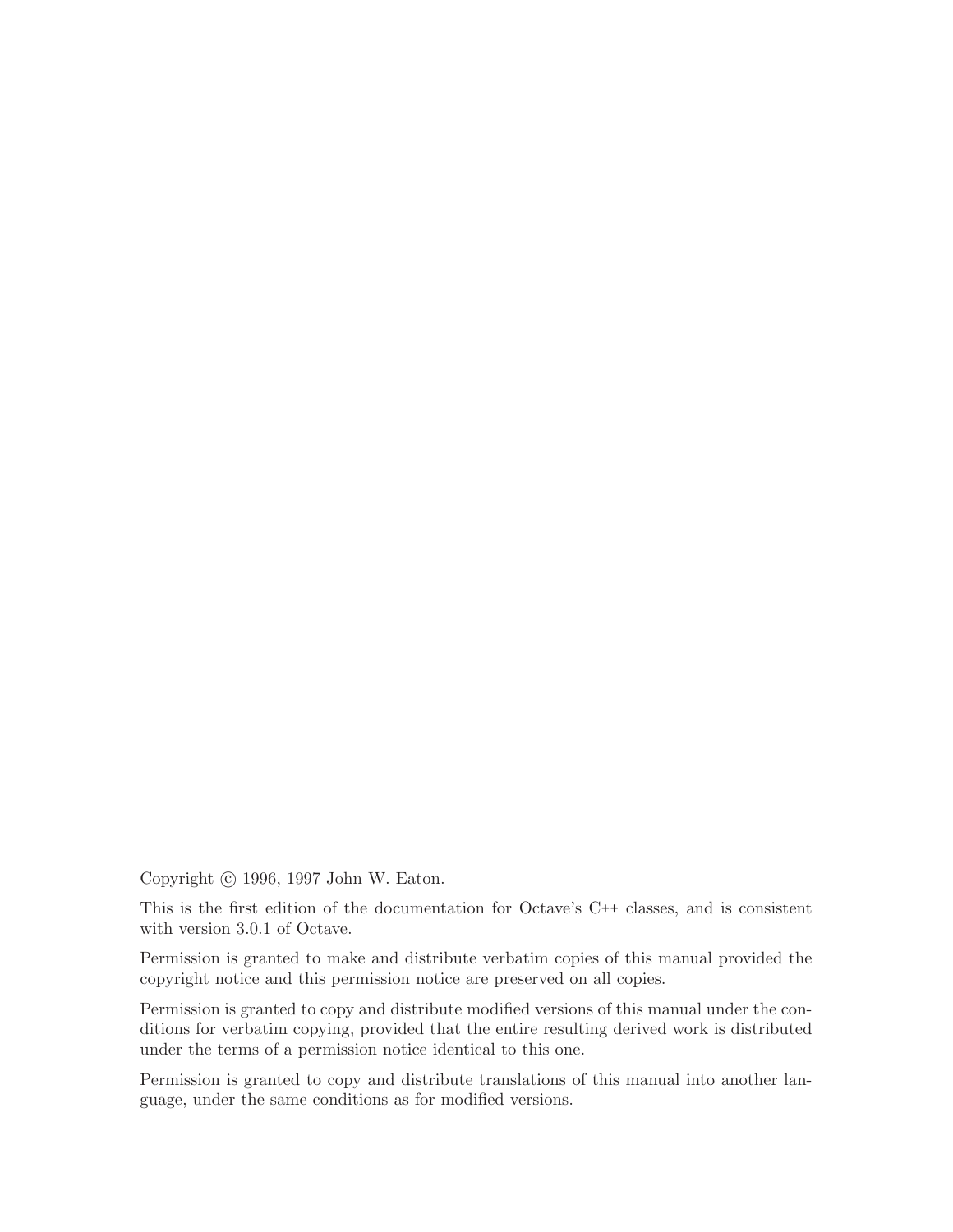# Table of Contents

| 1                                                                                                                               |
|---------------------------------------------------------------------------------------------------------------------------------|
| GNU GENERAL PUBLIC LICENSE  2                                                                                                   |
| $\bf{2}$                                                                                                                        |
| 3<br>3.1                                                                                                                        |
| Matrix and Vector Operations 18<br>$\overline{4}$                                                                               |
| $\overline{5}$                                                                                                                  |
| 6                                                                                                                               |
| $\overline{7}$                                                                                                                  |
| 8                                                                                                                               |
| Optimization $\ldots \ldots \ldots \ldots \ldots \ldots \ldots \ldots \ldots$ 40<br>9<br>9.1<br>9.2<br>9.3<br>9.4<br>9.5<br>9.6 |
| Quadrature $\dots \dots \dots \dots \dots \dots \dots \dots \dots$ 43<br>10                                                     |
| Ordinary Differential Equations  45<br>11                                                                                       |
| Differential Algebraic Equations $\ldots \ldots \ldots$ 46<br>12                                                                |
| Error Handling  47<br>13                                                                                                        |
| 14                                                                                                                              |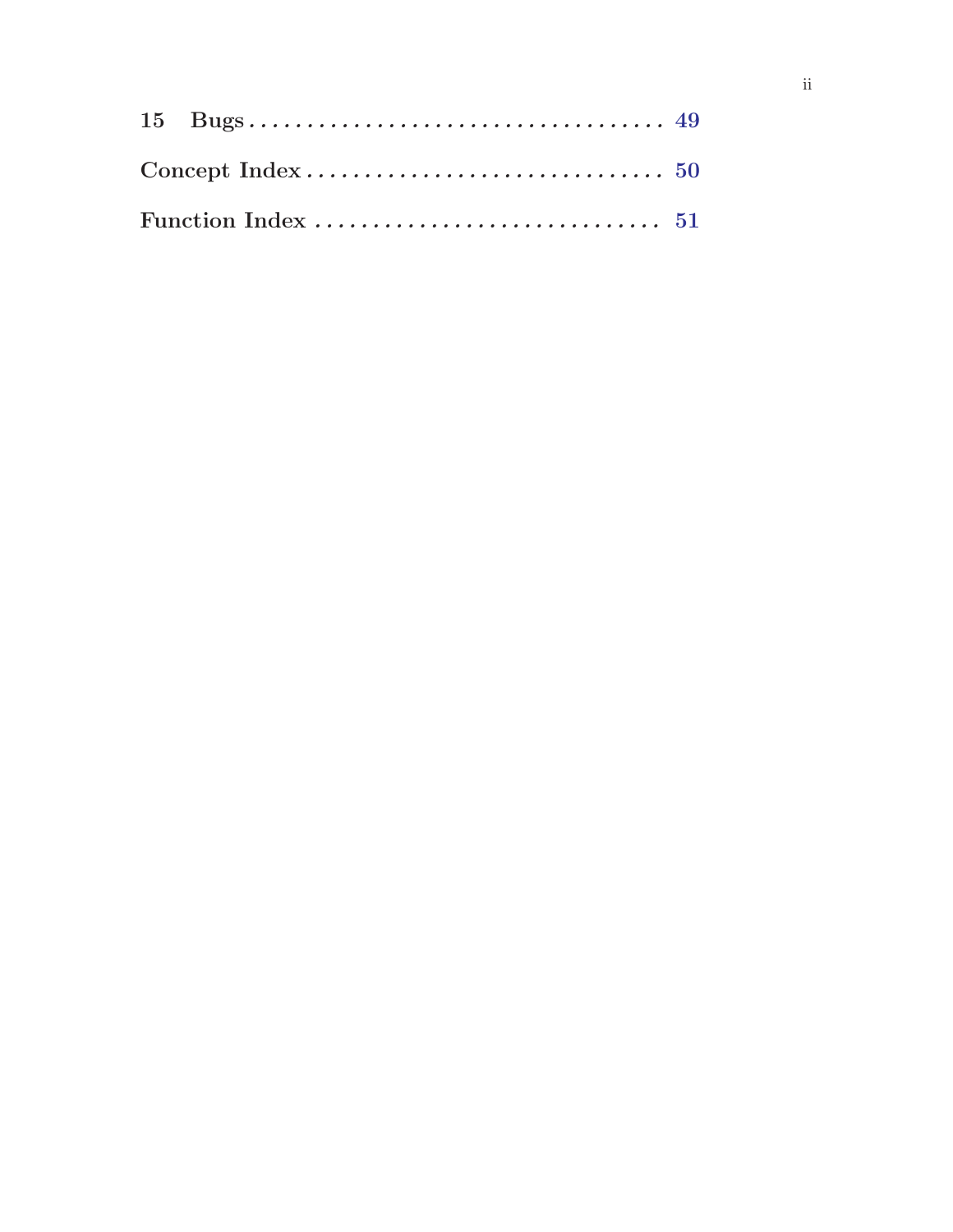# <span id="page-4-0"></span>1 Acknowledgements

#### Contributors to Octave

In addition to John W. Eaton, several people have written parts of liboctave. (This has been removed because it is the same as what is in the Octave manual.)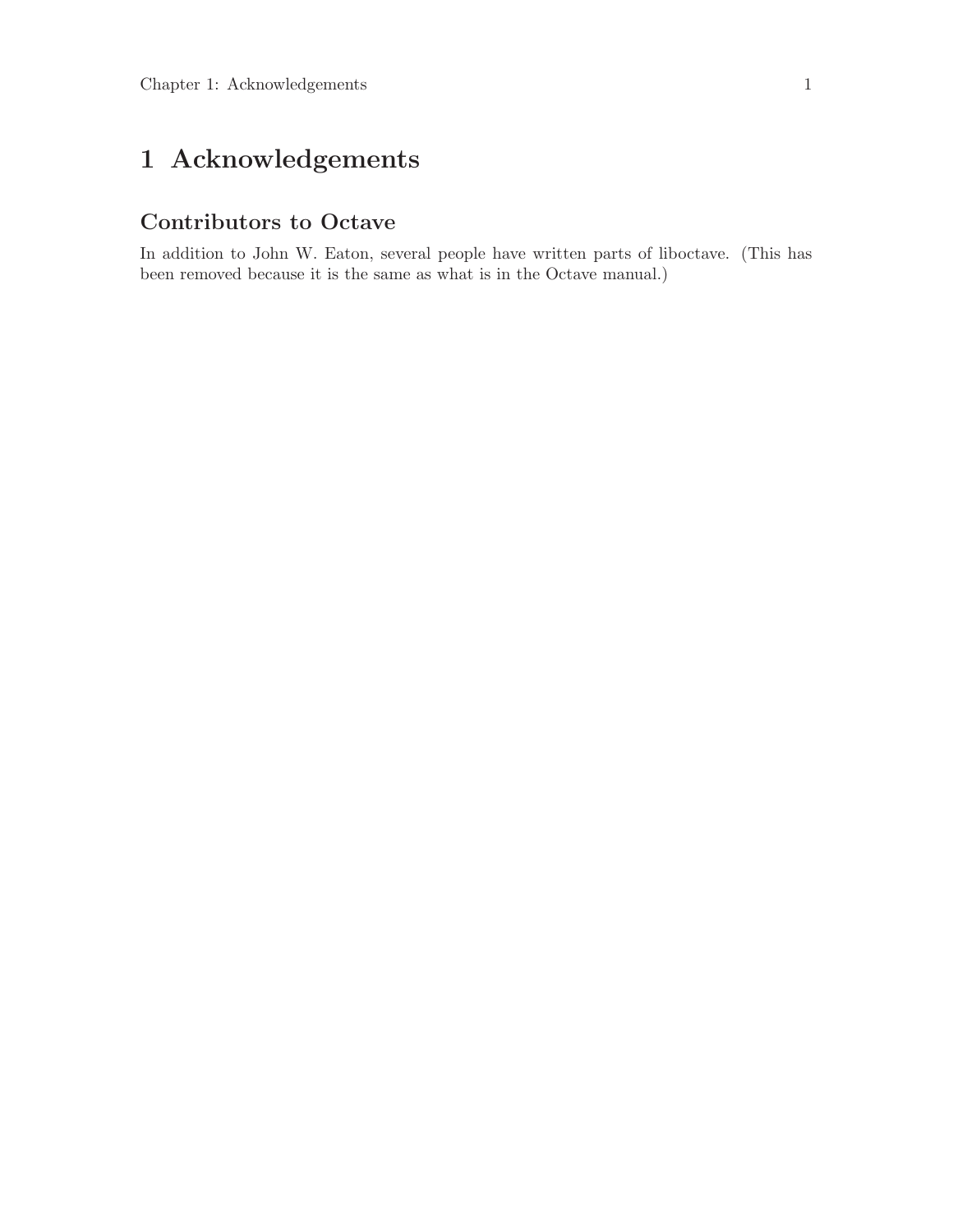### <span id="page-5-0"></span>GNU GENERAL PUBLIC LICENSE

Version 3, 29 June 2007

Copyright © 2007 Free Software Foundation, Inc. <http://fsf.org/>

Everyone is permitted to copy and distribute verbatim copies of this license document, but changing it is not allowed.

#### Preamble

The GNU General Public License is a free, copyleft license for software and other kinds of works.

The licenses for most software and other practical works are designed to take away your freedom to share and change the works. By contrast, the GNU General Public License is intended to guarantee your freedom to share and change all versions of a program—to make sure it remains free software for all its users. We, the Free Software Foundation, use the GNU General Public License for most of our software; it applies also to any other work released this way by its authors. You can apply it to your programs, too.

When we speak of free software, we are referring to freedom, not price. Our General Public Licenses are designed to make sure that you have the freedom to distribute copies of free software (and charge for them if you wish), that you receive source code or can get it if you want it, that you can change the software or use pieces of it in new free programs, and that you know you can do these things.

To protect your rights, we need to prevent others from denying you these rights or asking you to surrender the rights. Therefore, you have certain responsibilities if you distribute copies of the software, or if you modify it: responsibilities to respect the freedom of others.

For example, if you distribute copies of such a program, whether gratis or for a fee, you must pass on to the recipients the same freedoms that you received. You must make sure that they, too, receive or can get the source code. And you must show them these terms so they know their rights.

Developers that use the GNU GPL protect your rights with two steps: (1) assert copyright on the software, and (2) offer you this License giving you legal permission to copy, distribute and/or modify it.

For the developers' and authors' protection, the GPL clearly explains that there is no warranty for this free software. For both users' and authors' sake, the GPL requires that modified versions be marked as changed, so that their problems will not be attributed erroneously to authors of previous versions.

Some devices are designed to deny users access to install or run modified versions of the software inside them, although the manufacturer can do so. This is fundamentally incompatible with the aim of protecting users' freedom to change the software. The systematic pattern of such abuse occurs in the area of products for individuals to use, which is precisely where it is most unacceptable. Therefore, we have designed this version of the GPL to prohibit the practice for those products. If such problems arise substantially in other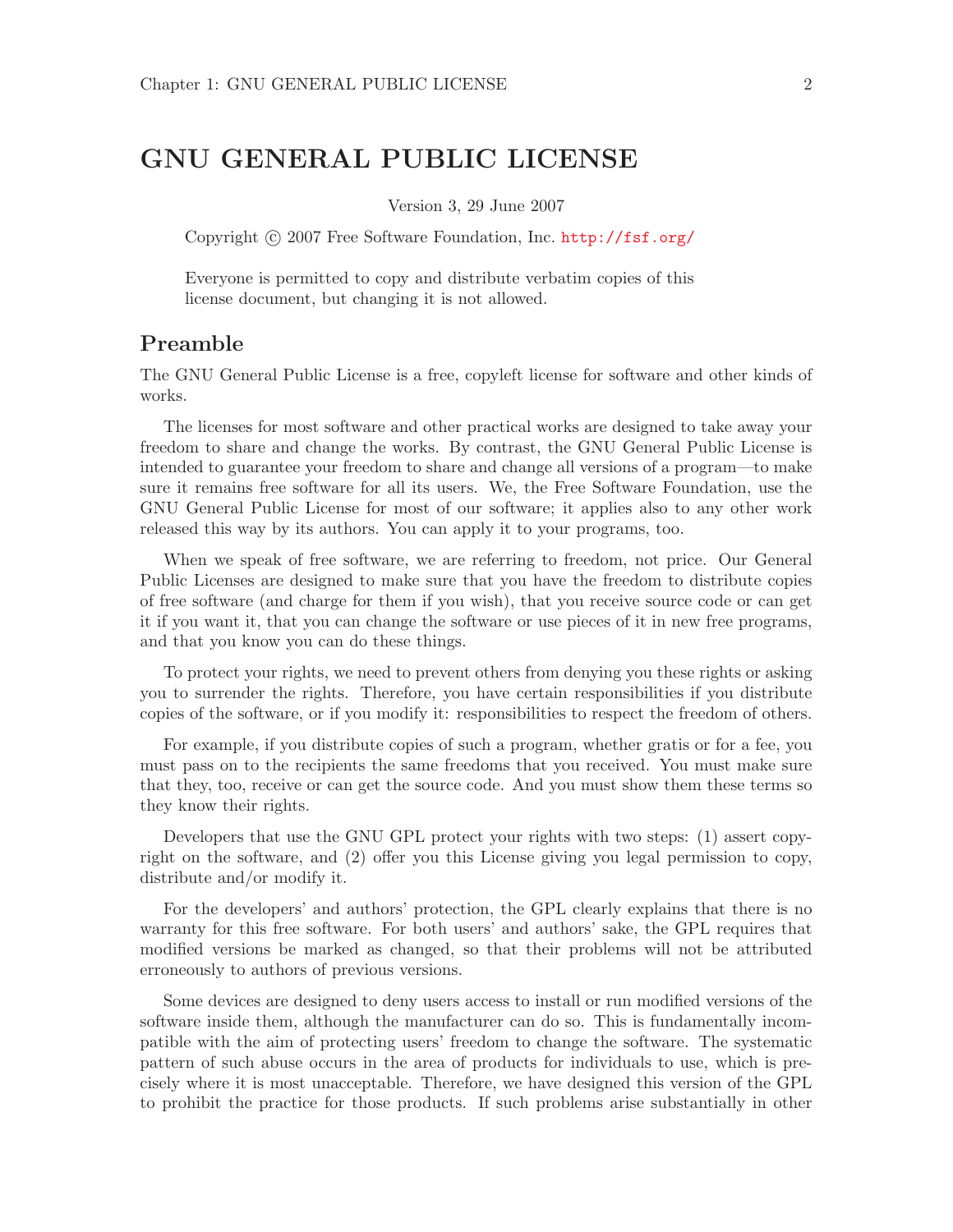domains, we stand ready to extend this provision to those domains in future versions of the GPL, as needed to protect the freedom of users.

Finally, every program is threatened constantly by software patents. States should not allow patents to restrict development and use of software on general-purpose computers, but in those that do, we wish to avoid the special danger that patents applied to a free program could make it effectively proprietary. To prevent this, the GPL assures that patents cannot be used to render the program non-free.

The precise terms and conditions for copying, distribution and modification follow.

#### TERMS AND CONDITIONS

0. Definitions.

"This License" refers to version 3 of the GNU General Public License.

"Copyright" also means copyright-like laws that apply to other kinds of works, such as semiconductor masks.

"The Program" refers to any copyrightable work licensed under this License. Each licensee is addressed as "you". "Licensees" and "recipients" may be individuals or organizations.

To "modify" a work means to copy from or adapt all or part of the work in a fashion requiring copyright permission, other than the making of an exact copy. The resulting work is called a "modified version" of the earlier work or a work "based on" the earlier work.

A "covered work" means either the unmodified Program or a work based on the Program.

To "propagate" a work means to do anything with it that, without permission, would make you directly or secondarily liable for infringement under applicable copyright law, except executing it on a computer or modifying a private copy. Propagation includes copying, distribution (with or without modification), making available to the public, and in some countries other activities as well.

To "convey" a work means any kind of propagation that enables other parties to make or receive copies. Mere interaction with a user through a computer network, with no transfer of a copy, is not conveying.

An interactive user interface displays "Appropriate Legal Notices" to the extent that it includes a convenient and prominently visible feature that (1) displays an appropriate copyright notice, and (2) tells the user that there is no warranty for the work (except to the extent that warranties are provided), that licensees may convey the work under this License, and how to view a copy of this License. If the interface presents a list of user commands or options, such as a menu, a prominent item in the list meets this criterion.

1. Source Code.

The "source code" for a work means the preferred form of the work for making modifications to it. "Object code" means any non-source form of a work.

A "Standard Interface" means an interface that either is an official standard defined by a recognized standards body, or, in the case of interfaces specified for a particular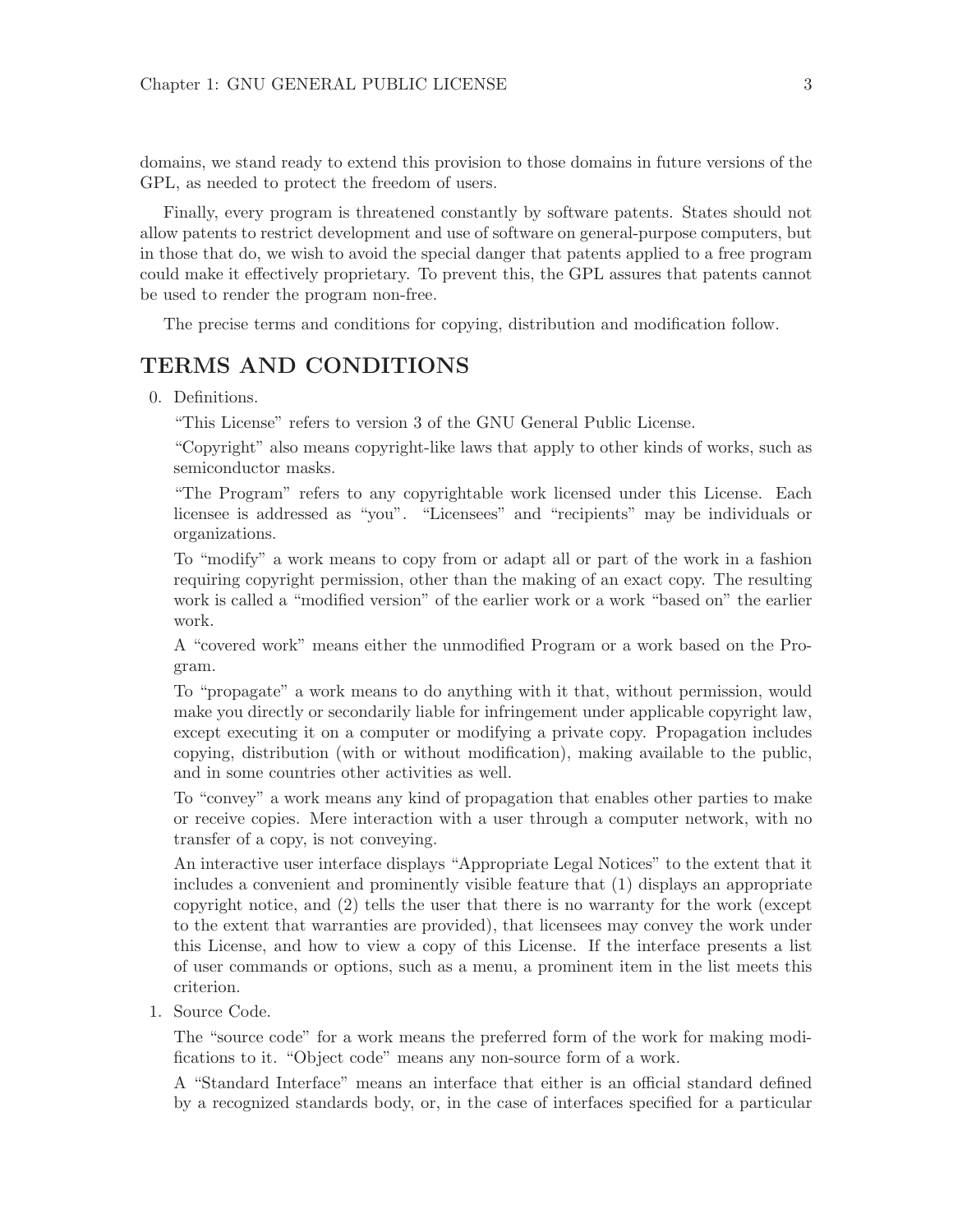programming language, one that is widely used among developers working in that language.

The "System Libraries" of an executable work include anything, other than the work as a whole, that (a) is included in the normal form of packaging a Major Component, but which is not part of that Major Component, and (b) serves only to enable use of the work with that Major Component, or to implement a Standard Interface for which an implementation is available to the public in source code form. A "Major Component", in this context, means a major essential component (kernel, window system, and so on) of the specific operating system (if any) on which the executable work runs, or a compiler used to produce the work, or an object code interpreter used to run it.

The "Corresponding Source" for a work in object code form means all the source code needed to generate, install, and (for an executable work) run the object code and to modify the work, including scripts to control those activities. However, it does not include the work's System Libraries, or general-purpose tools or generally available free programs which are used unmodified in performing those activities but which are not part of the work. For example, Corresponding Source includes interface definition files associated with source files for the work, and the source code for shared libraries and dynamically linked subprograms that the work is specifically designed to require, such as by intimate data communication or control flow between those subprograms and other parts of the work.

The Corresponding Source need not include anything that users can regenerate automatically from other parts of the Corresponding Source.

The Corresponding Source for a work in source code form is that same work.

2. Basic Permissions.

All rights granted under this License are granted for the term of copyright on the Program, and are irrevocable provided the stated conditions are met. This License explicitly affirms your unlimited permission to run the unmodified Program. The output from running a covered work is covered by this License only if the output, given its content, constitutes a covered work. This License acknowledges your rights of fair use or other equivalent, as provided by copyright law.

You may make, run and propagate covered works that you do not convey, without conditions so long as your license otherwise remains in force. You may convey covered works to others for the sole purpose of having them make modifications exclusively for you, or provide you with facilities for running those works, provided that you comply with the terms of this License in conveying all material for which you do not control copyright. Those thus making or running the covered works for you must do so exclusively on your behalf, under your direction and control, on terms that prohibit them from making any copies of your copyrighted material outside their relationship with you.

Conveying under any other circumstances is permitted solely under the conditions stated below. Sublicensing is not allowed; section 10 makes it unnecessary.

3. Protecting Users' Legal Rights From Anti-Circumvention Law.

No covered work shall be deemed part of an effective technological measure under any applicable law fulfilling obligations under article 11 of the WIPO copyright treaty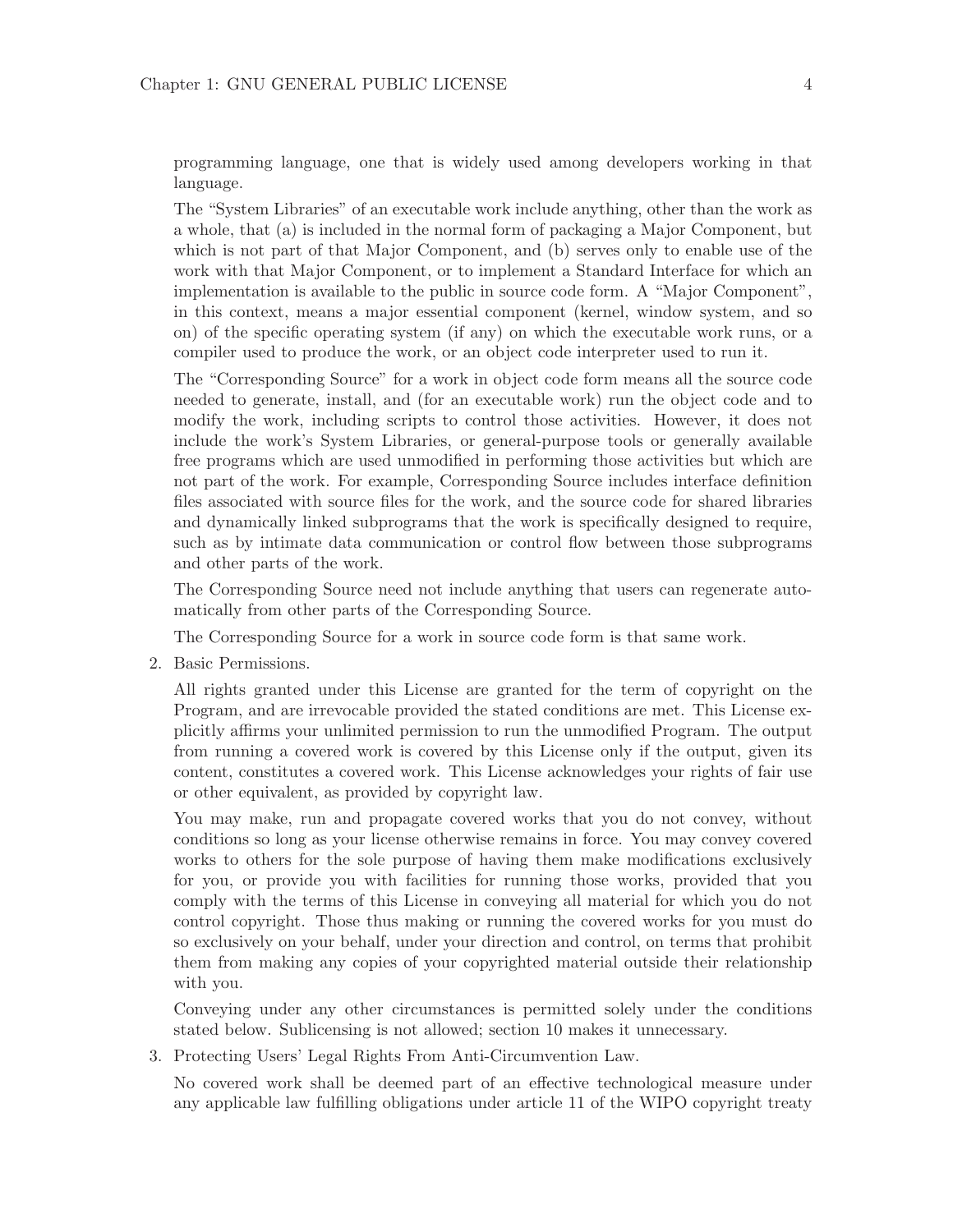adopted on 20 December 1996, or similar laws prohibiting or restricting circumvention of such measures.

When you convey a covered work, you waive any legal power to forbid circumvention of technological measures to the extent such circumvention is effected by exercising rights under this License with respect to the covered work, and you disclaim any intention to limit operation or modification of the work as a means of enforcing, against the work's users, your or third parties' legal rights to forbid circumvention of technological measures.

4. Conveying Verbatim Copies.

You may convey verbatim copies of the Program's source code as you receive it, in any medium, provided that you conspicuously and appropriately publish on each copy an appropriate copyright notice; keep intact all notices stating that this License and any non-permissive terms added in accord with section 7 apply to the code; keep intact all notices of the absence of any warranty; and give all recipients a copy of this License along with the Program.

You may charge any price or no price for each copy that you convey, and you may offer support or warranty protection for a fee.

5. Conveying Modified Source Versions.

You may convey a work based on the Program, or the modifications to produce it from the Program, in the form of source code under the terms of section 4, provided that you also meet all of these conditions:

- a. The work must carry prominent notices stating that you modified it, and giving a relevant date.
- b. The work must carry prominent notices stating that it is released under this License and any conditions added under section 7. This requirement modifies the requirement in section 4 to "keep intact all notices".
- c. You must license the entire work, as a whole, under this License to anyone who comes into possession of a copy. This License will therefore apply, along with any applicable section 7 additional terms, to the whole of the work, and all its parts, regardless of how they are packaged. This License gives no permission to license the work in any other way, but it does not invalidate such permission if you have separately received it.
- d. If the work has interactive user interfaces, each must display Appropriate Legal Notices; however, if the Program has interactive interfaces that do not display Appropriate Legal Notices, your work need not make them do so.

A compilation of a covered work with other separate and independent works, which are not by their nature extensions of the covered work, and which are not combined with it such as to form a larger program, in or on a volume of a storage or distribution medium, is called an "aggregate" if the compilation and its resulting copyright are not used to limit the access or legal rights of the compilation's users beyond what the individual works permit. Inclusion of a covered work in an aggregate does not cause this License to apply to the other parts of the aggregate.

6. Conveying Non-Source Forms.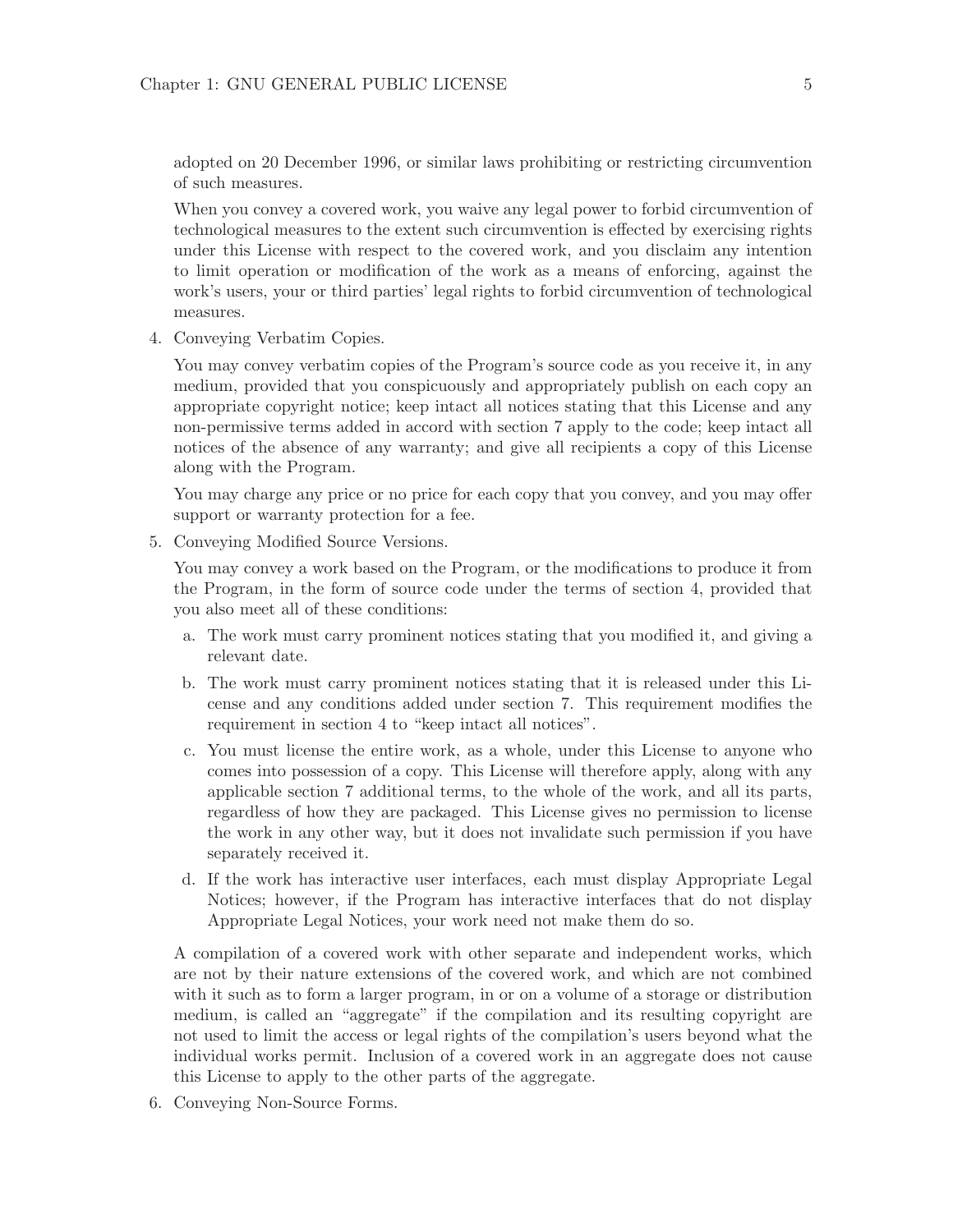You may convey a covered work in object code form under the terms of sections 4 and 5, provided that you also convey the machine-readable Corresponding Source under the terms of this License, in one of these ways:

- a. Convey the object code in, or embodied in, a physical product (including a physical distribution medium), accompanied by the Corresponding Source fixed on a durable physical medium customarily used for software interchange.
- b. Convey the object code in, or embodied in, a physical product (including a physical distribution medium), accompanied by a written offer, valid for at least three years and valid for as long as you offer spare parts or customer support for that product model, to give anyone who possesses the object code either (1) a copy of the Corresponding Source for all the software in the product that is covered by this License, on a durable physical medium customarily used for software interchange, for a price no more than your reasonable cost of physically performing this conveying of source, or (2) access to copy the Corresponding Source from a network server at no charge.
- c. Convey individual copies of the object code with a copy of the written offer to provide the Corresponding Source. This alternative is allowed only occasionally and noncommercially, and only if you received the object code with such an offer, in accord with subsection 6b.
- d. Convey the object code by offering access from a designated place (gratis or for a charge), and offer equivalent access to the Corresponding Source in the same way through the same place at no further charge. You need not require recipients to copy the Corresponding Source along with the object code. If the place to copy the object code is a network server, the Corresponding Source may be on a different server (operated by you or a third party) that supports equivalent copying facilities, provided you maintain clear directions next to the object code saying where to find the Corresponding Source. Regardless of what server hosts the Corresponding Source, you remain obligated to ensure that it is available for as long as needed to satisfy these requirements.
- e. Convey the object code using peer-to-peer transmission, provided you inform other peers where the object code and Corresponding Source of the work are being offered to the general public at no charge under subsection 6d.

A separable portion of the object code, whose source code is excluded from the Corresponding Source as a System Library, need not be included in conveying the object code work.

A "User Product" is either (1) a "consumer product", which means any tangible personal property which is normally used for personal, family, or household purposes, or (2) anything designed or sold for incorporation into a dwelling. In determining whether a product is a consumer product, doubtful cases shall be resolved in favor of coverage. For a particular product received by a particular user, "normally used" refers to a typical or common use of that class of product, regardless of the status of the particular user or of the way in which the particular user actually uses, or expects or is expected to use, the product. A product is a consumer product regardless of whether the product has substantial commercial, industrial or non-consumer uses, unless such uses represent the only significant mode of use of the product.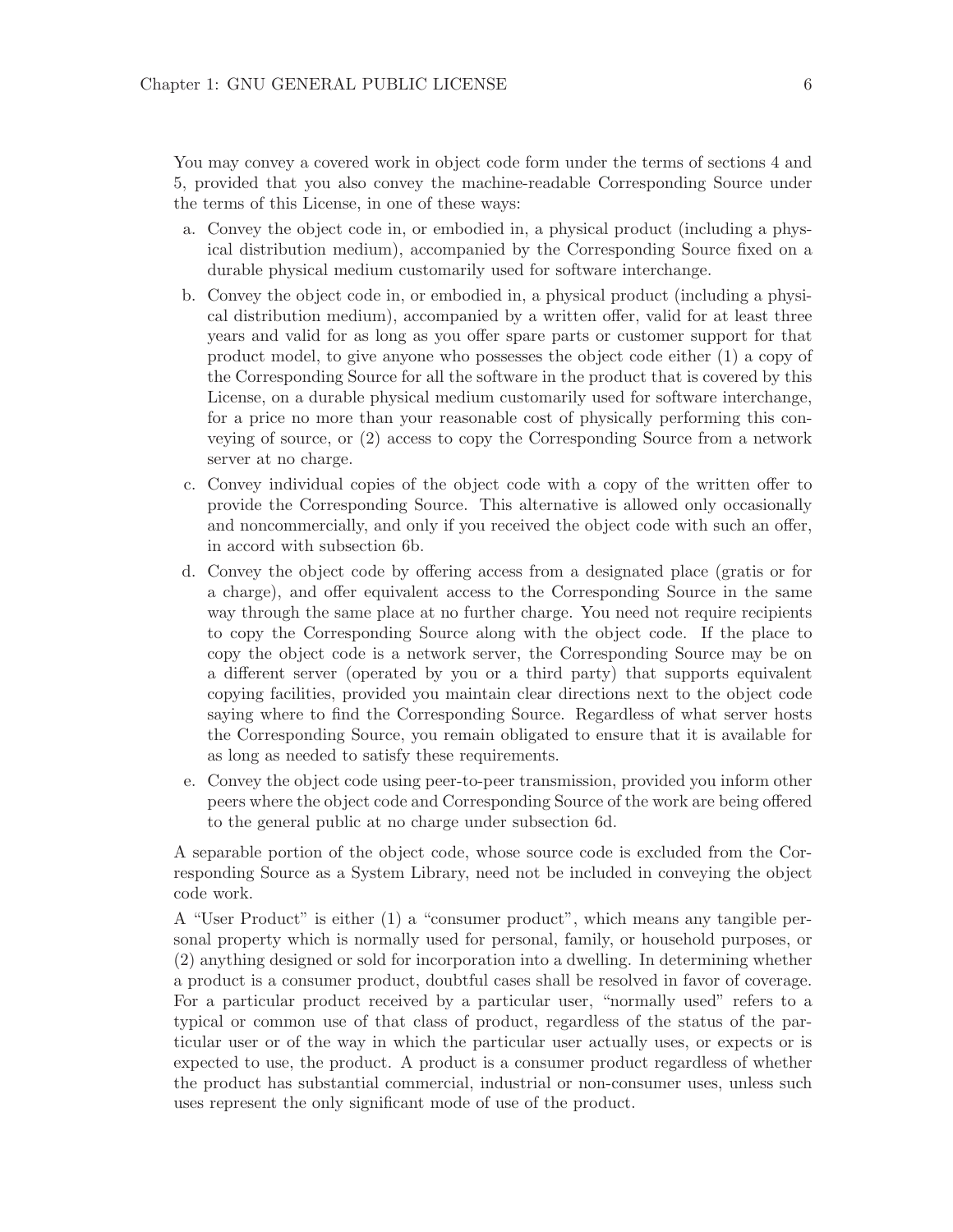"Installation Information" for a User Product means any methods, procedures, authorization keys, or other information required to install and execute modified versions of a covered work in that User Product from a modified version of its Corresponding Source. The information must suffice to ensure that the continued functioning of the modified object code is in no case prevented or interfered with solely because modification has been made.

If you convey an object code work under this section in, or with, or specifically for use in, a User Product, and the conveying occurs as part of a transaction in which the right of possession and use of the User Product is transferred to the recipient in perpetuity or for a fixed term (regardless of how the transaction is characterized), the Corresponding Source conveyed under this section must be accompanied by the Installation Information. But this requirement does not apply if neither you nor any third party retains the ability to install modified object code on the User Product (for example, the work has been installed in ROM).

The requirement to provide Installation Information does not include a requirement to continue to provide support service, warranty, or updates for a work that has been modified or installed by the recipient, or for the User Product in which it has been modified or installed. Access to a network may be denied when the modification itself materially and adversely affects the operation of the network or violates the rules and protocols for communication across the network.

Corresponding Source conveyed, and Installation Information provided, in accord with this section must be in a format that is publicly documented (and with an implementation available to the public in source code form), and must require no special password or key for unpacking, reading or copying.

7. Additional Terms.

"Additional permissions" are terms that supplement the terms of this License by making exceptions from one or more of its conditions. Additional permissions that are applicable to the entire Program shall be treated as though they were included in this License, to the extent that they are valid under applicable law. If additional permissions apply only to part of the Program, that part may be used separately under those permissions, but the entire Program remains governed by this License without regard to the additional permissions.

When you convey a copy of a covered work, you may at your option remove any additional permissions from that copy, or from any part of it. (Additional permissions may be written to require their own removal in certain cases when you modify the work.) You may place additional permissions on material, added by you to a covered work, for which you have or can give appropriate copyright permission.

Notwithstanding any other provision of this License, for material you add to a covered work, you may (if authorized by the copyright holders of that material) supplement the terms of this License with terms:

- a. Disclaiming warranty or limiting liability differently from the terms of sections 15 and 16 of this License; or
- b. Requiring preservation of specified reasonable legal notices or author attributions in that material or in the Appropriate Legal Notices displayed by works containing it; or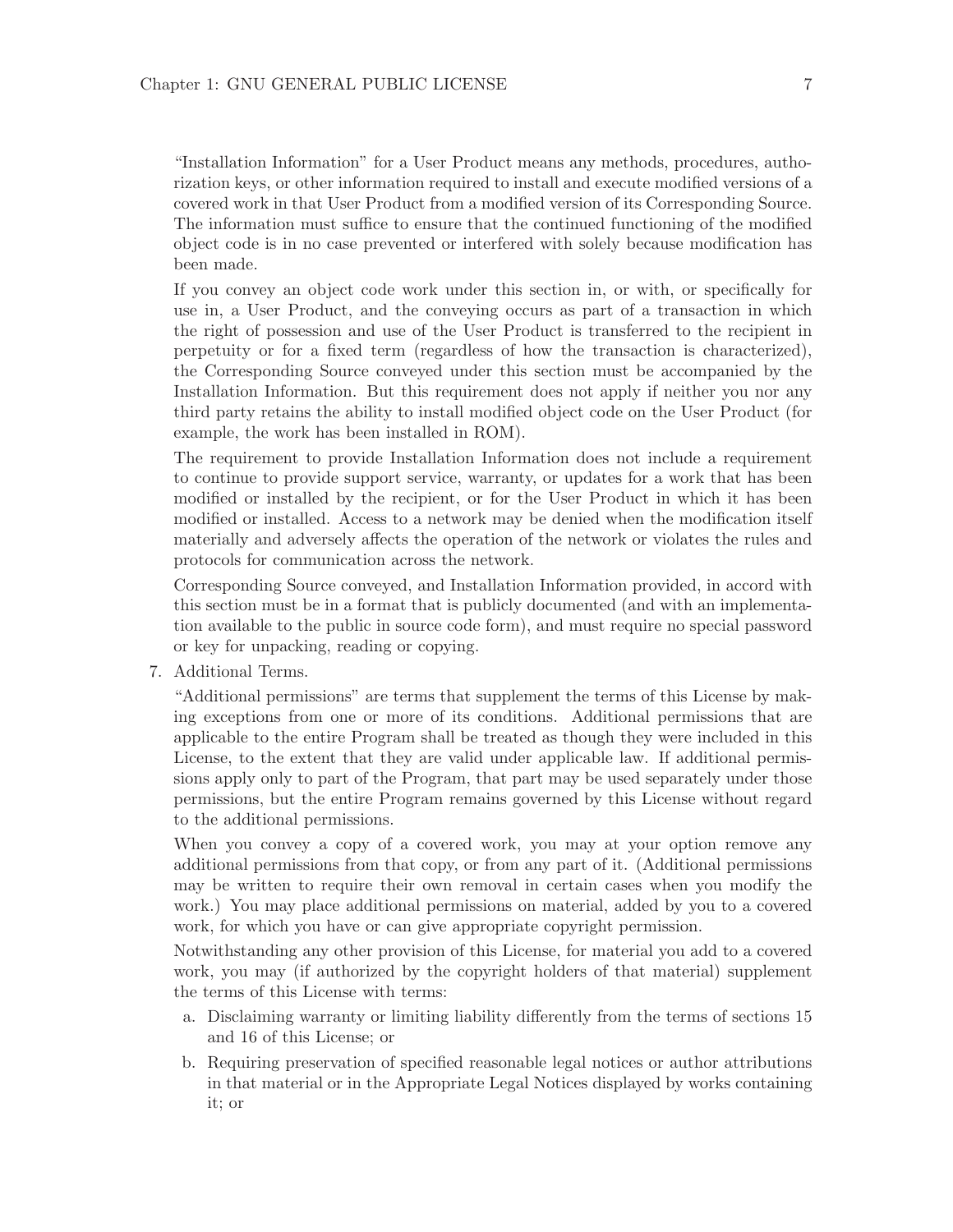- c. Prohibiting misrepresentation of the origin of that material, or requiring that modified versions of such material be marked in reasonable ways as different from the original version; or
- d. Limiting the use for publicity purposes of names of licensors or authors of the material; or
- e. Declining to grant rights under trademark law for use of some trade names, trademarks, or service marks; or
- f. Requiring indemnification of licensors and authors of that material by anyone who conveys the material (or modified versions of it) with contractual assumptions of liability to the recipient, for any liability that these contractual assumptions directly impose on those licensors and authors.

All other non-permissive additional terms are considered "further restrictions" within the meaning of section 10. If the Program as you received it, or any part of it, contains a notice stating that it is governed by this License along with a term that is a further restriction, you may remove that term. If a license document contains a further restriction but permits relicensing or conveying under this License, you may add to a covered work material governed by the terms of that license document, provided that the further restriction does not survive such relicensing or conveying.

If you add terms to a covered work in accord with this section, you must place, in the relevant source files, a statement of the additional terms that apply to those files, or a notice indicating where to find the applicable terms.

Additional terms, permissive or non-permissive, may be stated in the form of a separately written license, or stated as exceptions; the above requirements apply either way.

8. Termination.

You may not propagate or modify a covered work except as expressly provided under this License. Any attempt otherwise to propagate or modify it is void, and will automatically terminate your rights under this License (including any patent licenses granted under the third paragraph of section 11).

However, if you cease all violation of this License, then your license from a particular copyright holder is reinstated (a) provisionally, unless and until the copyright holder explicitly and finally terminates your license, and (b) permanently, if the copyright holder fails to notify you of the violation by some reasonable means prior to 60 days after the cessation.

Moreover, your license from a particular copyright holder is reinstated permanently if the copyright holder notifies you of the violation by some reasonable means, this is the first time you have received notice of violation of this License (for any work) from that copyright holder, and you cure the violation prior to 30 days after your receipt of the notice.

Termination of your rights under this section does not terminate the licenses of parties who have received copies or rights from you under this License. If your rights have been terminated and not permanently reinstated, you do not qualify to receive new licenses for the same material under section 10.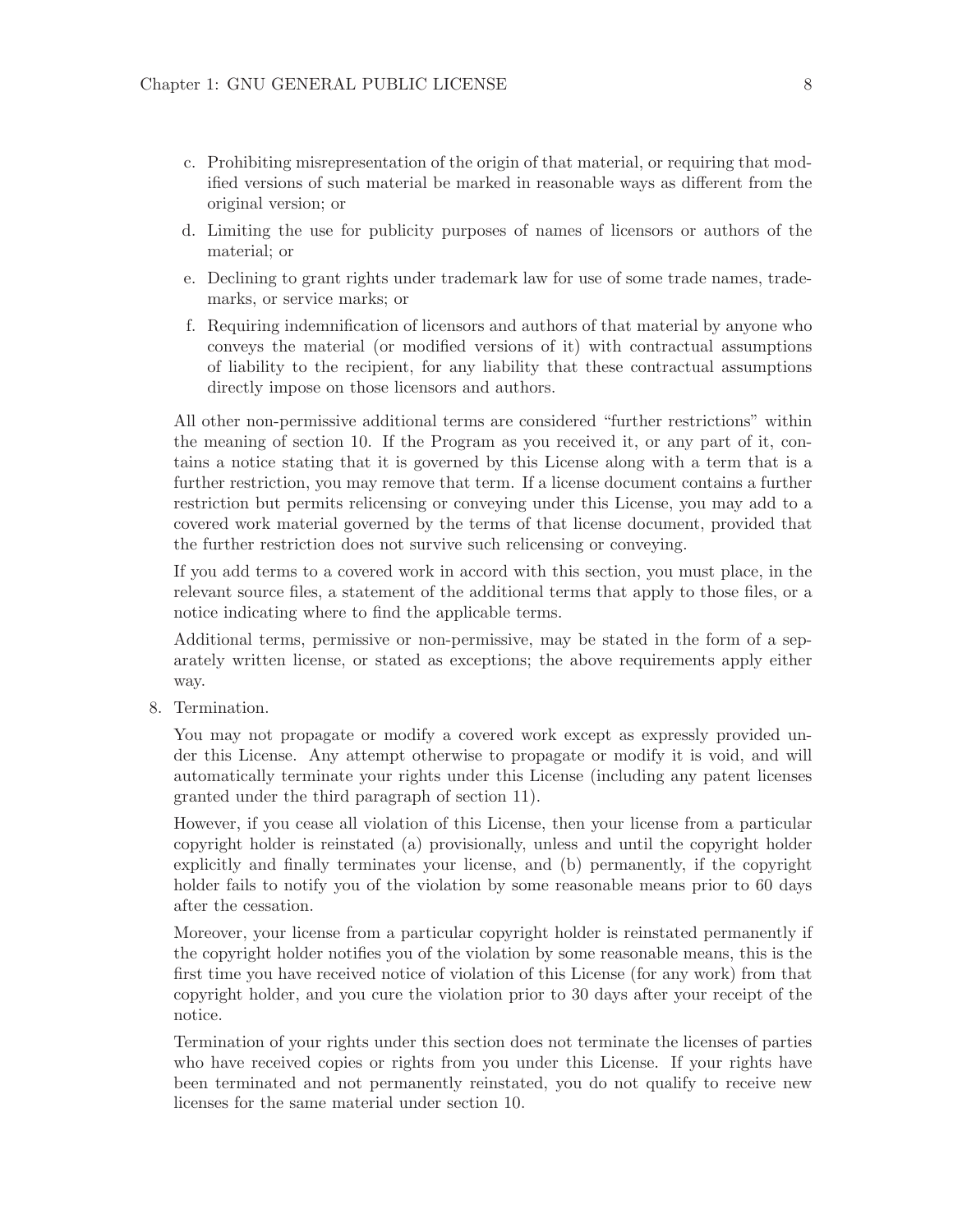9. Acceptance Not Required for Having Copies.

You are not required to accept this License in order to receive or run a copy of the Program. Ancillary propagation of a covered work occurring solely as a consequence of using peer-to-peer transmission to receive a copy likewise does not require acceptance. However, nothing other than this License grants you permission to propagate or modify any covered work. These actions infringe copyright if you do not accept this License. Therefore, by modifying or propagating a covered work, you indicate your acceptance of this License to do so.

10. Automatic Licensing of Downstream Recipients.

Each time you convey a covered work, the recipient automatically receives a license from the original licensors, to run, modify and propagate that work, subject to this License. You are not responsible for enforcing compliance by third parties with this License.

An "entity transaction" is a transaction transferring control of an organization, or substantially all assets of one, or subdividing an organization, or merging organizations. If propagation of a covered work results from an entity transaction, each party to that transaction who receives a copy of the work also receives whatever licenses to the work the party's predecessor in interest had or could give under the previous paragraph, plus a right to possession of the Corresponding Source of the work from the predecessor in interest, if the predecessor has it or can get it with reasonable efforts.

You may not impose any further restrictions on the exercise of the rights granted or affirmed under this License. For example, you may not impose a license fee, royalty, or other charge for exercise of rights granted under this License, and you may not initiate litigation (including a cross-claim or counterclaim in a lawsuit) alleging that any patent claim is infringed by making, using, selling, offering for sale, or importing the Program or any portion of it.

11. Patents.

A "contributor" is a copyright holder who authorizes use under this License of the Program or a work on which the Program is based. The work thus licensed is called the contributor's "contributor version".

A contributor's "essential patent claims" are all patent claims owned or controlled by the contributor, whether already acquired or hereafter acquired, that would be infringed by some manner, permitted by this License, of making, using, or selling its contributor version, but do not include claims that would be infringed only as a consequence of further modification of the contributor version. For purposes of this definition, "control" includes the right to grant patent sublicenses in a manner consistent with the requirements of this License.

Each contributor grants you a non-exclusive, worldwide, royalty-free patent license under the contributor's essential patent claims, to make, use, sell, offer for sale, import and otherwise run, modify and propagate the contents of its contributor version.

In the following three paragraphs, a "patent license" is any express agreement or commitment, however denominated, not to enforce a patent (such as an express permission to practice a patent or covenant not to sue for patent infringement). To "grant" such a patent license to a party means to make such an agreement or commitment not to enforce a patent against the party.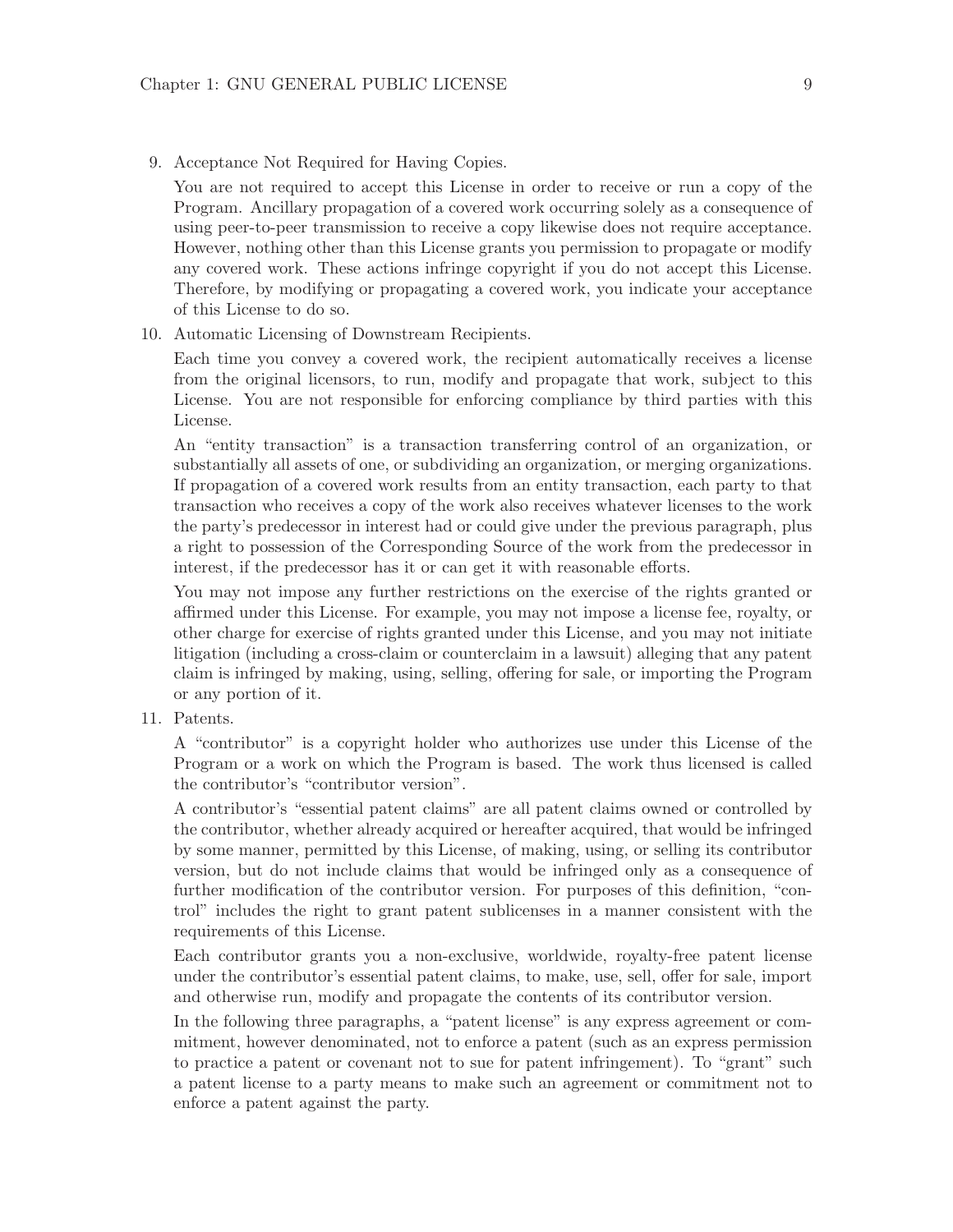If you convey a covered work, knowingly relying on a patent license, and the Corresponding Source of the work is not available for anyone to copy, free of charge and under the terms of this License, through a publicly available network server or other readily accessible means, then you must either (1) cause the Corresponding Source to be so available, or (2) arrange to deprive yourself of the benefit of the patent license for this particular work, or (3) arrange, in a manner consistent with the requirements of this License, to extend the patent license to downstream recipients. "Knowingly relying" means you have actual knowledge that, but for the patent license, your conveying the covered work in a country, or your recipient's use of the covered work in a country, would infringe one or more identifiable patents in that country that you have reason to believe are valid.

If, pursuant to or in connection with a single transaction or arrangement, you convey, or propagate by procuring conveyance of, a covered work, and grant a patent license to some of the parties receiving the covered work authorizing them to use, propagate, modify or convey a specific copy of the covered work, then the patent license you grant is automatically extended to all recipients of the covered work and works based on it.

A patent license is "discriminatory" if it does not include within the scope of its coverage, prohibits the exercise of, or is conditioned on the non-exercise of one or more of the rights that are specifically granted under this License. You may not convey a covered work if you are a party to an arrangement with a third party that is in the business of distributing software, under which you make payment to the third party based on the extent of your activity of conveying the work, and under which the third party grants, to any of the parties who would receive the covered work from you, a discriminatory patent license (a) in connection with copies of the covered work conveyed by you (or copies made from those copies), or (b) primarily for and in connection with specific products or compilations that contain the covered work, unless you entered into that arrangement, or that patent license was granted, prior to 28 March 2007.

Nothing in this License shall be construed as excluding or limiting any implied license or other defenses to infringement that may otherwise be available to you under applicable patent law.

12. No Surrender of Others' Freedom.

If conditions are imposed on you (whether by court order, agreement or otherwise) that contradict the conditions of this License, they do not excuse you from the conditions of this License. If you cannot convey a covered work so as to satisfy simultaneously your obligations under this License and any other pertinent obligations, then as a consequence you may not convey it at all. For example, if you agree to terms that obligate you to collect a royalty for further conveying from those to whom you convey the Program, the only way you could satisfy both those terms and this License would be to refrain entirely from conveying the Program.

13. Use with the GNU Affero General Public License.

Notwithstanding any other provision of this License, you have permission to link or combine any covered work with a work licensed under version 3 of the GNU Affero General Public License into a single combined work, and to convey the resulting work. The terms of this License will continue to apply to the part which is the covered work,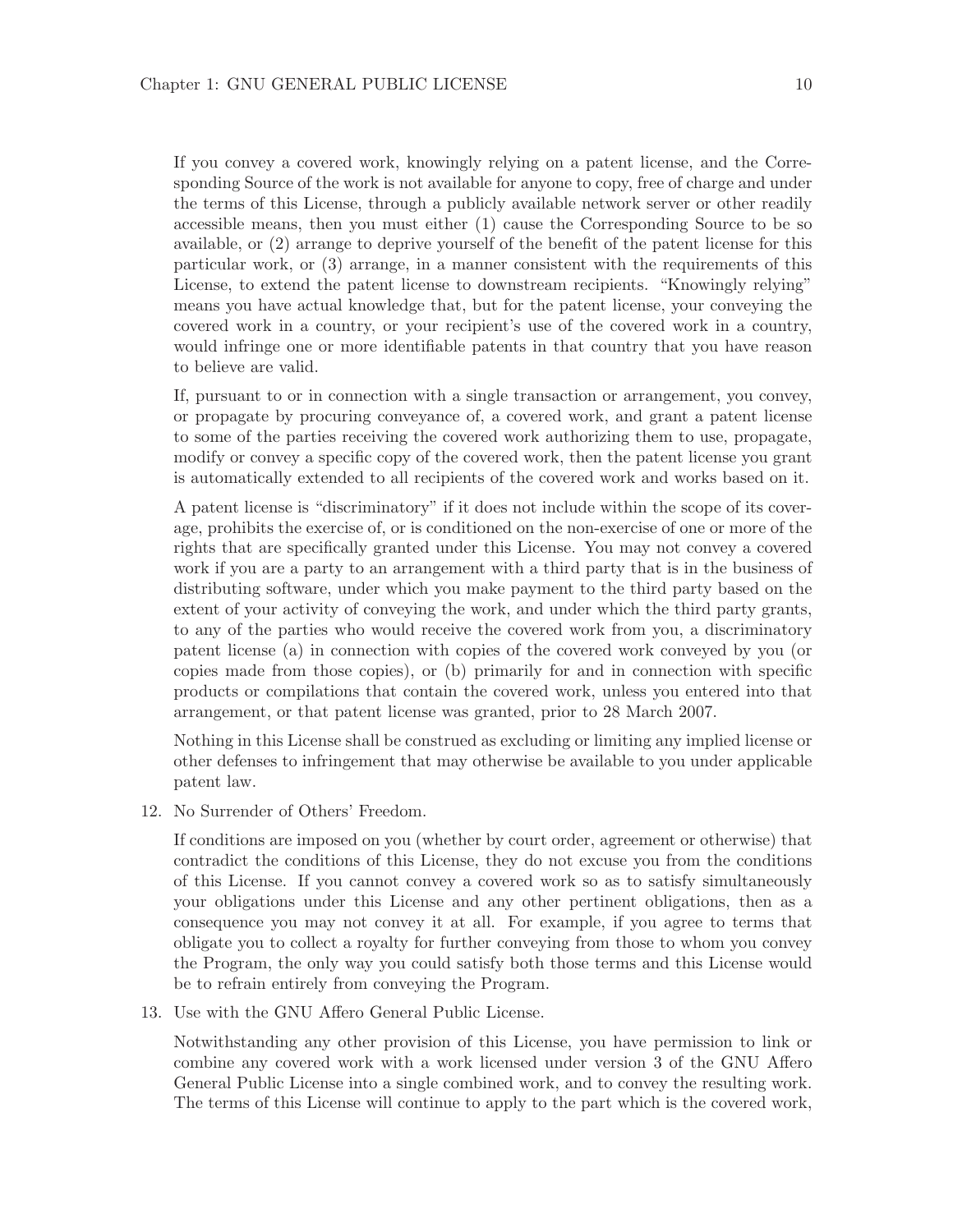but the special requirements of the GNU Affero General Public License, section 13, concerning interaction through a network will apply to the combination as such.

14. Revised Versions of this License.

The Free Software Foundation may publish revised and/or new versions of the GNU General Public License from time to time. Such new versions will be similar in spirit to the present version, but may differ in detail to address new problems or concerns.

Each version is given a distinguishing version number. If the Program specifies that a certain numbered version of the GNU General Public License "or any later version" applies to it, you have the option of following the terms and conditions either of that numbered version or of any later version published by the Free Software Foundation. If the Program does not specify a version number of the GNU General Public License, you may choose any version ever published by the Free Software Foundation.

If the Program specifies that a proxy can decide which future versions of the GNU General Public License can be used, that proxy's public statement of acceptance of a version permanently authorizes you to choose that version for the Program.

Later license versions may give you additional or different permissions. However, no additional obligations are imposed on any author or copyright holder as a result of your choosing to follow a later version.

15. Disclaimer of Warranty.

THERE IS NO WARRANTY FOR THE PROGRAM, TO THE EXTENT PER-MITTED BY APPLICABLE LAW. EXCEPT WHEN OTHERWISE STATED IN WRITING THE COPYRIGHT HOLDERS AND/OR OTHER PARTIES PROVIDE THE PROGRAM "AS IS" WITHOUT WARRANTY OF ANY KIND, EITHER EX-PRESSED OR IMPLIED, INCLUDING, BUT NOT LIMITED TO, THE IMPLIED WARRANTIES OF MERCHANTABILITY AND FITNESS FOR A PARTICULAR PURPOSE. THE ENTIRE RISK AS TO THE QUALITY AND PERFORMANCE OF THE PROGRAM IS WITH YOU. SHOULD THE PROGRAM PROVE DEFEC-TIVE, YOU ASSUME THE COST OF ALL NECESSARY SERVICING, REPAIR OR CORRECTION.

16. Limitation of Liability.

IN NO EVENT UNLESS REQUIRED BY APPLICABLE LAW OR AGREED TO IN WRITING WILL ANY COPYRIGHT HOLDER, OR ANY OTHER PARTY WHO MODIFIES AND/OR CONVEYS THE PROGRAM AS PERMITTED ABOVE, BE LIABLE TO YOU FOR DAMAGES, INCLUDING ANY GENERAL, SPECIAL, IN-CIDENTAL OR CONSEQUENTIAL DAMAGES ARISING OUT OF THE USE OR INABILITY TO USE THE PROGRAM (INCLUDING BUT NOT LIMITED TO LOSS OF DATA OR DATA BEING RENDERED INACCURATE OR LOSSES SUS-TAINED BY YOU OR THIRD PARTIES OR A FAILURE OF THE PROGRAM TO OPERATE WITH ANY OTHER PROGRAMS), EVEN IF SUCH HOLDER OR OTHER PARTY HAS BEEN ADVISED OF THE POSSIBILITY OF SUCH DAM-AGES.

17. Interpretation of Sections 15 and 16.

If the disclaimer of warranty and limitation of liability provided above cannot be given local legal effect according to their terms, reviewing courts shall apply local law that most closely approximates an absolute waiver of all civil liability in connection with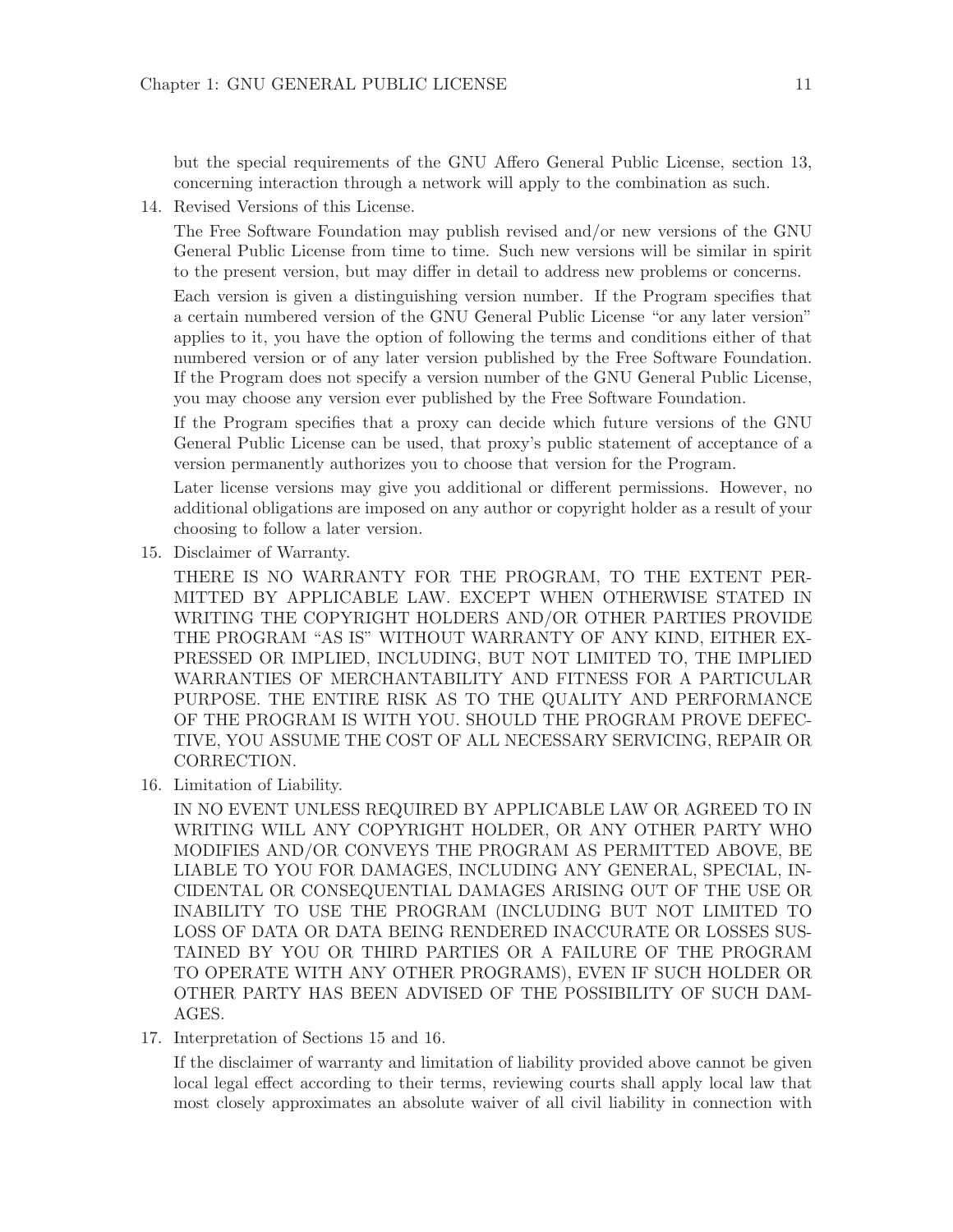the Program, unless a warranty or assumption of liability accompanies a copy of the Program in return for a fee.

#### END OF TERMS AND CONDITIONS

#### How to Apply These Terms to Your New Programs

If you develop a new program, and you want it to be of the greatest possible use to the public, the best way to achieve this is to make it free software which everyone can redistribute and change under these terms.

To do so, attach the following notices to the program. It is safest to attach them to the start of each source file to most effectively state the exclusion of warranty; and each file should have at least the "copyright" line and a pointer to where the full notice is found.

one line to give the program's name and a brief idea of what it does. Copyright (C) year name of author

This program is free software: you can redistribute it and/or modify it under the terms of the GNU General Public License as published by the Free Software Foundation, either version 3 of the License, or (at your option) any later version.

This program is distributed in the hope that it will be useful, but WITHOUT ANY WARRANTY; without even the implied warranty of MERCHANTABILITY or FITNESS FOR A PARTICULAR PURPOSE. See the GNU General Public License for more details.

You should have received a copy of the GNU General Public License along with this program. If not, see <http://www.gnu.org/licenses/>.

Also add information on how to contact you by electronic and paper mail.

If the program does terminal interaction, make it output a short notice like this when it starts in an interactive mode:

program Copyright (C) year name of author This program comes with ABSOLUTELY NO WARRANTY; for details type 'show w'. This is free software, and you are welcome to redistribute it under certain conditions; type 'show c' for details.

The hypothetical commands 'show w' and 'show c' should show the appropriate parts of the General Public License. Of course, your program's commands might be different; for a GUI interface, you would use an "about box".

You should also get your employer (if you work as a programmer) or school, if any, to sign a "copyright disclaimer" for the program, if necessary. For more information on this, and how to apply and follow the GNU GPL, see <http://www.gnu.org/licenses/>.

The GNU General Public License does not permit incorporating your program into proprietary programs. If your program is a subroutine library, you may consider it more useful to permit linking proprietary applications with the library. If this is what you want to do, use the GNU Lesser General Public License instead of this License. But first, please read <http://www.gnu.org/philosophy/why-not-lgpl.html>.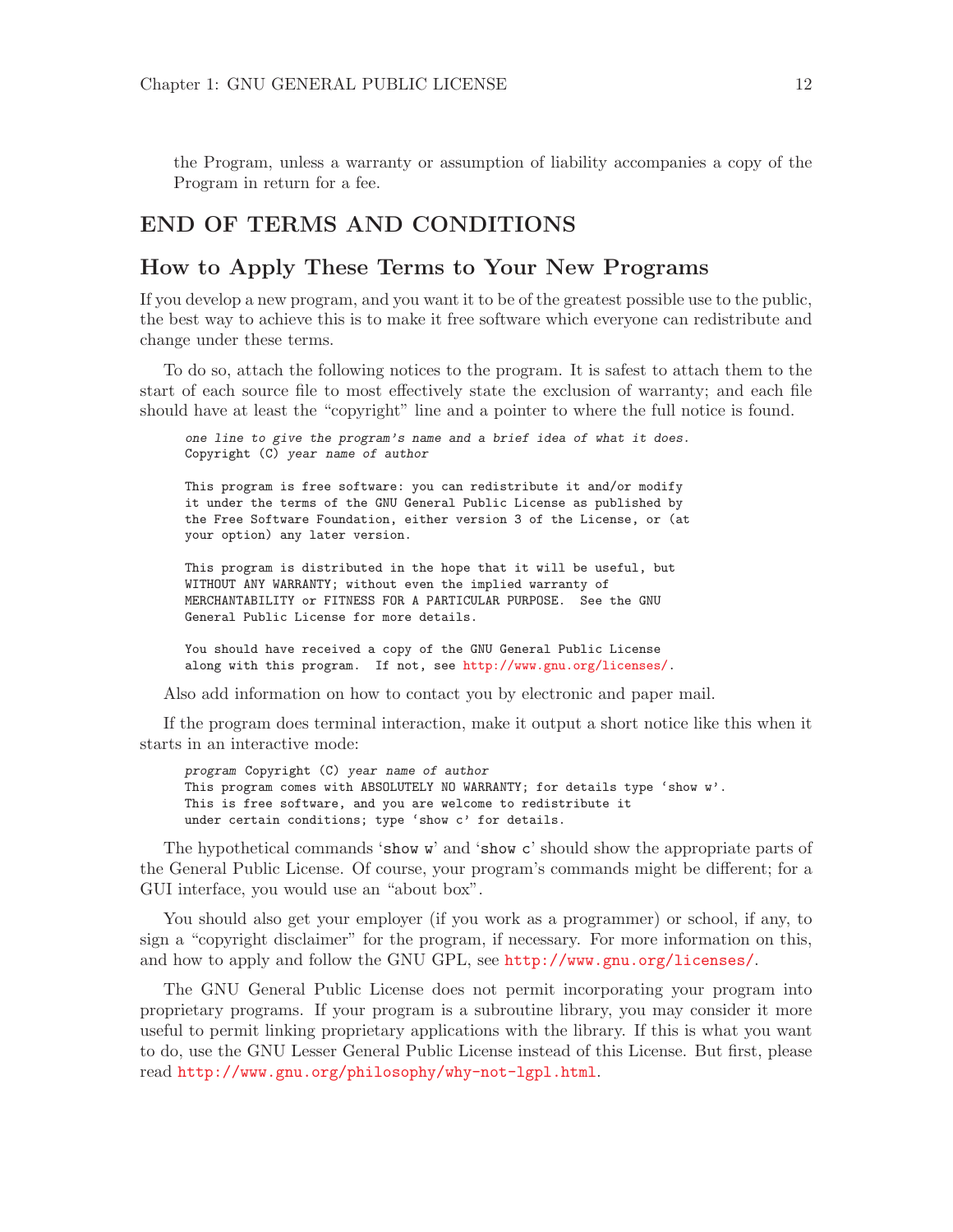# <span id="page-16-0"></span>2 A Brief Introduction to Octave

This manual documents how to run, install and port Octave's C++ classes, and how to report bugs.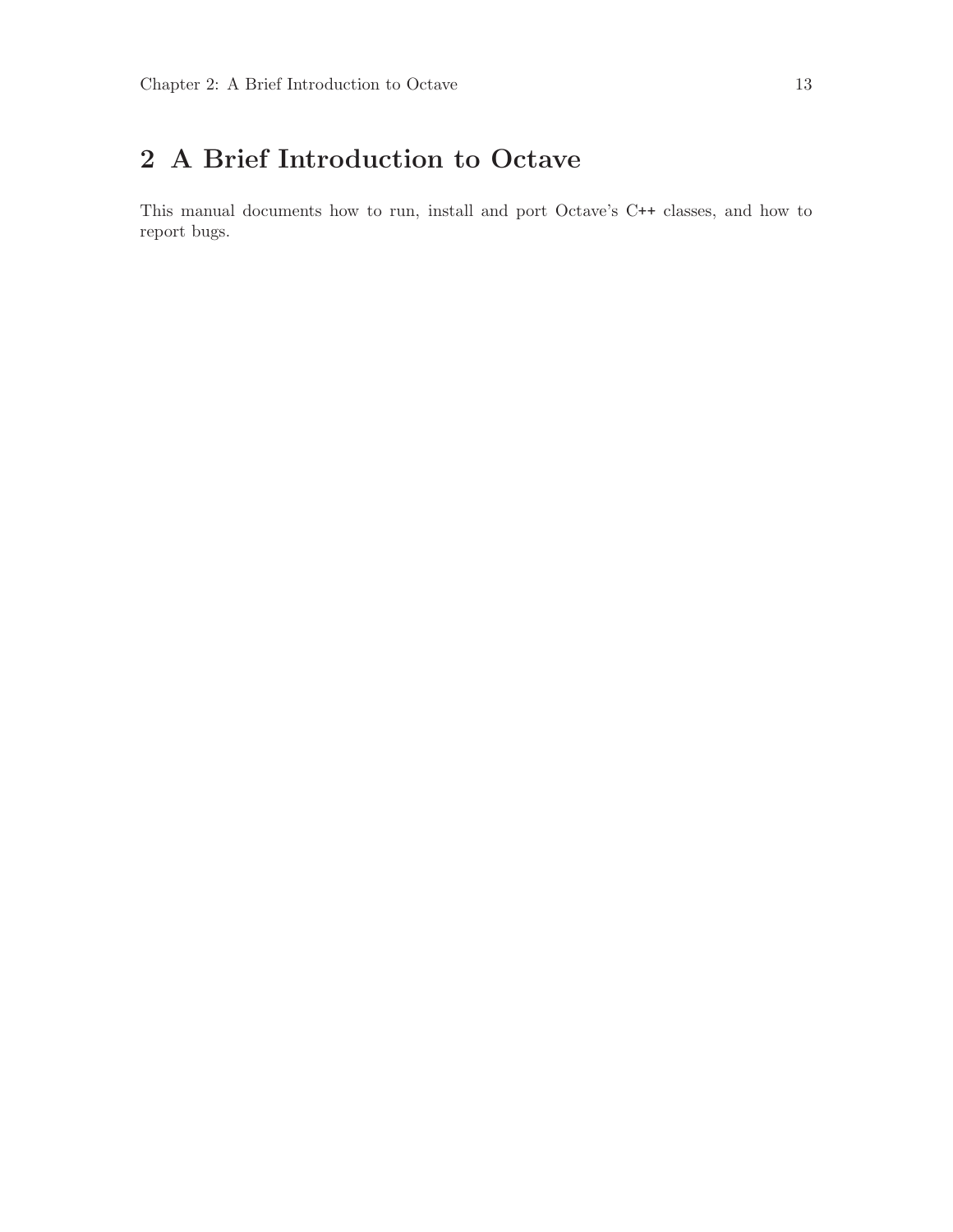# <span id="page-17-0"></span>3 Arrays

#### 3.1 Constructors and Assignment

| Create an array with no elements.                                                                                                                                                                                                                                                                                                            |                                                        |
|----------------------------------------------------------------------------------------------------------------------------------------------------------------------------------------------------------------------------------------------------------------------------------------------------------------------------------------------|--------------------------------------------------------|
| Array <t> (int n [, const T <math>\&amp;\text{val}</math>])<br/>Create an array with n elements. If the optional argument val is supplied, the elements<br/>are initialized to val; otherwise, they are left uninitialized. If n is less than zero, the<br/>current error handler is invoked (see Chapter 13 [Error Handling], page 47).</t> | [Constructor]                                          |
| Array <t> (<math>const</math> Array<t> <math>\&amp;a</math>)<br/>Create a copy of the Array<math>\langle T \rangle</math> object a. Memory for the Array<math>\langle T \rangle</math> class is managed<br/>using a reference counting scheme, so the cost of this operation is independent of the<br/>size of the array.</t></t>            | [Constructor]                                          |
| Array <t>&amp; operator = <math>\text{(const Array}</math><t> <math>\&amp;a)</math><br/>Assignment operator. Memory for the <math>Array\ll T</math> class is managed using a reference<br/>counting scheme, so the cost of this operation is independent of the size of the array.</t></t>                                                   | [Assignment on Array <t>]</t>                          |
| int capacity (void) const<br>int length (void) const<br>Return the length of the array.                                                                                                                                                                                                                                                      | [Method on Array <t>]<br/>[Method on Array<t>]</t></t> |
| T& elem $(int n)$<br>T& checkelem $(int n)$<br>If $n$ is within the bounds of the array, return a reference to the element indexed by<br>n; otherwise, the current error handler is invoked (see Chapter 13 [Error Handling],<br>page $47$ ).                                                                                                | [Method on Array <t>]<br/>[Method on Array<t>]</t></t> |
| T& operator () $(int n)$                                                                                                                                                                                                                                                                                                                     | [Indexing on Array <t>]</t>                            |
| T elem $(int n)$ const<br>T checkelem $(int n)$ const<br>If $n$ is within the bounds of the array, return the value indexed by $n$ ; otherwise, call<br>the current error handler. See Chapter 13 [Error Handling], page 47.                                                                                                                 | [Method on Array <t>]<br/>[Method on Array<t>]</t></t> |
| T operator () $(int n)$ const                                                                                                                                                                                                                                                                                                                | [Indexing on Array <t>]</t>                            |
| T& xelem $(int n)$<br>T xelem $(int n)$ const<br>Return a reference to, or the value of, the element indexed by n. These methods<br>never perform bounds checking.                                                                                                                                                                           | [Method on Array <t>]<br/>[Method on Array<t>]</t></t> |
| void resize (int n [, const $T \& \text{val}$ ])                                                                                                                                                                                                                                                                                             | [Method on Array <t>]</t>                              |

Array<T> (void) [Constructor]

Change the size of the array to be n elements. All elements are unchanged, except that if n is greater than the current size and the optional argument val is provided,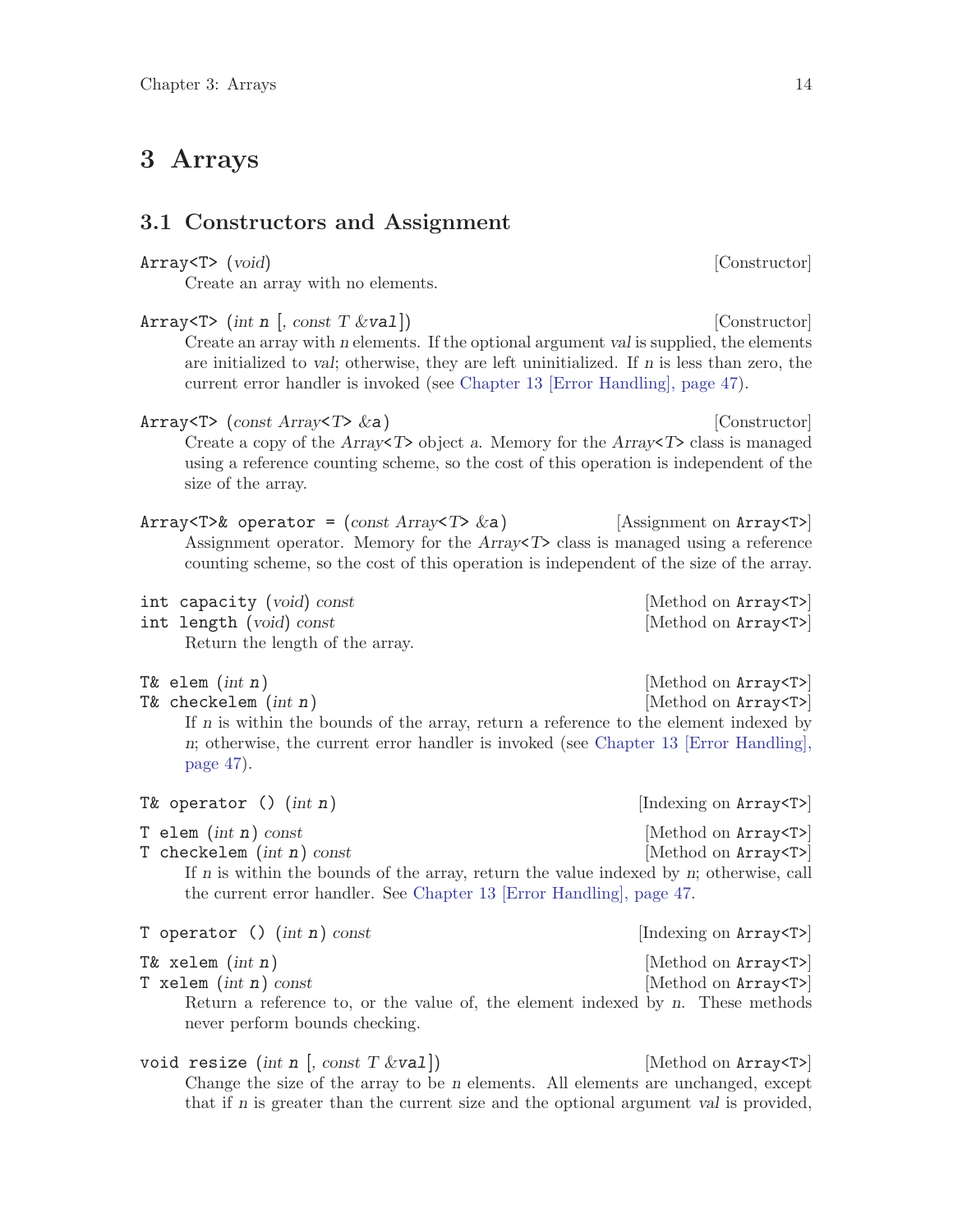<span id="page-18-0"></span>the additional elements are initialized to val; otherwise, any additional elements are left uninitialized. In the current implementation, if n is less than the current size, the length is updated but no memory is released.

| const $T*$ data (void) const                                                            | [Method on Array <t>]</t>      |
|-----------------------------------------------------------------------------------------|--------------------------------|
| Array2 <t> <math>Array2 &lt; T</math>&gt; <math>Array2</math> (void)</t>                | [Constructor]                  |
| Array2 <t> <math>(int n, int m)</math></t>                                              | [Constructor]                  |
| Array2 <t> (int n, int m, const <math>T</math> &amp;val)</t>                            | [Constructor]                  |
| Array2 <t> (const Array2<t> &amp;a)</t></t>                                             | Constructor                    |
| Array2 <t> (const DiagArray<t> <math>\&amp;a)</math></t></t>                            | [Constructor]                  |
| Array2 <t>&amp; operator = <math>\text{(const Array2<math>\forall</math> 2a)</math></t> | Assignment on Array2 <t></t>   |
| int dim1 (void) const                                                                   | [Method on Array2 <t>]</t>     |
| int rows (void) const                                                                   | [Method on Array2 <t>]</t>     |
| $int \ dim2 \ (void) \ const$                                                           | Method on Array2 <t></t>       |
| int cols (void) const                                                                   | Method on Array2 <t></t>       |
| int columns (void) const                                                                | [Method on Array2 <t>]</t>     |
| T& elem $(int i, int j)$                                                                | [Method on Array2 <t>]</t>     |
| T& checkelem $(int i, int j)$                                                           | [Method on Array2 <t>]</t>     |
| T& operator () $(int i, int j)$                                                         | [Indexing on Array2 <t>]</t>   |
| void resize $(int n, int m)$                                                            | [Method on Array2 <t>]</t>     |
| void resize (int n, int m, const $T$ &val)                                              | Method on Array2 <t></t>       |
| Array3 < T > (void)                                                                     | Constructor                    |
| Array3 <t> (int <math>n</math>, int <math>m</math>, int <math>k</math>)</t>             | [Constructor]                  |
| Array3 <t> (int n, int m, int k, const <math>T \&amp; \text{val}</math>)</t>            | [Constructor]                  |
| Array3 <t> (const Array3<t> <math>\&amp;a</math>)</t></t>                               | [Constructor]                  |
| Array3 <t>&amp; operator = <math>\text{(const Array3<math>\forall</math> 2a)</math></t> | [Assignment on Array3 <t>]</t> |
| int dim1 (void) const                                                                   | Method on Array3 <t></t>       |
| int $dim2$ (void) const                                                                 | Method on Array3 <t></t>       |
| int dim3 (void) const                                                                   | Method on Array3 <t></t>       |
| T& elem $(int i, int j, int k)$                                                         | Method on Array3 <t></t>       |
| T& checkelem $(int i, int j, int k)$                                                    | [Method on Array3 <t>]</t>     |
| T& operator () $(int i, int j, int k)$                                                  | [Indexing on Array3 <t>]</t>   |
| void resize (int $n$ , int $m$ , int $k$ )                                              | [Method on Array3 <t>]</t>     |
| void resize (int n, int m, int k, const $T$ &val)                                       | [Method on Array3 <t>]</t>     |
| DiagArray $\mathsf{T}$ > (void)                                                         | [Constructor]                  |
| DiagArray <t> <math>(int n)</math></t>                                                  | [Constructor]                  |
| DiagArray <t> (int n, const T &amp;val)</t>                                             | [Constructor]                  |
| DiagArray <t> <math>(int r, int c)</math></t>                                           | [Constructor]                  |
| DiagArray $\text{Tr } \int \int \int \int$ (int r, int c, const T &val)                 | [Constructor]                  |
| DiagArray <t> (const Array<t> <math>\&amp;a</math>)</t></t>                             | [Constructor]                  |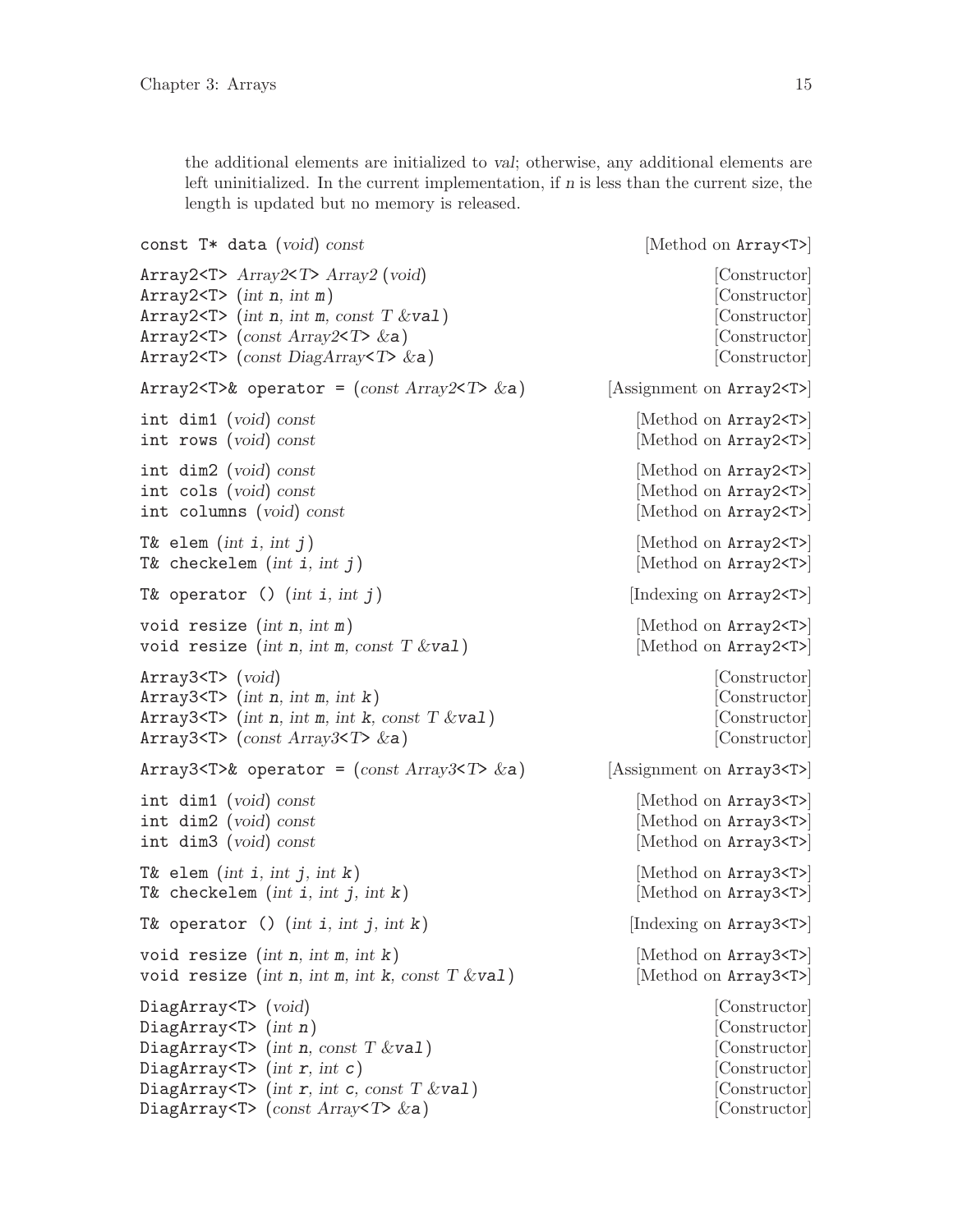<span id="page-19-0"></span>

| DiagArray <t> (const DiagArray<t> <math>\&amp;a)</math></t></t> | [Constructor]                          |
|-----------------------------------------------------------------|----------------------------------------|
| operator = $(const \text{DiagArray}$ $\triangledown$ & a)       | [Assginment on DiagArray <t>&amp;]</t> |
| int dim1 ( $void$ ) const                                       | [Method on DiagArray <t>]</t>          |
| int rows (void) const                                           | [Method on DiagArray <t>]</t>          |
| int $dim2$ (void) const                                         | [Method on DiagArray <t>]</t>          |
| int cols (void) const                                           | [Method on DiagArray <t>]</t>          |
| int columns (void) const                                        | [Method on DiagArray <t>]</t>          |
| T& elem (int $r$ , int $c$ )                                    | [Method on DiagArray <t>]</t>          |
| T& checkelem $(int r, int c)$                                   | [Method on DiagArray <t>]</t>          |
| T& operator () $(int r, int c)$                                 | [Indexing on DiagArray <t>]</t>        |
| void resize $(int n, int m)$                                    | [Method on DiagArray <t>]</t>          |
| void resize (int n, int m, const $T$ &val)                      | [Method on DiagArray <t>]</t>          |

The real and complex ColumnVector and RowVector classes all have the following functions. These will eventually be part of an MArray<T> class, derived from the Array<T> class. Then the ColumnVector and RowVector classes will be derived from the MArray<T> class.

Element by element vector by scalar ops.

```
RowVector operator + (const RowVector &a, const double &s)
RowVector operator - (const RowVector &a, const double \&s)
RowVector operator *(\text{const RowVector} \& a, \text{const double} \& s)RowVector operator / (const RowVector &a, const double &s)
  Element by element scalar by vector ops.
```

```
RowVector operator + (const double \&\mathbf{s}, const RowVector \&\mathbf{a})
RowVector operator - (const double \&\textbf{s}, const RowVector \&\textbf{a})
RowVector operator * (const double &s, const RowVector &a)
RowVector operator / (const double \&\mathbf{s}, const RowVector \&\mathbf{a})
   Element by element vector by vector ops.
```

```
RowVector operator + (const RowVector &a, const RowVector &b)
RowVector operator - (const RowVector &a, const RowVector &b)
RowVector product (const RowVector &a, const RowVector &b)
RowVector quotient (const RowVector \&a, const RowVector \&b)
  Unary MArray ops.
```

```
RowVector operator - (const RowVector \&a))
```
The Matrix classes share the following functions. These will eventually be part of an MArray2<T> class, derived from the Array2<T> class. Then the Matrix class will be derived from the MArray<T> class.

Element by element matrix by scalar ops.

```
Matrix operator + (const Matrix & a, const double \&s)
Matrix operator - (const Matrix & a, const double \&s)
Matrix operator * (const Matrix & a, const double & s)
```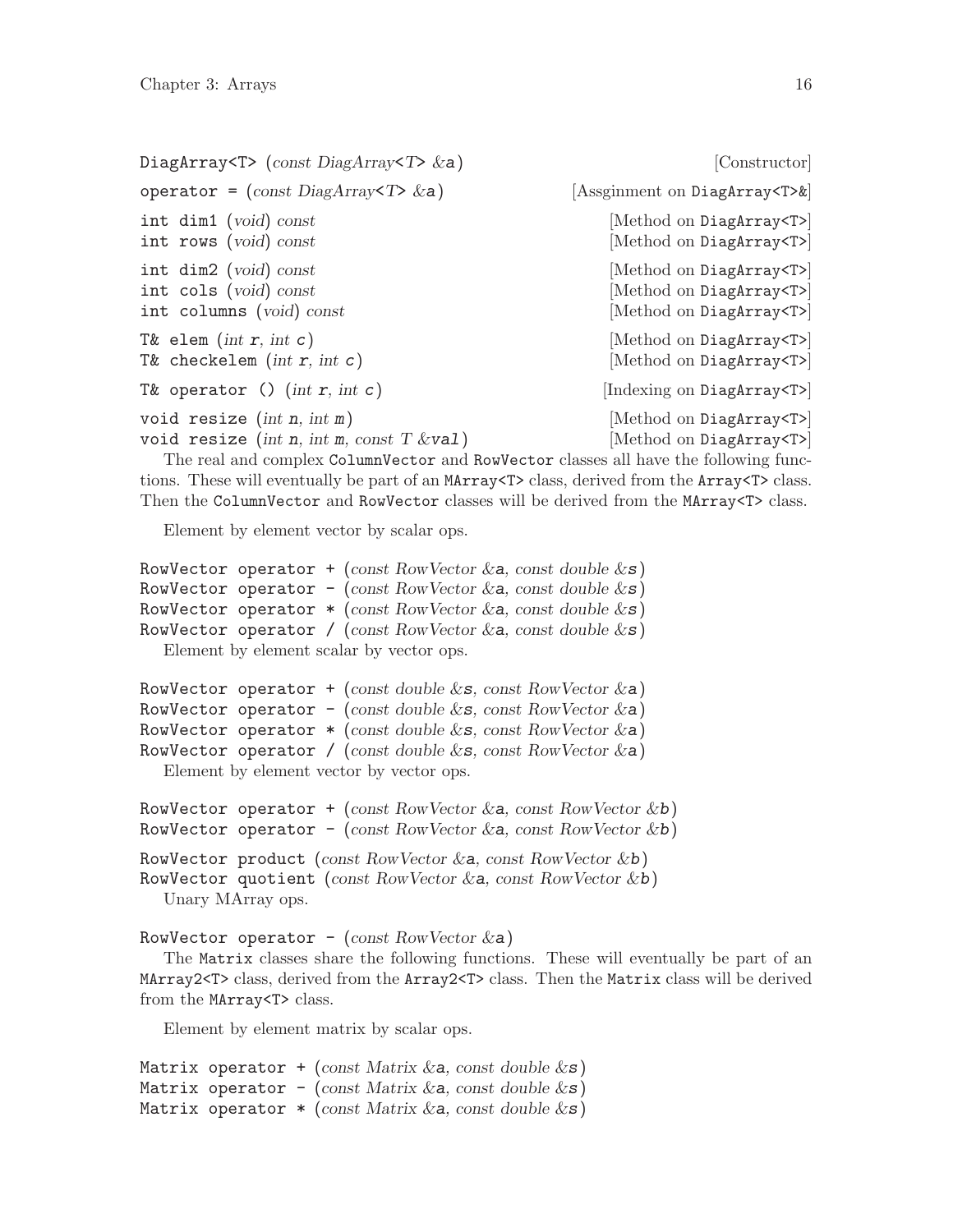```
Matrix operator / (const Matrix \&a, const double \&s)
  Element by element scalar by matrix ops.
```

```
Matrix operator + (const double \&\textbf{s}, const Matrix \&\textbf{a})
Matrix operator - (const double \&\mathbf{s}, const Matrix \&\mathbf{a})
Matrix operator * (const double &s, const Matrix &a)
Matrix operator / (const double \&s, const Matrix \&a)
   Element by element matrix by matrix ops.
Matrix operator + (const Matrix \&a, const Matrix \&b)
Matrix operator - (const Matrix &a, const Matrix &b)
Matrix product (const Matrix \&a, const Matrix \&b)
Matrix quotient (const Matrix \&a, const Matrix \&b)
```
Unary matrix ops.

```
Matrix operator - (const Matrix \&a)
```
The DiagMatrix classes share the following functions. These will eventually be part of an MDiagArray<T> class, derived from the DiagArray<T> class. Then the DiagMatrix class will be derived from the MDiagArray<T>class.

Element by element MDiagArray by scalar ops.

```
DiagMatrix operator *(\text{const } \text{DiagMatrix} \& \text{a}, \text{const } \text{double} \& \text{s})DiagMatrix operator / (const DiagMatrix & a, const double \&s)
   Element by element scalar by MDiagArray ops.
```

```
DiagMatrix operator * (const double &s, const DiagMatrix &a)
  Element by element MDiagArray by MDiagArray ops.
```
DiagMatrix operator + (const DiagMatrix & a, const DiagMatrix & b) DiagMatrix operator - (const DiagMatrix & a, const DiagMatrix & b)

```
DiagMatrix product (const DiagMatrix &a, const DiagMatrix &b)
  Unary MDiagArray ops.
```
DiagMatrix operator - (const DiagMatrix  $\&a)$ )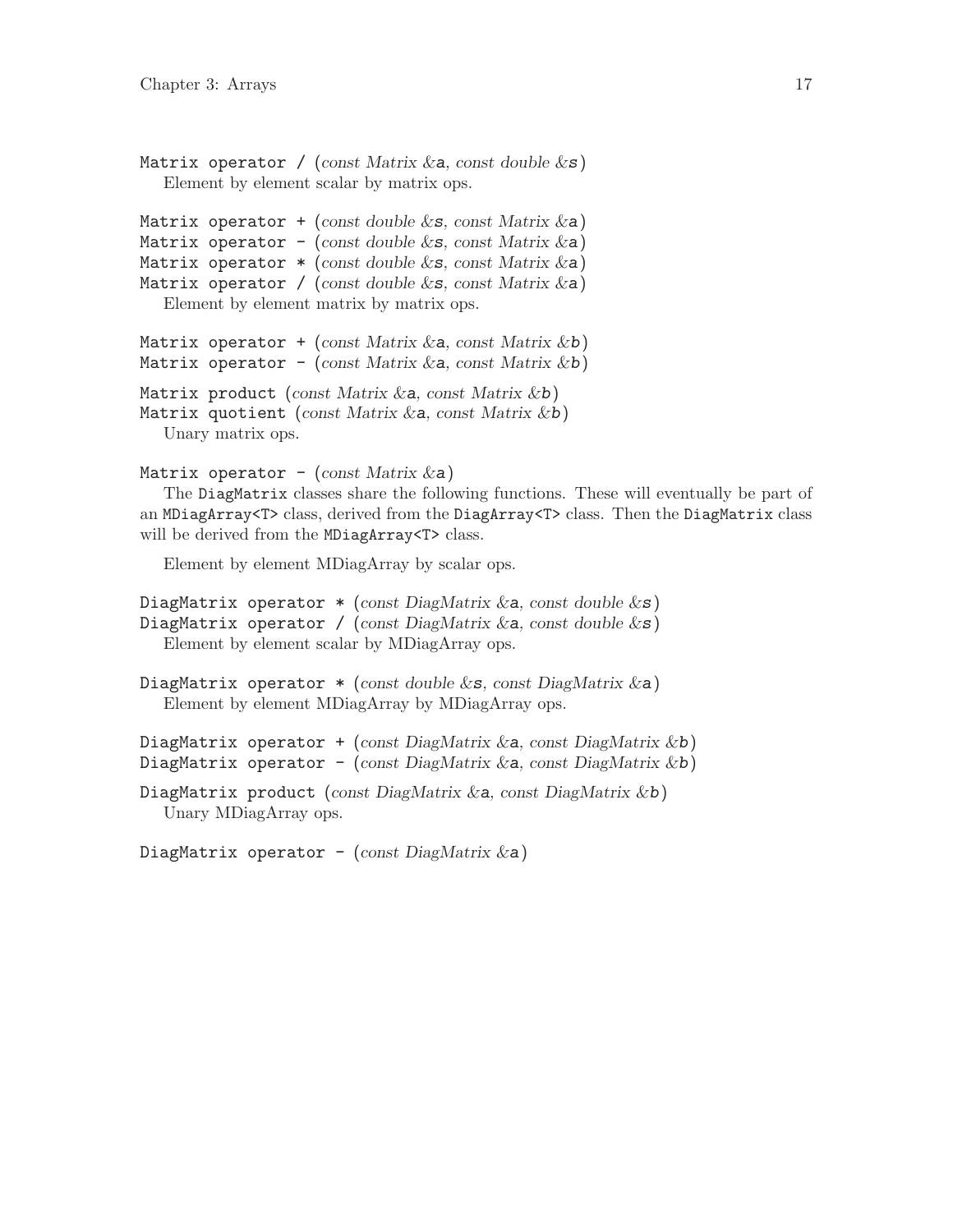## <span id="page-21-0"></span>4 Matrix and Vector Operations

```
Matrix (void)
Matrix (int r, int c)
Matrix (int r, int c, double val)
Matrix (const Array2<double> \&a)Matrix (const Matrix &a)
Matrix (const DiagArray<double> &a)
Matrix (const DiagMatrix &a)
Matrix& operator = (const Matrix \&a)int operator == (const Matrix \&a) const
int operator != (const Matrix & a) const
Matrix& insert (const Matrix & a, int r, int c)
Matrix& insert (const RowVector &a, int r, int c)
Matrix& insert (const ColumnVector &a, int r, int c)
Matrix& insert (const DiagMatrix & a, int r, int c)
Matrix& fill (double val)
Matrix& fill (double val, int r1, int c1, int r2, int c2)
Matrix append (const Matrix \&a) const
Matrix append (const RowVector &a) const
Matrix append (const ColumnVector \&a) const
Matrix append (const DiagMatrix &a) const
Matrix stack (const Matrix &a) const
Matrix stack (const RowVector &a) const
Matrix stack (const ColumnVector &a) const
Matrix stack (const DiagMatrix &a) const
Matrix transpose (void) const
Matrix extract (int r1, int c1, int r2, int c2) const
RowVector row (int i) const
RowVector row (char *s) const
ColumnVector column (int i) const
ColumnVector column (char *s) const
Matrix inverse (void) const
Matrix inverse (int \&info) const
Matrix inverse (int \&info, double \&rcond) const
ComplexMatrix fourier (void) const
ComplexMatrix ifourier (void) const
DET determinant (void) const
DET determinant (int &info) const
DET determinant (int \&info, double \&rcond) const
Matrix solve (const Matrix &b) const
```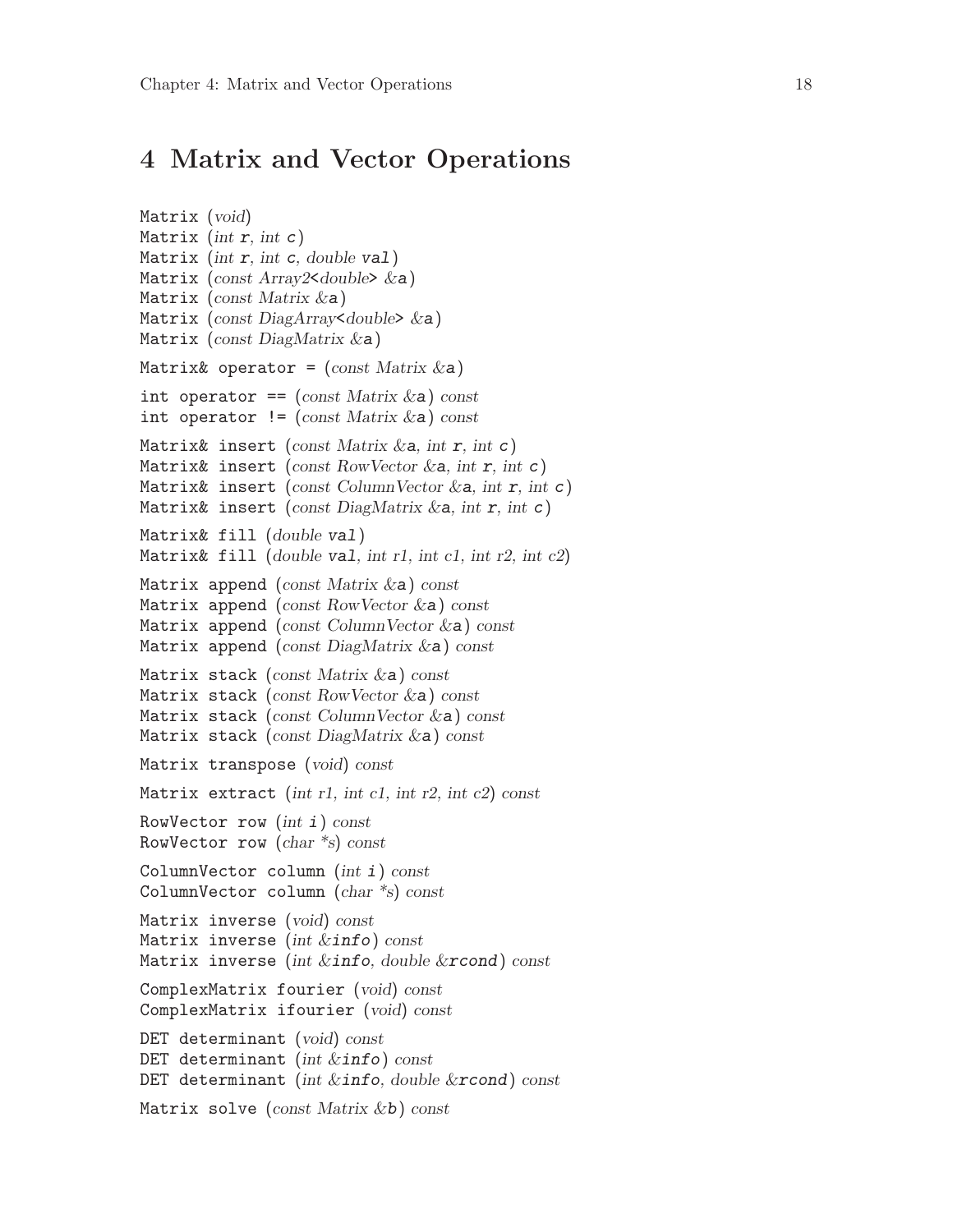```
Matrix solve (const Matrix &b, int &\text{info}) const
Matrix solve (const Matrix &b, int \&info, double \&rcond) const
ComplexMatrix solve (const ComplexMatrix &b) const
ComplexMatrix solve (const ComplexMatrix &b, int &info) const
ComplexMatrix solve (const ComplexMatrix &b, int &info, double &rcond)
         const
ColumnVector solve (const \text{ Column Vector } \& b) \text{ const}ColumnVector solve (const ColumnVector &b, int &info) const
ColumnVector solve (const ColumnVector &b, int &info, double &rcond) const
ComplexColumnVector solve (const ComplexColumnVector &b) const
ComplexColumnVector solve (const ComplexColumnVector &b, int &info) const
ComplexColumnVector solve (const ComplexColumnVector &b, int &info,
         double &rcond) const
Matrix 1ssolve (const Matrix &b) const
Matrix lssolve (const Matrix &b, int &info) const
Matrix 1ssolve (const Matrix &b, int &\text{info}, \text{int }&\text{rank}) const
ComplexMatrix lssolve (const ComplexMatrix &b) const
ComplexMatrix lssolve (const ComplexMatrix &b, int &info) const
ComplexMatrix 1ssolve (const ComplexMatrix &b, int &info, int &rank) const
ColumnVector lssolve (const ColumnVector &b) const
ColumnVector lssolve (const ColumnVector &b, int &info) const
ColumnVector lssolve (const ColumnVector &b, int &info, int &rank) const
ComplexColumnVector lssolve (const ComplexColumnVector &b) const
ComplexColumnVector lssolve (const ComplexColumnVector &b, int &info)
         const
ComplexColumnVector lssolve (const ComplexColumnVector &b, int &info, int
         &rank) const
Matrix& operator += (const Matrix \&a))
Matrix& operator - (const Matrix \&a))
Matrix& operator += (const DiagMatrix \&a))
Matrix& operator - (const DiagMatrix & a)
Matrix operator ! (void) const
ComplexMatrix operator + (const Matrix & a, const Complex &s)
ComplexMatrix operator - (const Matrix & a, const Complex \&s)
ComplexMatrix operator *(\text{const Matrix } \&a, \text{const Complex } \&s)ComplexMatrix operator / (const Matrix & a, const Complex \&s)
ComplexMatrix operator + (const Complex &s, const Matrix \&a))
ComplexMatrix operator - (const Complex \&s, const Matrix \&a)
ComplexMatrix operator *(\text{const } \text{Complex} \& \text{s}, \text{const } \text{Matrix } \& \text{a})ComplexMatrix operator / (const Complex \&\mathbf{s}, const Matrix \&\mathbf{a}))
ColumnVector operator *(\text{const Matrix} \& a, \text{const ColumnVector} \& b)
```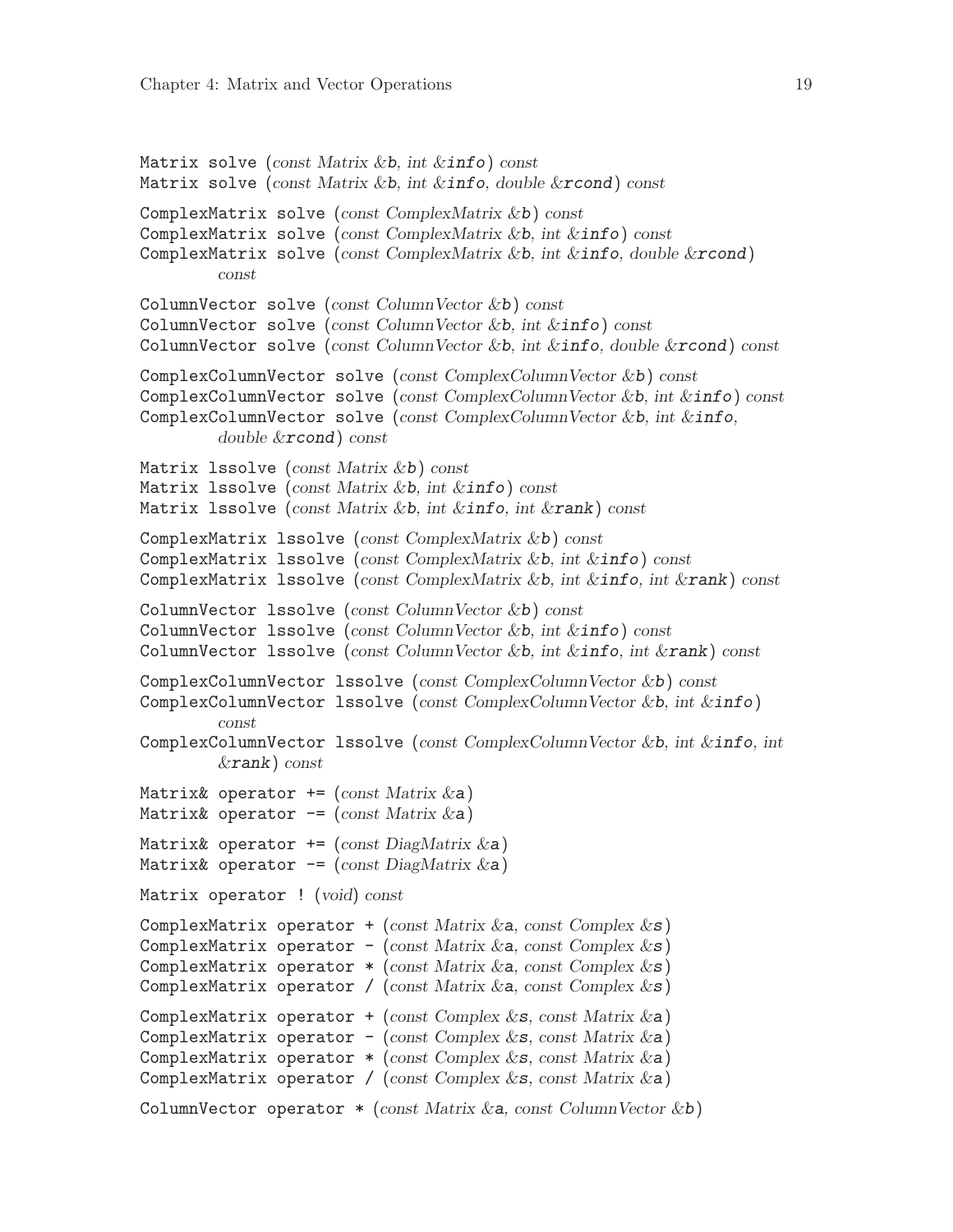```
ComplexColumnVector operator * (const Matrix &a, const
         ComplexColumnVector &b)
Matrix operator + (const Matrix & a, const DiagMatrix & b)
Matrix operator - (const Matrix & a, const DiagMatrix & b)
Matrix operator * (const Matrix & a, const DiagMatrix & b)
ComplexMatrix operator + (const Matrix &a, const ComplexDiagMatrix &b)
ComplexMatrix operator - (const Matrix &a, const ComplexDiagMatrix &b)
ComplexMatrix operator * (const Matrix &a, const ComplexDiagMatrix &b)
Matrix operator * (const Matrix & a, const Matrix & b)
ComplexMatrix operator *(\text{const Matrix } \& a, \text{const } \text{ComplexMatrix } \& b)ComplexMatrix operator + (const Matrix \&a, const ComplexMatrix \&b)
ComplexMatrix operator - (const Matrix &a, const ComplexMatrix &b)
ComplexMatrix product (const Matrix &a, const ComplexMatrix &b)
ComplexMatrix quotient (const Matrix &a, const ComplexMatrix &b)
Matrix map (d_d_M)Mapper f, const Matrix \&a)void map (d_d_M) Mapper f)
Matrix all (void) const
Matrix any (void) const
Matrix cumprod (void) const
Matrix cumsum (void) const
Matrix prod (void) const
Matrix sum (void) const
Matrix sumsq (void) const
ColumnVector diag (void) const
ColumnVector diag (int k) const
ColumnVector row_min (void) const
ColumnVector row_min_loc (void) const
ColumnVector row_max (void) const
ColumnVector row_max_loc (void) const
RowVector column_min (void) const
RowVector column_min_loc (void) const
RowVector column_max (void) const
RowVector column_max_loc (void) const
ostream& operator \lt\lt (ostream &os, const Matrix &a)
istream& operator >> (istream \&is, Matrix \&a)
ColumnVector (void)
ColumnVector (int n)
ColumnVector (int n, double val)
ColumnVector (const Array<double> &a)
```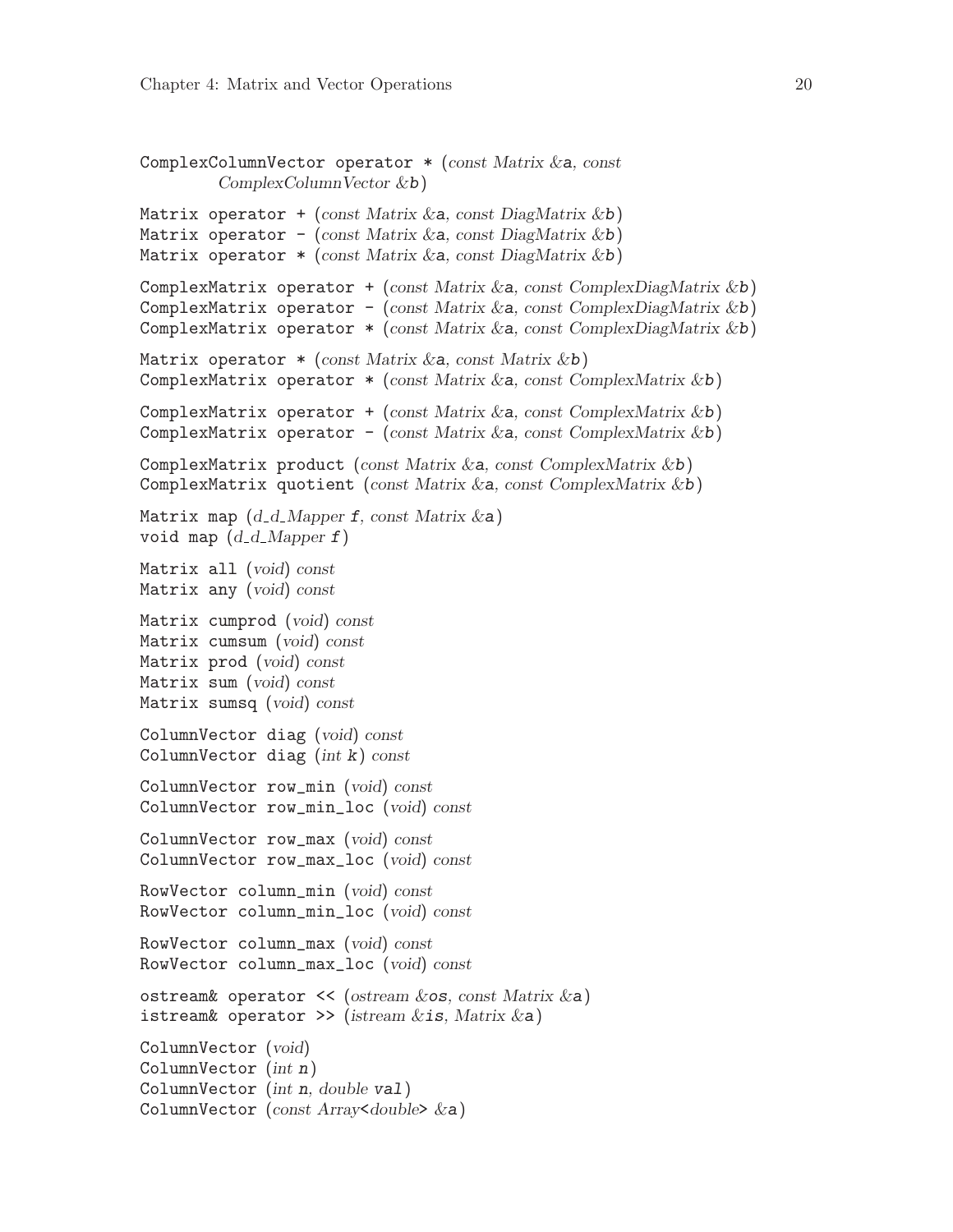```
ColumnVector (const ColumnVector &a)
ColumnVector& operator = (const \text{ ColumnVector } \&a)int operator == \text{(const ColumnVector} \&a) \text{ const}int operator != (const ColumnVector \&a) const
ColumnVector& insert (const ColumnVector &a, int r)
ColumnVector& fill (double val)
ColumnVector& fill (double val, int r1, int r2)
ColumnVector stack (const ColumnVector \&a) const
RowVector transpose (void) const
ColumnVector extract (int r1, int r2) const
ColumnVector& operator += (const ColumnVector \&a))
ColumnVector& operator - (const ColumnVector &a)
ComplexColumnVector operator + (const ColumnVector &a, const Complex \&s)
ComplexColumnVector operator - (const ColumnVector &a, const Complex \&s)
ComplexColumnVector operator *(\text{const ColumnVector} \& a, \text{const Complex} \& s)ComplexColumnVector operator / (const ColumnVector &a, const Complex &s)
ComplexColumnVector operator + (const Complex \&s, const ColumnVector \&a)
ComplexColumnVector operator - (const Complex &s, const ColumnVector \&a))
ComplexColumnVector operator *(\text{const } \text{Complex} \& \text{const } \text{ColumnVector} \& \text{a})ComplexColumnVector operator / (const Complex \&s, const ColumnVector \&a)
Matrix operator * (const ColumnVector &a, const RowVector &a)
ComplexMatrix operator * (const ColumnVector &a, const ComplexRowVector
         \&b)ComplexColumnVector operator + (const ComplexColumnVector & a, const)ComplexColumnVector \&b)ComplexColumnVector operator -(\text{const } \text{ComplexColumnVector } \&a, \text{const}ComplexColumnVector &b)
ComplexColumnVector product (const ComplexColumnVector &a, const
         ComplexColumnVector \&b)ComplexColumnVector quotient (const ComplexColumnVector &a, const
         ComplexColumnVector &b)
ColumnVector map (d_d_M) Mapper f, const ColumnVector \&a)void map (d_d_M) Mapper f)
double min (void) const
double max (void) const
ostream& operator << (ostream &os, const ColumnVector &a)
RowVector (void)
RowVector (int n)
```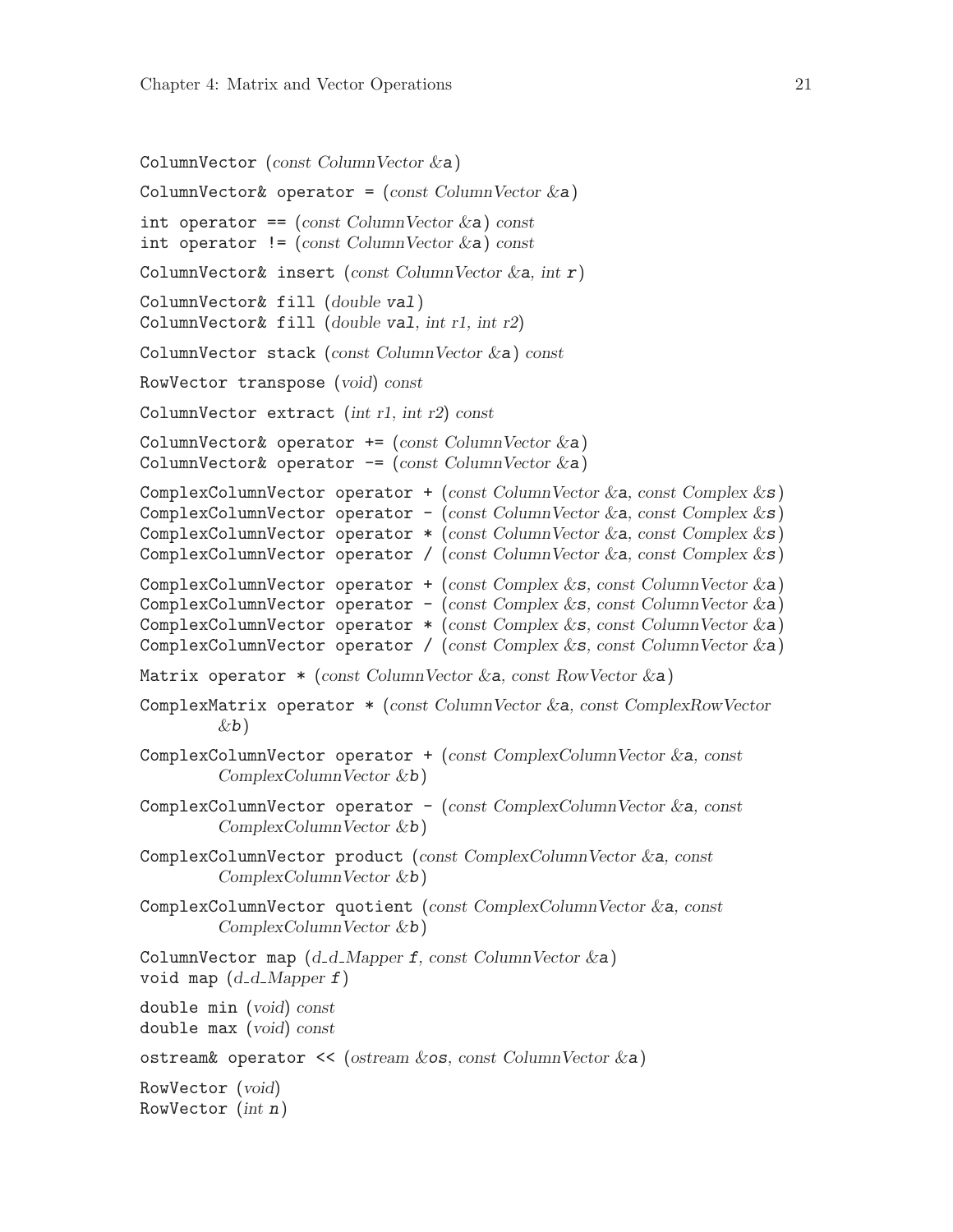```
RowVector (int n, double val)
RowVector (const Array<double> \&a)RowVector (const RowVector &a)
RowVector& operator = (const RowVector & a)int operator == (const RowVector & a) constint operator != (const RowVector \&a) const
RowVector& insert (const RowVector & a, int c)
RowVector& fill (double val)
RowVector& fill (double val, int cl, int c2)RowVector append (const RowVector) const
ColumnVector transpose (void) const
RowVector extract (int c1, int c2) const
RowVector& operator += (const RowVector \&a))
RowVector& operator - (const RowVector & a)
ComplexRowVector operator + (const RowVector \&a, const Complex \&s)
ComplexRowVector operator - (const RowVector &a, const Complex \&s)
ComplexRowVector operator *(\text{const} \text{ RowVector} \& a, \text{const} \text{ Complex} \& s)ComplexRowVector operator / (const RowVector &a, const Complex &s)
ComplexRowVector operator + (const Complex &s, const RowVector &a)
ComplexRowVector operator - (const Complex \&\mathbf{s}, const RowVector \&\mathbf{a})
ComplexRowVector operator *(\text{const } \text{Complex} \& s, \text{const } \text{RowVector} \& a)ComplexRowVector operator / (const Complex \&\mathbf{s}, const RowVector \&\mathbf{a})
double operator * (const RowVector &a, ColumnVector &b)
Complex operator * (const RowVector &a, const ComplexColumnVector &b)
RowVector operator *(\text{const RowVector} \& a, \text{const Matrix} \& b)ComplexRowVector operator *(\text{const} \; RowVector \; & a, \; const \; ComplexMatrix \; & b)ComplexRowVector operator + (const RowVector &a, const ComplexRowVector
         \&b)ComplexRowVector operator - (const RowVector &a, const ComplexRowVector
         \&b)ComplexRowVector product (const RowVector &a, const ComplexRowVector &b)
ComplexRowVector quotient (const RowVector &a, const ComplexRowVector
         \&b)RowVector map (d_d_M)Mapper f, const RowVector \&a)void map (d_d_M)double min (void) const
double max (void) const
ostream& operator \ll (ostream &os, const RowVector &a)
DiagMatrix (void)
```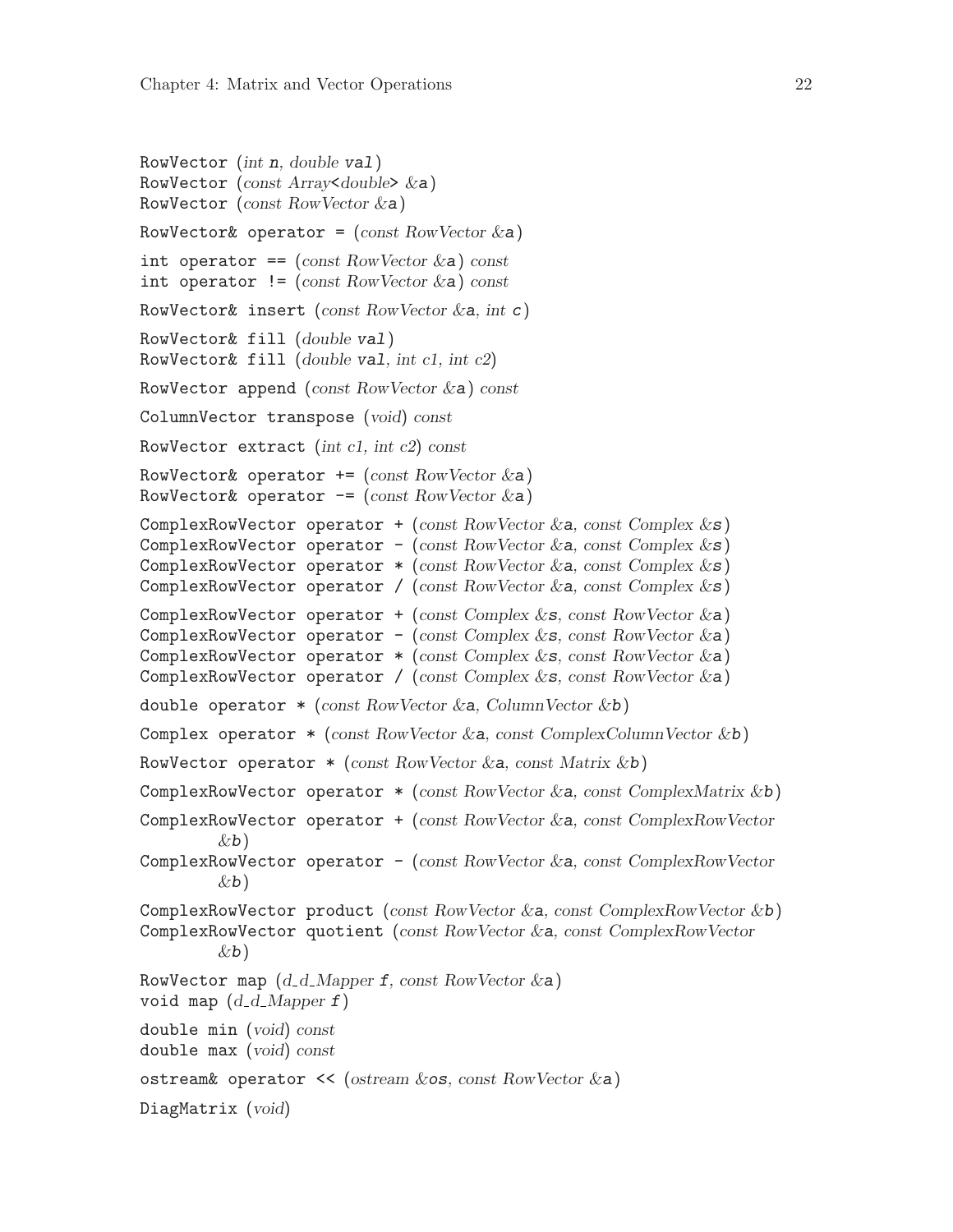```
DiagMatrix (int n)DiagMatrix (int n, double val)
DiagMatrix (int r, int c)
DiagMatrix (int r, int c, double val)
DiagMatrix (const RowVector &a)
DiagMatrix (const ColumnVector &a)
DiagMatrix (const DiagArray<double> &a)
DiagMatrix (const DiagMatrix &a)
DiagMatrix& operator = (const \text{ DiagMatrix} \& a)int operator == (const DiagMatrix \&a) const
int operator != (const DiagMatrix \&a) const
DiagMatrix& fill (double val)
DiagMatrix& fill (double val, int beg, int end)
DiagMatrix& fill (const ColumnVector &a)
DiagMatrix& fill (const RowVector &a)
DiagMatrix& fill (const ColumnVector \&a, int beg)
DiagMatrix& fill (const RowVector &a, int beg)
DiagMatrix transpose (void) const
Matrix extract (int r1, int c1, int r2, int c2) const
RowVector row (int i) const
RowVector row (char *s) const
ColumnVector column (int i) const
ColumnVector column (char *s) const
DiagMatrix inverse (void) const
DiagMatrix inverse (int &info) const
DiagMatrix& operator + (const DiagMatrix &a)
DiagMatrix& operator - (const DiagMatrix \&a))
Matrix operator + (const DiagMatrix \&a, double s)
Matrix operator - (const DiagMatrix \&a, double s)
ComplexMatrix operator + (const DiagMatrix & a, const Complex \&s)
ComplexMatrix operator - (const DiagMatrix & a, const Complex \&s)
ComplexDiagMatrix operator *(\text{const } \text{DiagMatrix } \& a, \text{const } \text{Complex} \& s)ComplexDiagMatrix operator / (const DiagMatrix & a, const Complex \&s)
Matrix operator + (double s, const DiagMatrix \&a))
Matrix operator - (double s, const DiagMatrix \&a))
ComplexMatrix operator + (const Complex &s, const DiagMatrix &a)
```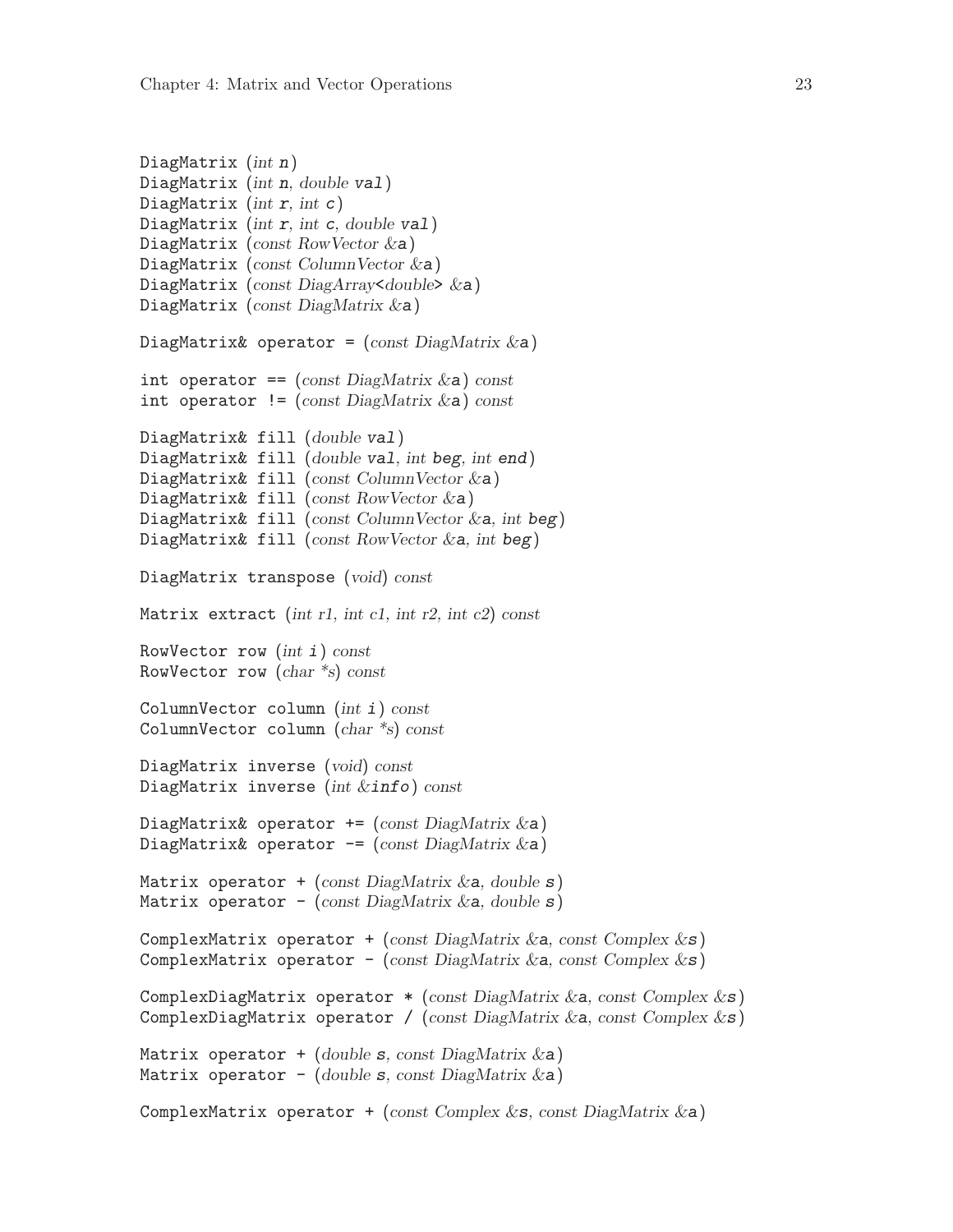```
ComplexMatrix operator - (const Complex &s, const DiagMatrix \&a))
ComplexDiagMatrix operator *(\text{const } \text{Complex} \& s, \text{const } \text{DiagMatrix } \& a)ColumnVector operator *(\text{const } \text{DiagMatrix} \&a, \text{const } \text{ColumnVector} \&b)ComplexColumnVector operator * (const DiagMatrix &a, const
         ComplexColumnVector &b)
ComplexDiagMatrix operator + (const DiagMatrix \&a, const
         ComplexDiagMatrix &b)
ComplexDiagMatrix operator - (const DiagMatrix & a, const
         ComplexDiagMatrix &b)
ComplexDiagMatrix product (const DiagMatrix &a, const ComplexDiagMatrix
         \&b)Matrix operator + (const DiagMatrix & a, const Matrix & b)
Matrix operator - (const DiagMatrix & a, const Matrix & b)
Matrix operator * (const DiagMatrix & a, const Matrix & b)
ComplexMatrix operator + (const DiagMatrix \&a, const ComplexMatrix \&b)
ComplexMatrix operator - (const DiagMatrix &a, const ComplexMatrix &b)
ComplexMatrix operator *(\text{const } \text{DiagMatrix} \& a, \text{const } \text{ComplexMatrix} \& b)ColumnVector diag (void) const
ColumnVector diag (int k) const
ostream& operator \prec (ostream \&os, const DiagMatrix \&a)
ComplexMatrix (void)
ComplexMatrix (int r, int c)ComplexMatrix (int r, int c, const Complex \&\text{val})
ComplexMatrix (const Matrix &a)
ComplexMatrix (const Array2<Complex> &a)
ComplexMatrix (const ComplexMatrix &a)
ComplexMatrix (const DiagMatrix &a)
ComplexMatrix (const DiagArray<Complex> &a)
ComplexMatrix (const ComplexDiagMatrix &a)
ComplexMatrix& operator = (const \text{ ComplexMatrix } \&a)int operator == (const \text{ ComplexMatrix } \&a) \text{ const}int operator != (const ComplexMatrix \&a) const
ComplexMatrix& insert (const Matrix \&a, int r, int c)
ComplexMatrix& insert (const RowVector \&a, int r, int c)
ComplexMatrix& insert (const ColumnVector \&a, int r, int c)
ComplexMatrix& insert (const DiagMatrix \&a, int r, int c)
ComplexMatrix& insert (const ComplexMatrix \&a, int r, int c)
ComplexMatrix& insert (const ComplexRowVector \&a, int r, int c)
ComplexMatrix& insert (const ComplexColumnVector &a, int r, int c)
ComplexMatrix& insert (const ComplexDiagMatrix \&a, int r, int c)
ComplexMatrix& fill (double val)
```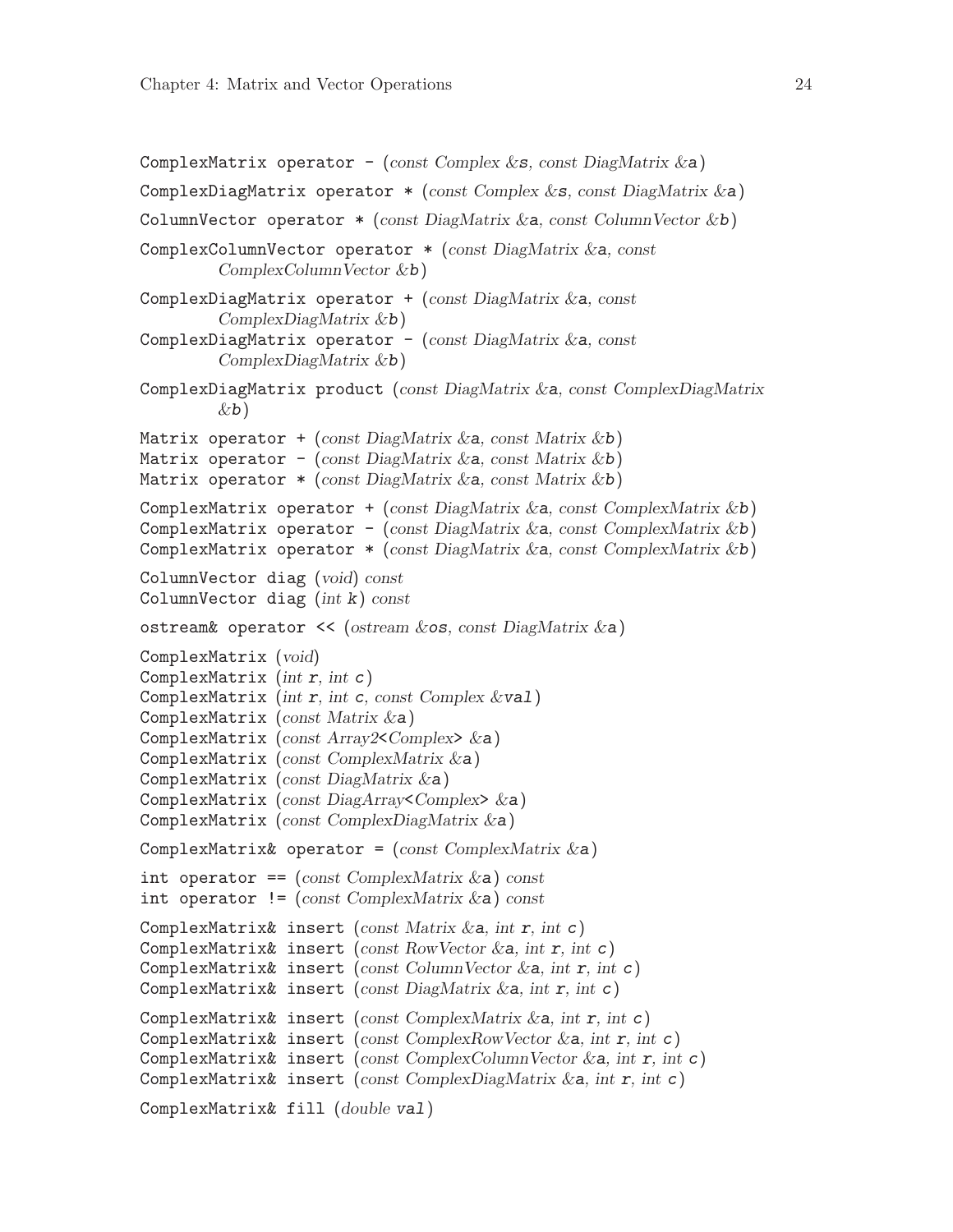```
ComplexMatrix& fill (const Complex &val)
ComplexMatrix& fill (double val, int r1, int c1, int r2, int c2)
ComplexMatrix& fill (const Complex &val, int r1, int c1, int r2, int c2)
ComplexMatrix append (const Matrix &a) const
ComplexMatrix append (const RowVector &a) const
ComplexMatrix append (const ColumnVector \&a) const
ComplexMatrix append (const DiagMatrix &a) const
ComplexMatrix append (const ComplexMatrix &a) const
ComplexMatrix append (const ComplexRowVector &a) const
ComplexMatrix append (const ComplexColumnVector &a) const
ComplexMatrix append (const ComplexDiagMatrix &a) const
ComplexMatrix stack (const Matrix &a) const
ComplexMatrix stack (const RowVector &a) const
ComplexMatrix stack (const ColumnVector &a) const
ComplexMatrix stack (const DiagMatrix &a) const
ComplexMatrix stack (const ComplexMatrix &a) const
ComplexMatrix stack (const ComplexRowVector &a) const
ComplexMatrix stack (const ComplexColumnVector &a) const
ComplexMatrix stack (const ComplexDiagMatrix &a) const
ComplexMatrix transpose (void) const
Matrix real (const ComplexMatrix &a)
Matrix imag (const ComplexMatrix \&a))
ComplexMatrix conj (const ComplexMatrix &a)
ComplexMatrix extract (int r1, int c1, int r2, int c2) const
ComplexRowVector row (int i) const
ComplexRowVector row (char *s) const
ComplexColumnVector column (int i) const
ComplexColumnVector column (char *s) const
ComplexMatrix inverse (void) const
ComplexMatrix inverse (int &info) const
ComplexMatrix inverse (int \&info, double \&rcond) const
ComplexMatrix fourier (void) const
ComplexMatrix ifourier (void) const
ComplexDET determinant (void) const
ComplexDET determinant (int &info) const
ComplexDET determinant (int &info, double &rcond) const
ComplexMatrix solve (const Matrix &b) const
ComplexMatrix solve (const Matrix &b, int &\text{info}) const
ComplexMatrix solve (const Matrix &b, int &info, double &rcond) const
ComplexMatrix solve (const ComplexMatrix &b) const
ComplexMatrix solve (const ComplexMatrix &b, int &info) const
```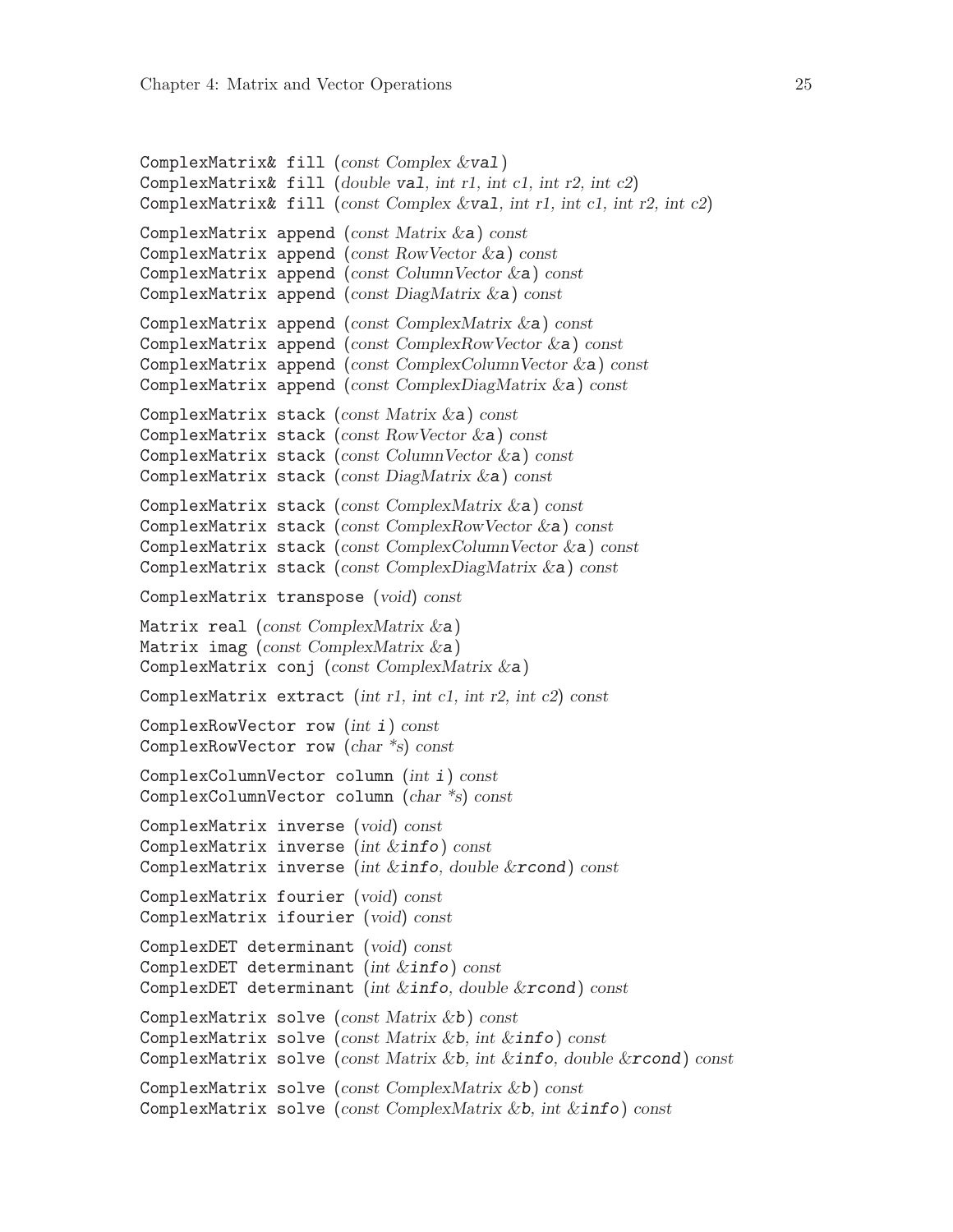<span id="page-29-0"></span>ComplexMatrix solve (const ComplexMatrix &b, int &info, double &rcond) const ComplexColumnVector solve (const ComplexColumnVector &b) const ComplexColumnVector solve (const ComplexColumnVector &b, int &info) const ComplexColumnVector solve (const ComplexColumnVector &b, int &info, double &rcond) const ComplexMatrix lssolve (const ComplexMatrix &b) const ComplexMatrix lssolve (const ComplexMatrix &b, int &info) const ComplexMatrix 1ssolve (const ComplexMatrix &b, int &info, int &rank) const ComplexColumnVector lssolve (const ComplexColumnVector &b) const ComplexColumnVector 1ssolve (const ComplexColumnVector &b, int &info) const ComplexColumnVector lssolve (const ComplexColumnVector &b, int &info, int &rank) const ComplexMatrix& operator  $+=$  (const DiagMatrix  $\&$ a) ComplexMatrix& operator  $-$ = (const DiagMatrix &a) ComplexMatrix& operator  $+=$  (const ComplexDiagMatrix  $\&a)$ ) ComplexMatrix& operator  $-$  (const ComplexDiagMatrix  $\&a)$ ) ComplexMatrix& operator  $+=$  (const Matrix  $\&$ a) ComplexMatrix& operator  $-$ = (const Matrix &a) ComplexMatrix& operator  $+=$  (const ComplexMatrix  $\&a)$ ) ComplexMatrix& operator  $-$  (const ComplexMatrix  $\&a)$ ) Matrix operator ! (void) const ComplexMatrix operator + (const ComplexMatrix  $\&a,$  double  $s)$ ) ComplexMatrix operator - (const ComplexMatrix  $\&a,$  double  $s)$ ) ComplexMatrix operator  $*$  (const ComplexMatrix & a, double  $s$ ) ComplexMatrix operator / (const ComplexMatrix  $\&a,$  double  $s)$ ) ComplexMatrix operator  $+(double s, const ComplexMatrix & a)$ ComplexMatrix operator - (double s, const ComplexMatrix  $\&a)$ ) ComplexMatrix operator \* (double s, const ComplexMatrix &a) ComplexMatrix operator / (double s, const  $ComplexMatrix & a)$ ) ComplexColumnVector operator  $*(const \text{ ComplexMatrix } \&a, \text{ const}$ ColumnVector &b) ComplexColumnVector operator \* (const ComplexMatrix &a, const  $ComplexColumnVector \&b)$ ComplexMatrix operator + (const ComplexMatrix  $\&a$ , const DiagMatrix  $\&b$ ) ComplexMatrix operator - (const ComplexMatrix & a, const DiagMatrix & b) ComplexMatrix operator  $*(\text{const } \text{ComplexMatrix } \& a, \text{const } \text{DiagMatrix } \& b)$ ComplexMatrix operator + (const ComplexMatrix &a, const ComplexDiagMatrix  $\&b)$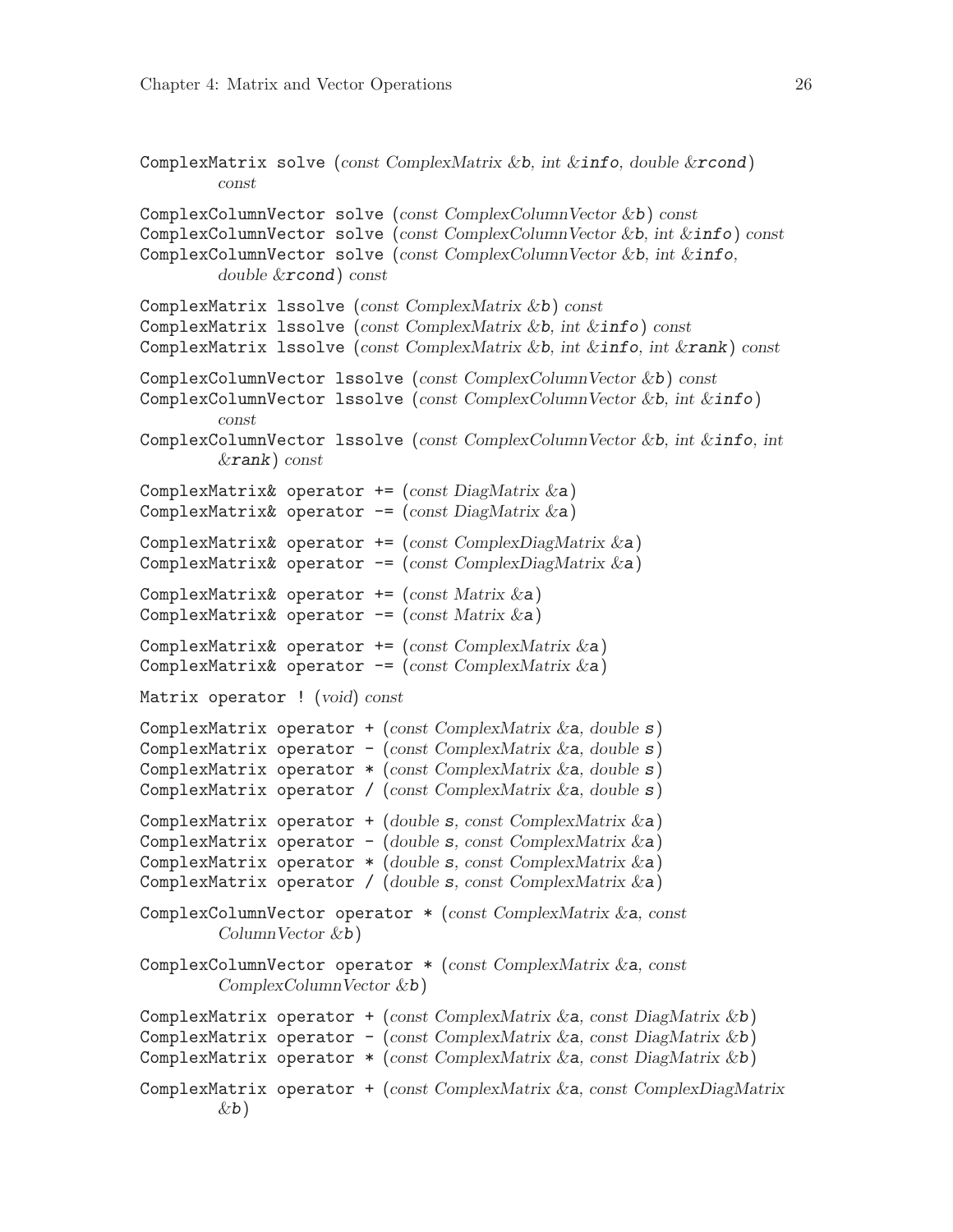```
ComplexMatrix operator - (const ComplexMatrix &a, const ComplexDiagMatrix
         \&b)ComplexMatrix operator * (const ComplexMatrix &a, const ComplexDiagMatrix
         \&b)ComplexMatrix operator + (const ComplexMatrix \&a, const Matrix \&b)
ComplexMatrix operator - (const ComplexMatrix \&a, const Matrix \&b)
ComplexMatrix operator *(\text{const } \text{ComplexMatrix } \& \mathbf{a}, \text{const } \text{Matrix } \& \mathbf{b})ComplexMatrix operator * (const ComplexMatrix &a, const ComplexMatrix
         \&b)ComplexMatrix product (const ComplexMatrix &a, const Matrix &b)
ComplexMatrix quotient (const ComplexMatrix &a, const Matrix &b)
ComplexMatrix map (c_c \dots Mapper \, f, \, const \, ComplexMatrix \, & a)Matrix map (d_c_M) Mapper f, const Complex Matrix \&a)void map (c_c c_M)Matrix all (void) const
Matrix any (void) const
ComplexMatrix cumprod (void) const
ComplexMatrix cumsum (void) const
ComplexMatrix prod (void) const
ComplexMatrix sum (void) const
ComplexMatrix sumsq (void) const
ComplexColumnVector diag (void) const
ComplexColumnVector diag (int k) const
ComplexColumnVector row_min (void) const
ComplexColumnVector row_min_loc (void) const
ComplexColumnVector row_max (void) const
ComplexColumnVector row_max_loc (void) const
ComplexRowVector column_min (void) const
ComplexRowVector column_min_loc (void) const
ComplexRowVector column_max (void) const
ComplexRowVector column_max_loc (void) const
ostream& operator << (ostream &os, const ComplexMatrix &a)
istream& operator >> (istream \&is, ComplexMatrix \&a)
ComplexColumnVector (void)
ComplexColumnVector (int n)
ComplexColumnVector (int n, const Complex &val)
ComplexColumnVector (const ColumnVector &a)
ComplexColumnVector (const Array<Complex> &a)
ComplexColumnVector (const ComplexColumnVector &a)
ComplexColumnVector& operator = (const \text{ ComplexColumnVector } \&a)int operator == \text{(const } \text{ComplexColumnVector } \&a\text{)} \text{ const}
```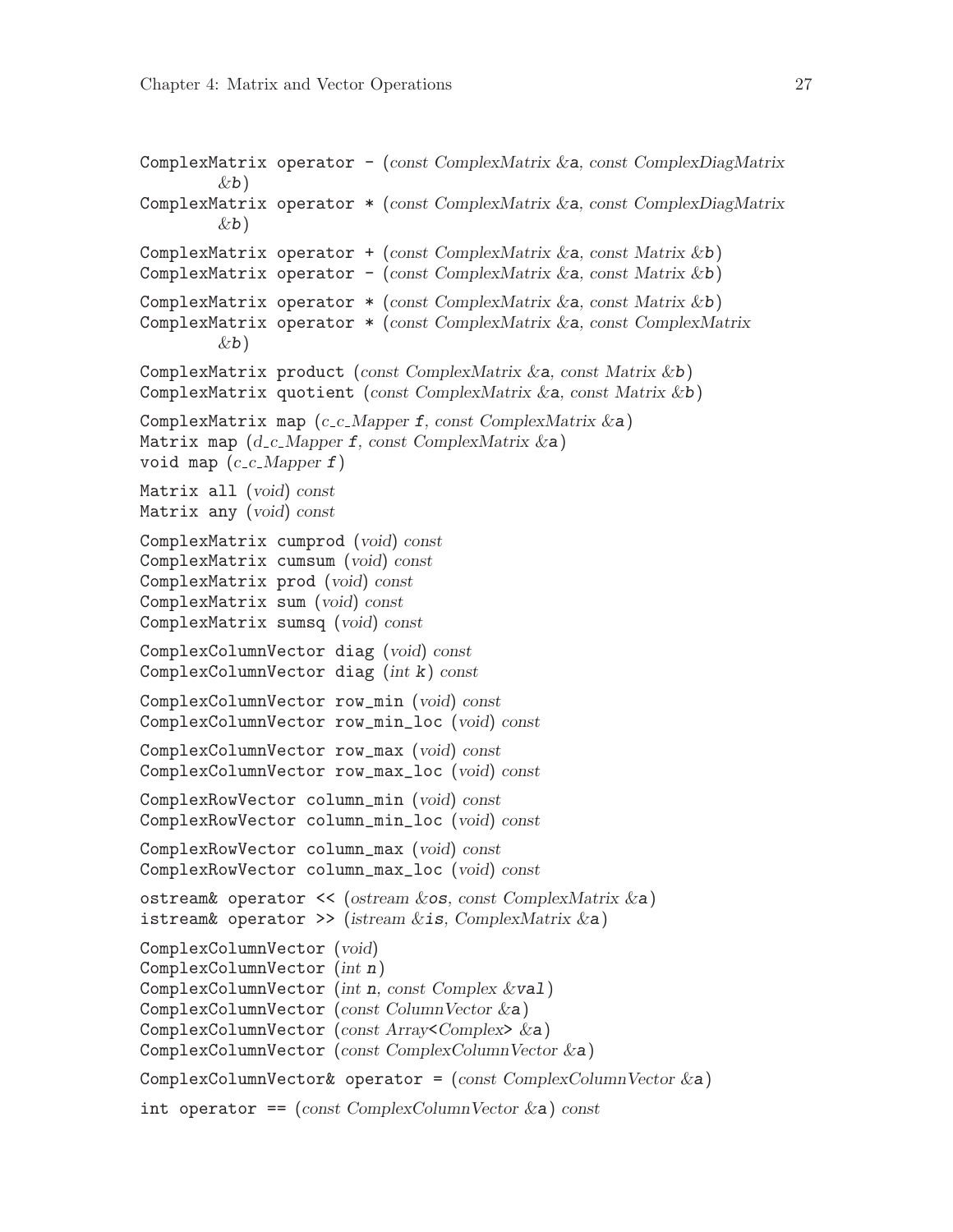```
int operator != (const ComplexColumnVector \&a) const
```

```
ComplexColumnVector& insert (const ColumnVector \&a, int r)
ComplexColumnVector& insert (const ComplexColumnVector \&a, int r)
ComplexColumnVector& fill (double val)
ComplexColumnVector& fill (const Complex &val)
ComplexColumnVector& fill (double val, int r1, int r2)
ComplexColumnVector& fill (const Complex &val, int r1, int r2)
ComplexColumnVector stack (const ColumnVector &a) const
ComplexColumnVector stack (const ComplexColumnVector &a) const
ComplexRowVector transpose (void) const
ColumnVector real (const ComplexColumnVector \&a))
ColumnVector imag (const ComplexColumnVector &a)
ComplexColumnVector conj (const ComplexColumnVector &a)
ComplexColumnVector extract (int r1, int r2) const
ComplexColumnVector& operator +=(\text{const} \text{ ColumnVector } \&a)ComplexColumnVector& operator - (const ColumnVector &a)
ComplexColumnVector& operator += (const ComplexColumnVector \&a))
ComplexColumnVector& operator - (const ComplexColumnVector &a)
ComplexColumnVector operator + (const \text{ ComplexColumnVector } \&a, \text{ double } s)ComplexColumnVector operator - (const ComplexColumnVector &a, double s)
ComplexColumnVector operator *(\text{const } \text{ComplexColumnVector } \&a, \text{ double } s)ComplexColumnVector operator / (const ComplexColumnVector \&a, double s)
ComplexColumnVector operator + (double s, const ComplexColumnVector \&a))
ComplexColumnVector operator - (double s, const ComplexColumnVector \&a))
ComplexColumnVector operator *(double s, const ComplexColumnVector & a)ComplexColumnVector operator / (double s, const ComplexColumnVector &a)
ComplexMatrix operator * (const ComplexColumnVector &a, const
         ComplexRowVector &b)
ComplexColumnVector operator + (const ComplexColumnVector & a, const)ColumnVector &b)
ComplexColumnVector operator -(\text{const } \text{ComplexColumnVector } \&a, \text{const}ColumnVector &b)
ComplexColumnVector product (const ComplexColumnVector &a, const
         ColumnVector &b)
ComplexColumnVector quotient (const ComplexColumnVector &a, const
         ColumnVector &b)
ComplexColumnVector map (c.c.Mapper f, const ComplexColumnVector & a)ColumnVector map (d_c_M) Mapper f, const ComplexColumnVector \&a)void map (c_c c_M)
```
Complex min (void) const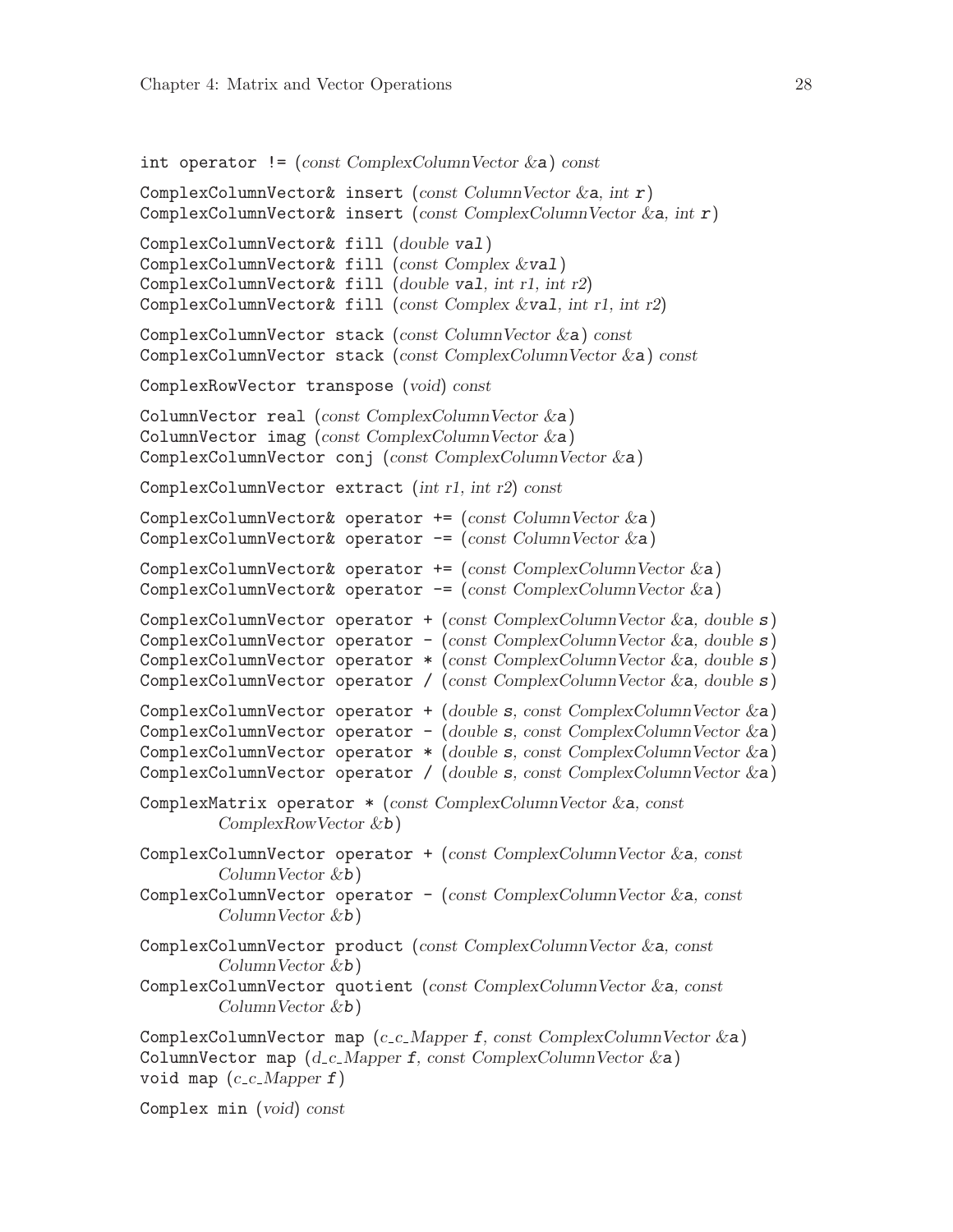```
Complex max (void) const
```

```
ostream& operator << (ostream &os, const ComplexColumnVector &a)
ComplexRowVector (void)
ComplexRowVector (int n)
ComplexRowVector (int n, const Complex &val)
ComplexRowVector (const RowVector &a)
ComplexRowVector (const Array<Complex> &a)
ComplexRowVector (const ComplexRowVector &a)
ComplexRowVector& operator = (const \text{ ComplexRowVector }\&a)int operator == (const ComplexRowVector & a) const
int operator != (const ComplexRowVector \&a) const
ComplexRowVector& insert (const RowVector & a, int c)ComplexRowVector& insert (const ComplexRowVector &a, int c)
ComplexRowVector& fill (double val)
ComplexRowVector& fill (const Complex &val)
ComplexRowVector& fill (double val, int c1, int c2)
ComplexRowVector& fill (const Complex &val, int c1, int c2)
ComplexRowVector append (const RowVector) const
ComplexRowVector append (const ComplexRowVector &a) const
ComplexColumnVector transpose (void) const
RowVector real (const ComplexRowVector &a)
RowVector imag (const ComplexRowVector)
ComplexRowVector conj (const ComplexRowVector &a)
ComplexRowVector extract (int c1, int c2) const
ComplexRowVector& operator += (const RowVector &a)
ComplexRowVector& operator - (const RowVector &a)
ComplexRowVector& operator += (const ComplexRowVector \&a))
ComplexRowVector& operator - (const ComplexRowVector &a)
ComplexRowVector operator + (const ComplexRowVector &a, double s)
ComplexRowVector operator - (const ComplexRowVector &a, double s)
ComplexRowVector operator *(\text{const } \text{ComplexRowVector } \&a, \text{ double } s)ComplexRowVector operator / (const ComplexRowVector &a, double s)
ComplexRowVector operator + (double s, const ComplexRowVector \&a))
ComplexRowVector operator - (double s, const ComplexRowVector \&a))
ComplexRowVector operator *(double s, const ComplexRowVector & a)ComplexRowVector operator / (double s, const ComplexRowVector &a)
Complex operator * (const ComplexRowVector &a, const ColumnVector &b)
Complex operator * (const ComplexRowVector &a, const ComplexColumnVector
        \&b)
```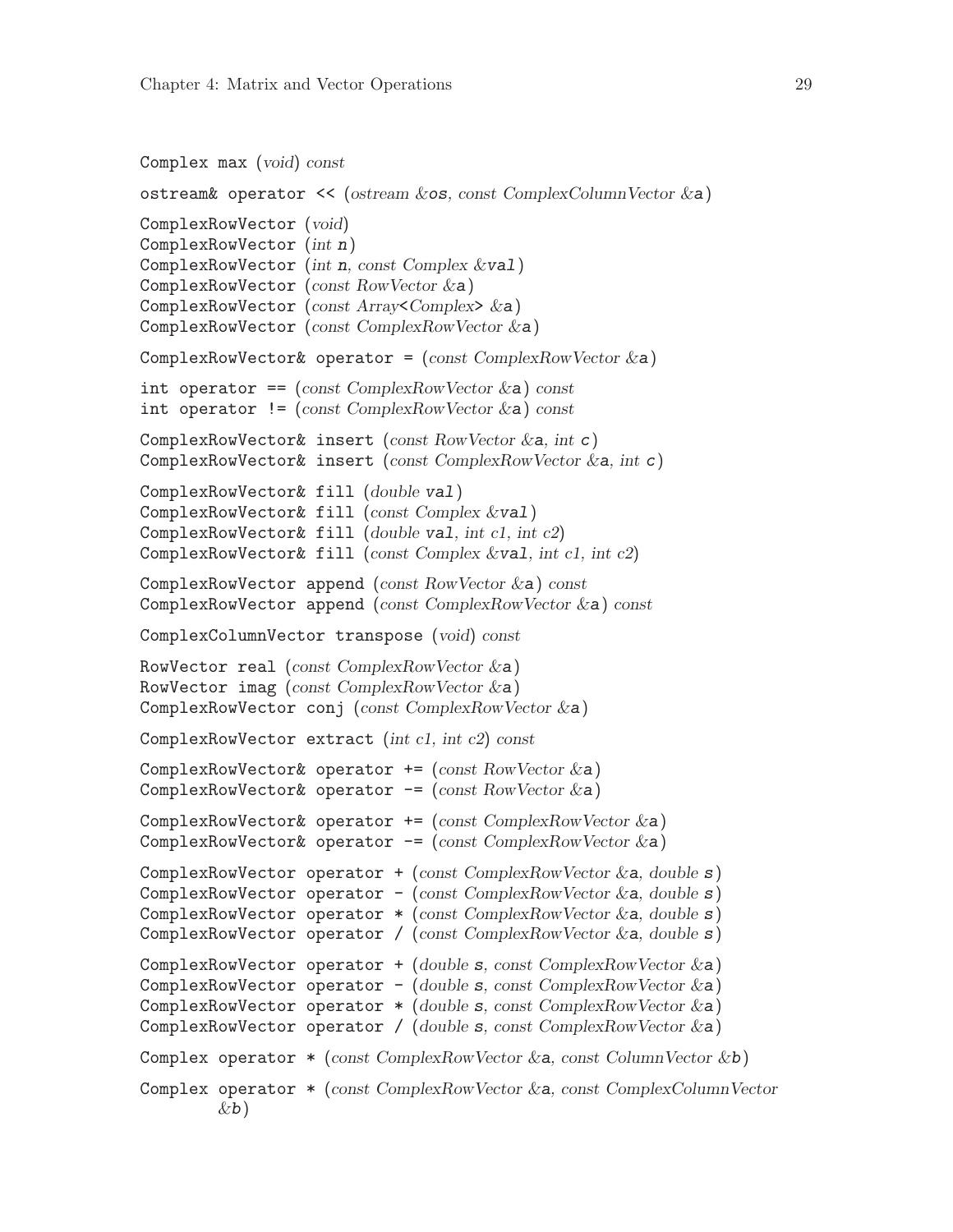```
ComplexRowVector operator * (const ComplexRowVector &a, const
         ComplexMatrix &b)
ComplexRowVector operator + (const ComplexRowVector &a, const RowVector
         \&b)ComplexRowVector operator - (const ComplexRowVector &a, const RowVector
        \&b)ComplexRowVector product (const ComplexRowVector &a, const RowVector &b)
ComplexRowVector quotient (const ComplexRowVector &a, const RowVector
         \&b)ComplexRowVector map (c_c c_M)Mapper f, const ComplexRowVector \&a)RowVector map (d_c_M) Mapper f, const ComplexRowVector \&a)void map (c_c c_M)Complex min (void) const
Complex max (void) const
ostream& operator << (ostream &os, const ComplexRowVector &a)
ComplexDiagMatrix (void)
ComplexDiagMatrix (int n)
ComplexDiagMatrix (int n, const Complex &val)
ComplexDiagMatrix (int r, int c)ComplexDiagMatrix (int r, int c, const Complex \&\text{val})
ComplexDiagMatrix (const RowVector &a)
ComplexDiagMatrix (const ComplexRowVector &a)
ComplexDiagMatrix (const ColumnVector &a)
ComplexDiagMatrix (const ComplexColumn Vector & \textbf{a})ComplexDiagMatrix (const DiagMatrix &a)
ComplexDiagMatrix (const DiagArray<Complex> &a)
ComplexDiagMatrix (const ComplexDiagMatrix &a)
ComplexDiagMatrix& operator = (const \text{ ComplexDiagMatrix} \& a)int operator == (const \text{ ComplexDiagMatrix} \& a) \text{ const}int operator != (const ComplexDiagMatrix \&a) const
ComplexDiagMatrix& fill (double val)
ComplexDiagMatrix& fill (const Complex &val)
ComplexDiagMatrix& fill (double val, int beg, int end)
ComplexDiagMatrix& fill (const Complex &val, int beg, int end)
ComplexDiagMatrix& fill (const ColumnVector \&a)ComplexDiagMatrix& fill (const ComplexColumnVector &a)
ComplexDiagMatrix& fill (const RowVector & a)ComplexDiagMatrix& fill (const ComplexRowVector &a)
ComplexDiagMatrix& fill (const ColumnVector &a, int beg)
ComplexDiagMatrix& fill (const ComplexColumnVector &a, int beg)
ComplexDiagMatrix& fill (const RowVector & a, int beg)
```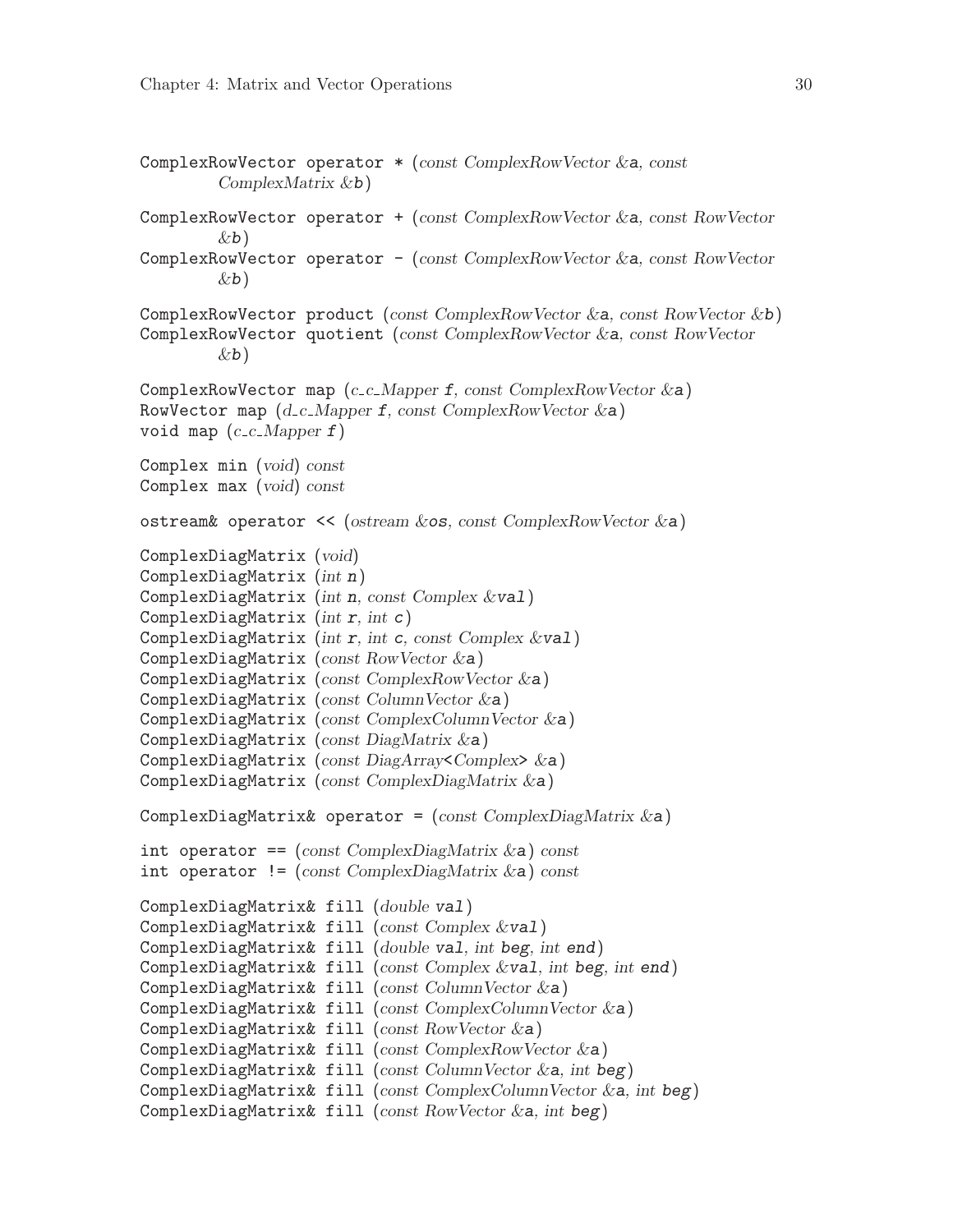```
ComplexDiagMatrix& fill (const ComplexRowVector &a, int beg)
ComplexDiagMatrix transpose (void) const
DiagMatrix real (const ComplexDiagMatrix & a)
DiagMatrix imag (const ComplexDiagMatrix & a)
ComplexDiagMatrix conj (const ComplexDiagMatrix &a)
ComplexMatrix extract (int r1, int c1, int r2, int c2) const
ComplexRowVector row (int i) const
ComplexRowVector row (char *s) const
ComplexColumnVector column (int i) const
ComplexColumnVector column (char *s) const
ComplexDiagMatrix inverse (int \; &info) const
ComplexDiagMatrix inverse (void) const
ComplexDiagMatrix& operator += (const DiagMatrix \&a)
ComplexDiagMatrix& operator -= (const DiagMatrix &a)
ComplexDiagMatrix& operator += (const ComplexDiagMatrix \&a))
ComplexDiagMatrix& operator - (const ComplexDiagMatrix &a)
ComplexMatrix operator + (const ComplexDiagMatrix \&a, double s))
ComplexMatrix operator - (const ComplexDiagMatrix \&a, double s))
ComplexMatrix operator + (const ComplexDiagMatrix \&a, const Complex \&s)
ComplexMatrix operator - (const ComplexDiagMatrix \&a, const Complex \&bs)
ComplexDiagMatrix operator *(\text{const } \text{ComplexDiagMatrix } \&a, \text{ double } s)ComplexDiagMatrix operator / (const ComplexDiagMatrix \&a, double s)
ComplexMatrix operator +(double s, const ComplexDiagMatrix & a)ComplexMatrix operator - (double s, const ComplexDiagMatrix &a)
ComplexMatrix operator + (const Complex &s, const ComplexDiagMatrix \&a))
ComplexMatrix operator - (const Complex &s, const ComplexDiagMatrix \&a))
ComplexDiagMatrix operator * (double s, const ComplexDiagMatrix \&a))
ComplexColumnVector operator * (const ComplexDiagMatrix &a, const
         ColumnVector &b)
ComplexColumnVector operator * (const ComplexDiagMatrix &a, const
         ComplexColumnVector &b)
ComplexDiagMatrix operator + (const \text{ ComplexDiagMatrix} \&a, \text{const}DiagMatrix &b)
ComplexDiagMatrix operator - (const \text{ ComplexDiagMatrix} \&a, \text{const}DiagMatrix \& b)ComplexDiagMatrix product (const ComplexDiagMatrix &a, const DiagMatrix
         \&b)ComplexMatrix operator + (const ComplexDiagMatrix &a, const Matrix &b)
ComplexMatrix operator - (const ComplexDiagMatrix &a, const Matrix &b)
```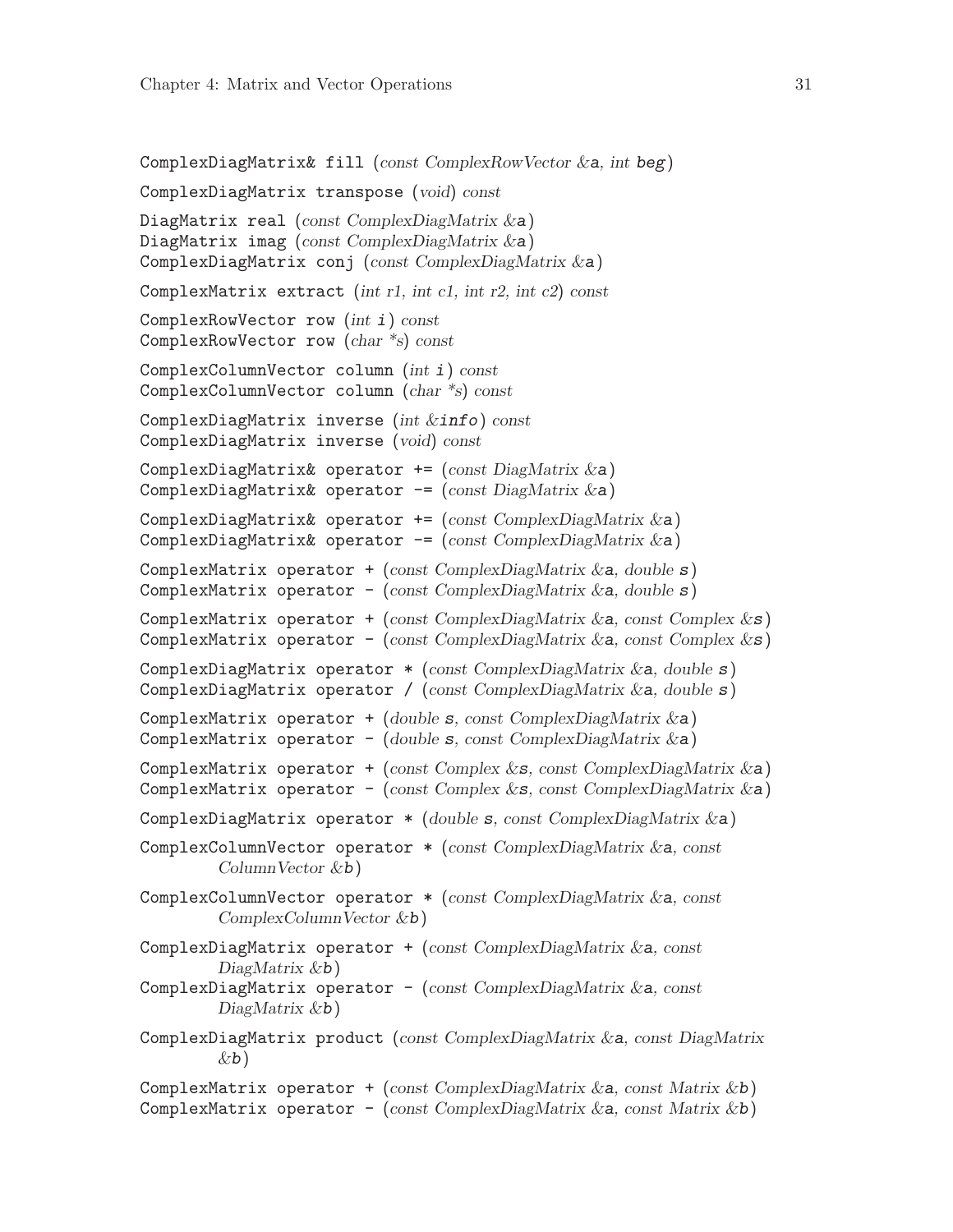<span id="page-35-0"></span>ComplexMatrix operator \* (const ComplexDiagMatrix &a, const Matrix &b) ComplexMatrix operator + (const ComplexDiagMatrix &a, const ComplexMatrix  $\&b)$ ComplexMatrix operator - (const ComplexDiagMatrix &a, const ComplexMatrix  $\&b)$ ComplexMatrix operator \* (const ComplexDiagMatrix &a, const ComplexMatrix  $\&b)$ ComplexColumnVector diag (void) const ComplexColumnVector diag (int k) const ostream& operator << (ostream &os, const ComplexDiagMatrix &a)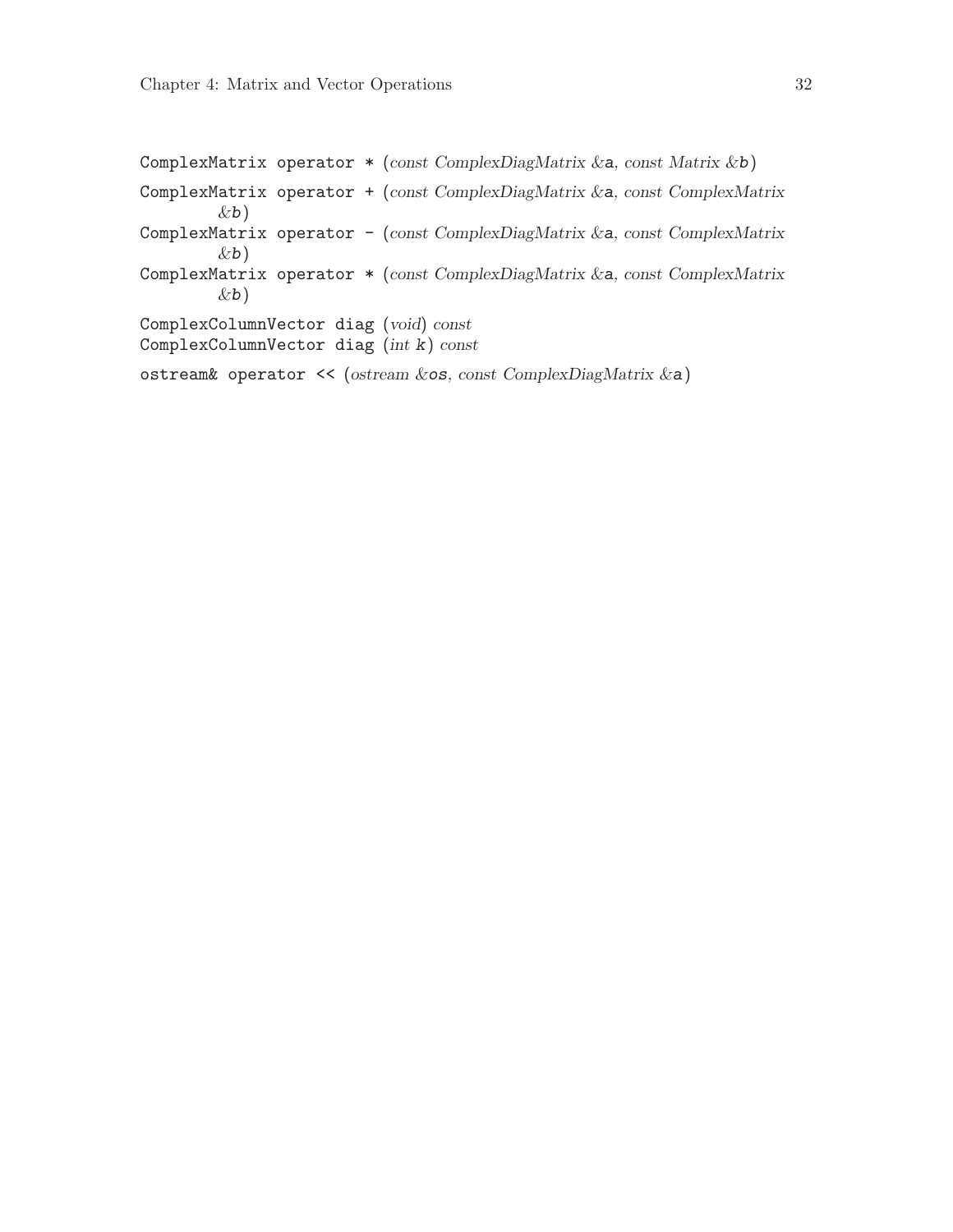#### <span id="page-36-0"></span>5 Matrix Factorizations

```
AEPBALANCE (void)
AEPBALANCE (const Matrix \&a, const char *balance_job)
AEPBALANCE (const AEPBALANCE &a)
AEPBALANCE& operator = (const \text{ AEPBALANCE } \&a)Matrix balanced_matrix (void) const
Matrix balancing_matrix (void) const
ostream& operator << (ostream &os, const AEPBALANCE &a)
ComplexAEPBALANCE (void)
ComplexAEPBALANCE (const ComplexMatrix &a, const char *balance_job)
ComplexAEPBALANCE (const ComplexAEPBALANCE &a)
ComplexAEPBALANCE& operator = (const \text{ ComplexAEPBALANCE} \& a)ComplexMatrix balanced_matrix (void) const
ComplexMatrix balancing_matrix (void) const
ostream& operator << (ostream &os, const ComplexAEPBALANCE &a)
DET (void)
DET (const DET \&a)DET& operator = (const DET \&a)int value_will_overflow (void) const
int value_will_underflow (void) const
double coefficient (void) const
int exponent (void) const
double value (void) const
ostream& operator \prec (ostream &os, const DET &a)
ComplexDET (void)
ComplexDET (const ComplexDET &a)
ComplexDET& operator = (const \text{ ComplexDET } \& a)int value_will_overflow (void) const
int value_will_underflow (void) const
Complex coefficient (void) const
int exponent (void) const
Complex value (void) const
ostream& operator << (ostream &os, const ComplexDET &a)
GEPBALANCE (void)
GEPBALANCE (const Matrix & a, const Matrix &, const char *balance_job)
GEPBALANCE (const GEPBALANCE &a)
GEPBALANCE& operator = (const \text{ GEPBALANCE } \&a)Matrix balanced_a_matrix (void) const
```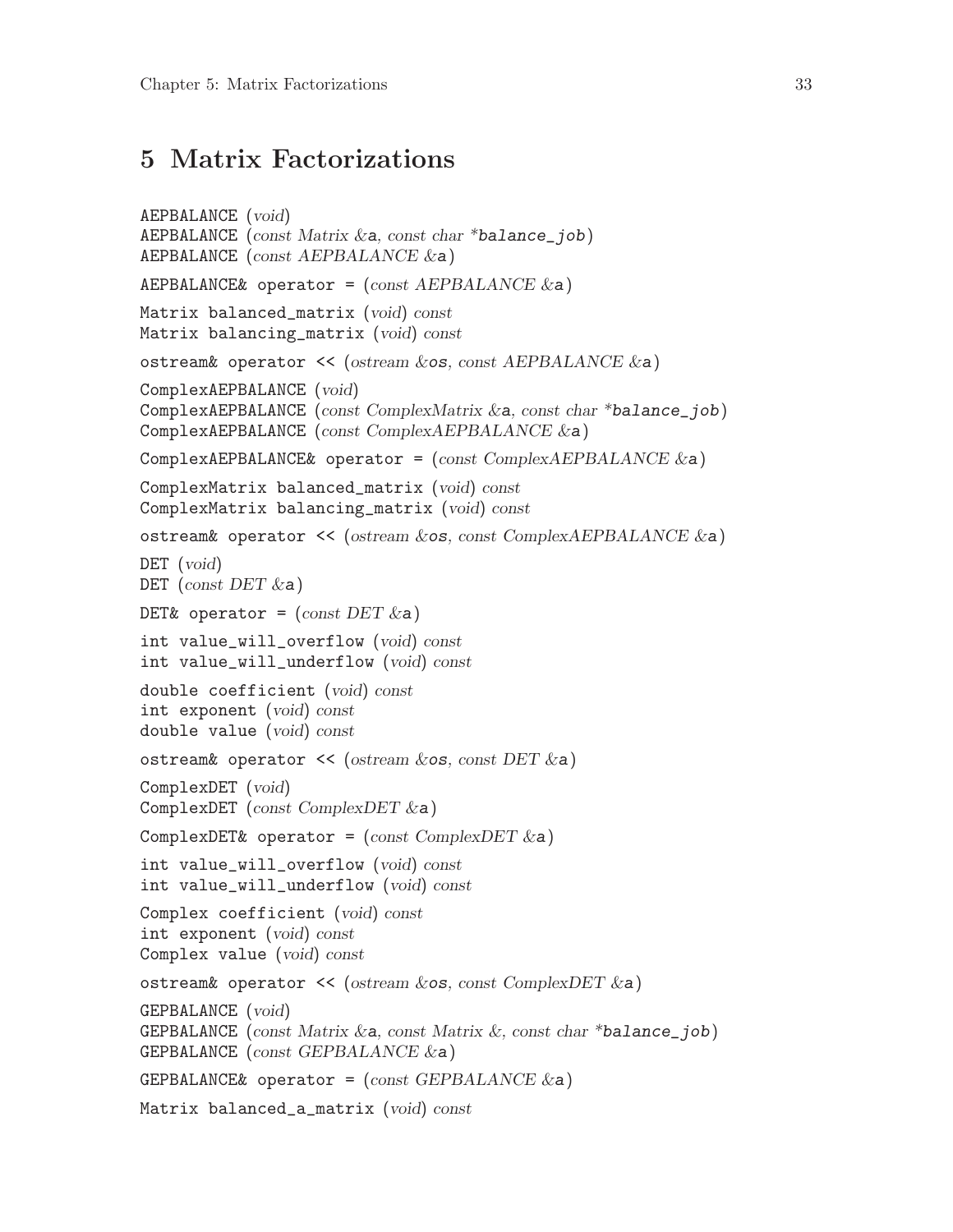```
Matrix balanced_b_matrix (void) const
Matrix left_balancing_matrix (void) const
Matrix right_balancing_matrix (void) const
ostream& operator << (ostream &os, const GEPBALANCE &a)
CHOL (void)
CHOL (const Matrix & a)CHOL (const Matrix & a, int \&info)
CHOL (const CHOL \&a))
CHOL& operator = \text{(const } \text{CHOL} \&a)Matrix chol_matrix (void) const
ostream& operator << (ostream &os, const CHOL &a)
ComplexCHOL (void)
ComplexCHOL (const ComplexMatrix &a)
ComplexCHOL (const ComplexMatrix &a, int &info)
ComplexCHOL (const ComplexCHOL &a)
ComplexCHOL& operator = (const \text{ ComplexCHOL} \&a)ComplexMatrix chol_matrix (void) const
ostream& operator << (ostream &os, const ComplexCHOL &a)
HESS (void)
HESS (const Matrix \&a))
HESS (const Matrix&a, int &info)
HESS (const HESS &a)
HESS& operator = (const \text{ HESS} \&a)Matrix hess_matrix (void) const
Matrix unitary_hess_matrix (void) const
ostream& operator << (ostream &os, const HESS &a)
ComplexHESS (void)
ComplexHESS (const ComplexMatrix &a)
ComplexHESS (const ComplexMatrix &a, int &info)
ComplexHESS (const ComplexHESS &a)
ComplexHESS& operator = (const \text{ Complex} \times \text{ESS} \& a)ComplexMatrix hess_matrix (void) const
ComplexMatrix unitary_hess_matrix (void) const
ostream& operator << (ostream &os, const ComplexHESS &a)
SCHUR (void)
SCHUR (const Matrix &a, const char *ord)
SCHUR (const Matrix & a, const char *ord, int \& info)
SCHUR (const SCHUR \&a, const char *ord)
SCHUR& operator = (const SCHUR \&a)Matrix schur_matrix (void) const
```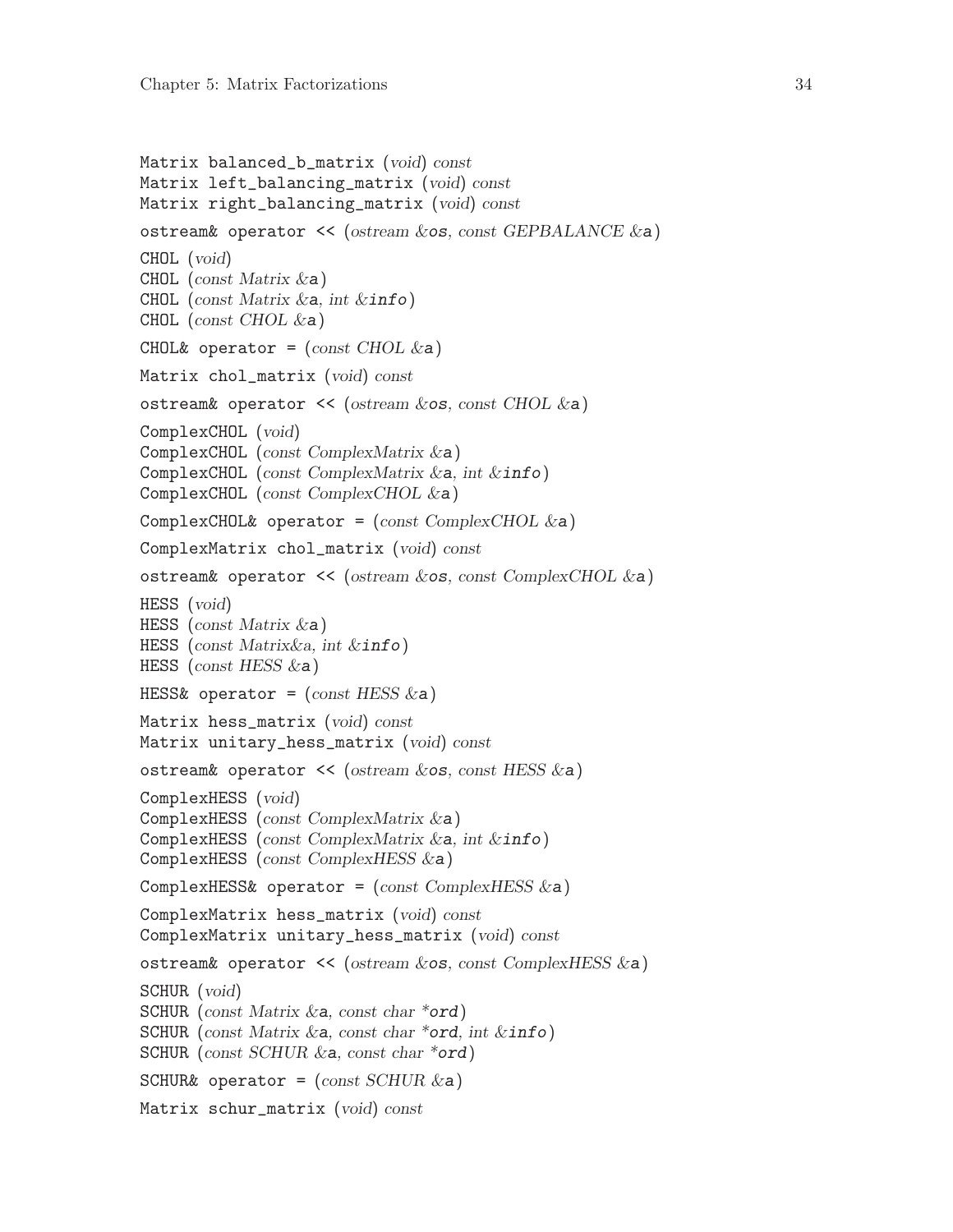```
Matrix unitary_matrix (void) const
ostream& operator << (ostream &os, const SCHUR &a)
ComplexSCHUR (void)
ComplexSCHUR (const ComplexMatrix &a, const char *ord)
ComplexSCHUR (const ComplexMatrix &a, const char *ord, int &info)
ComplexSCHUR (const ComplexSCHUR &a, const char *ord)
ComplexSCHUR& operator = (const ComplexSCHUR &a)
ComplexMatrix schur_matrix (void) const
ComplexMatrix unitary_matrix (void) const
ostream& operator << (ostream &os, const ComplexSCHUR &a)
SVD (void)
SVD (const Matrix &a)
SVD (const Matrix &a, int &info)
SVD (const SVD \&a))
SVD& operator = \text{(const SVD \&a)}DiagMatrix singular_values (void) const
Matrix left_singular_matrix (void) const
Matrix right_singular_matrix (void) const
ostream& operator \lt\lt (ostream &os, const SVD &a)
ComplexSVD (void)
ComplexSVD (const ComplexMatrix &a)
ComplexSVD (const ComplexMatrix &a, int &info)
ComplexSVD (const ComplexSVD &a)
ComplexSVD& operator = (const \text{ ComplexSVD} \& a)DiagMatrix singular_values (void) const
ComplexMatrix left_singular_matrix (void) const
ComplexMatrix right_singular_matrix (void) const
ostream& operator \prec (ostream \&os, const ComplexSVD \&a)
EIG (void)
EIG (const Matrix \&a))
EIG (const Matrix &a, int &info)
EIG (const ComplexMatrix &a)
EIG (const ComplexMatrix &a, int &info)
EIG (const EIG \&a))
EIG& operator = (const \text{ EIG } \&a)ComplexColumnVector eigenvalues (void) const
ComplexMatrix eigenvectors (void) const
ostream& operator \prec (ostream \&os, const EIG \&a)
LU (void)
```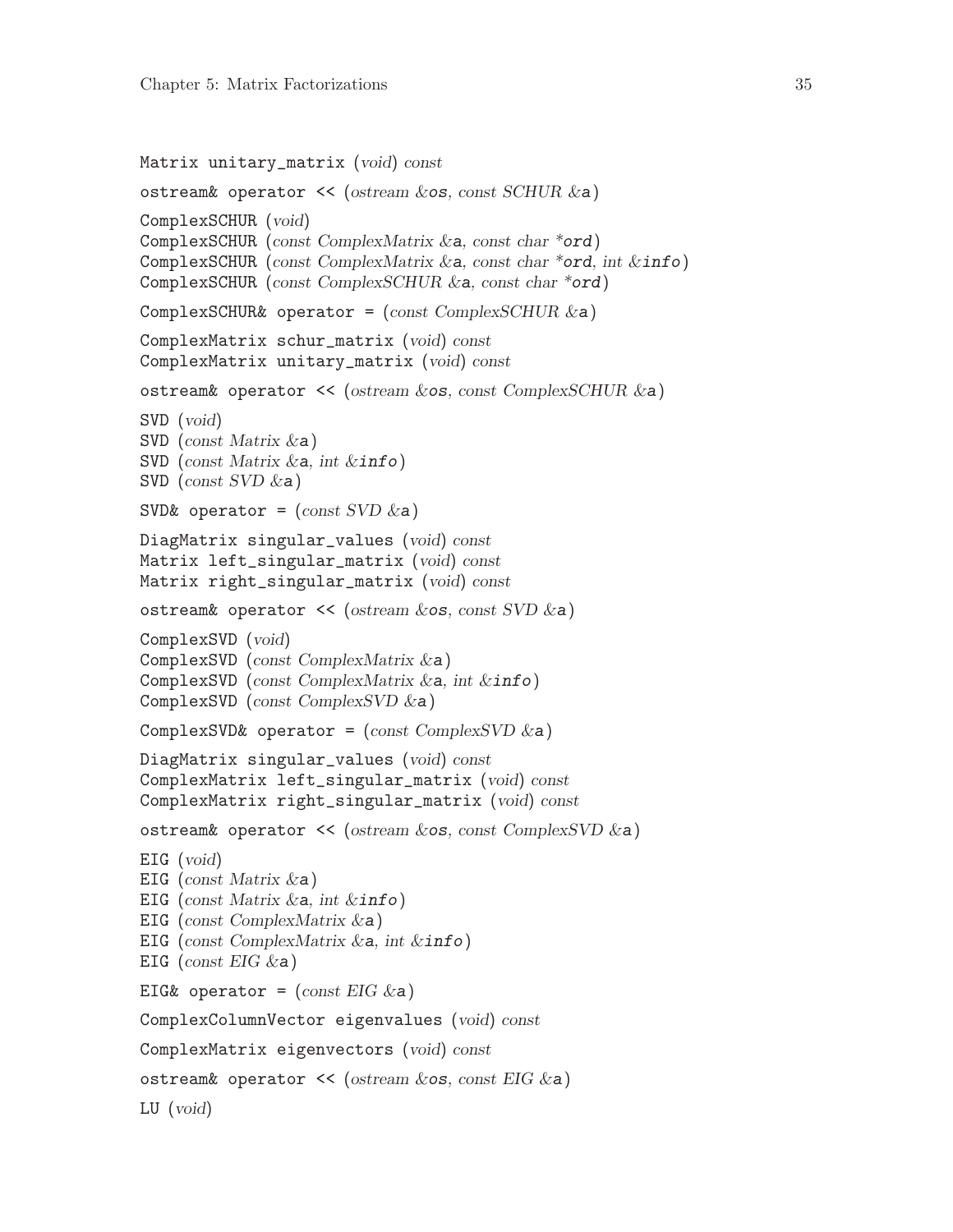```
LU (const Matrix \&a))
LU (const LU &a)
LU& operator = \text{(const }LU \&a)Matrix L (void) const
Matrix U (void) const
Matrix P (void) const
ostream& operator \prec (ostream \&os, const LU \&a)
ComplexLU (void)
ComplexLU (const ComplexMatrix &a)
ComplexLU (const ComplexLU &a)
ComplexLU& operator = (const \; ComplexLU \&a)ComplexMatrix L (void) const
ComplexMatrix U (void) const
Matrix P (void) const
ostream& operator << (ostream &os, const ComplexLU &a)
QR (void)
QR (const Matrix &A)
QR (const QR &a)
QR& operator = (const QR & a)Matrix Q (void) const
Matrix R (void) const
ostream& operator \prec (ostream &os, const QR &a)
ComplexQR (void)
ComplexQR (const ComplexMatrix &A)
ComplexQR (const ComplexQR &a)
ComplexQR& operator = (const \text{ Complex}QR & a)ComplexMatrix Q (void) const
ComplexMatrix R (void) const
ostream& operator << (ostream &os, const ComplexQR &a)
```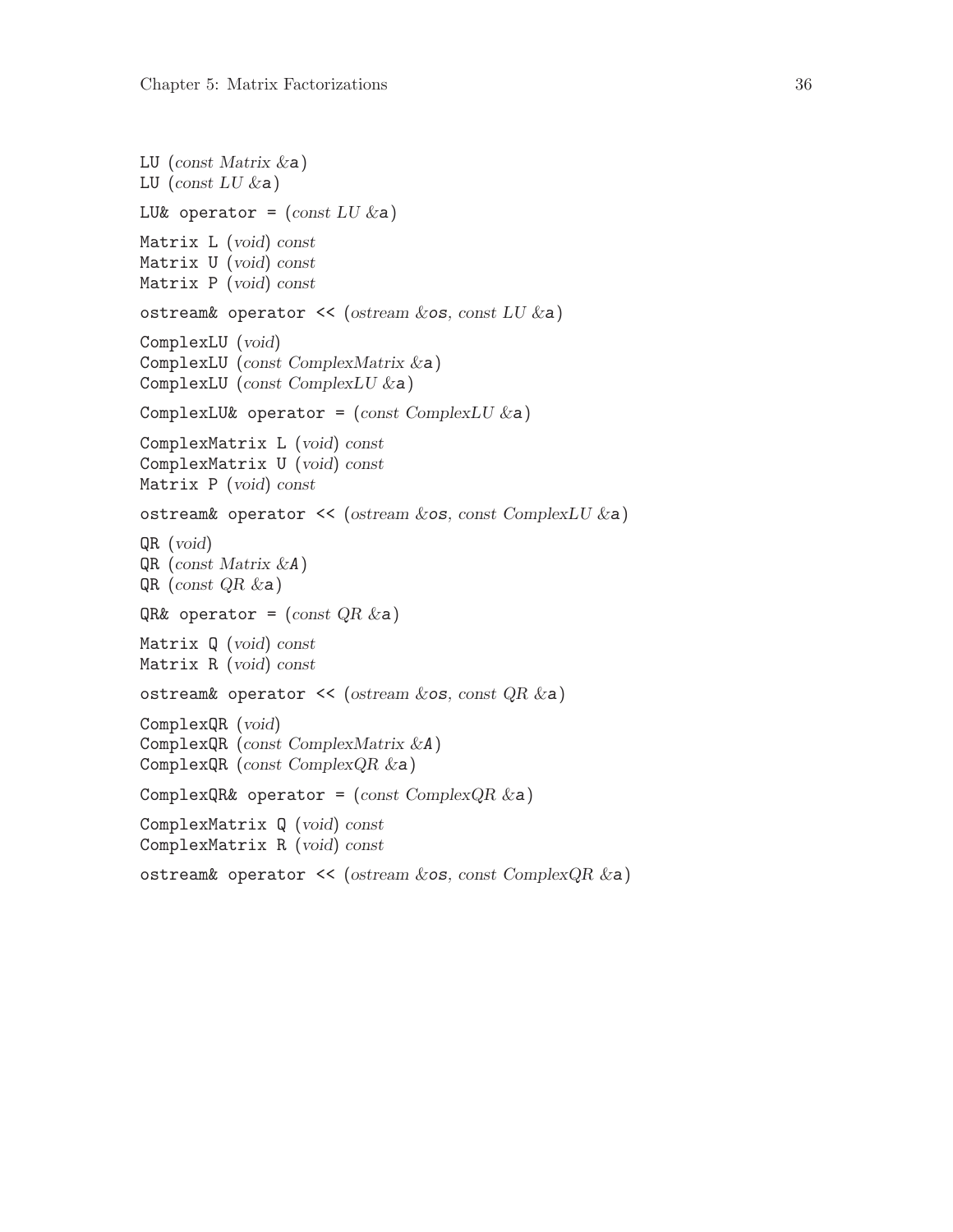## <span id="page-40-0"></span>6 Ranges

```
Range (void)
Range (const Range &r)
Range (double b, double l)
Range (double b, double l, double i)
double base (void) const
double limit (void) const
double inc (void) const
void set_base (double b)
void set_limit (double l)
void set_inc (double i)
int nelem (void) const
double min (void) const
double max (void) const
void sort (void)
ostream& operator << (ostream &os, const Range &r)
istream& operator >> (istream &is, Range &r)
void print_range (void)
```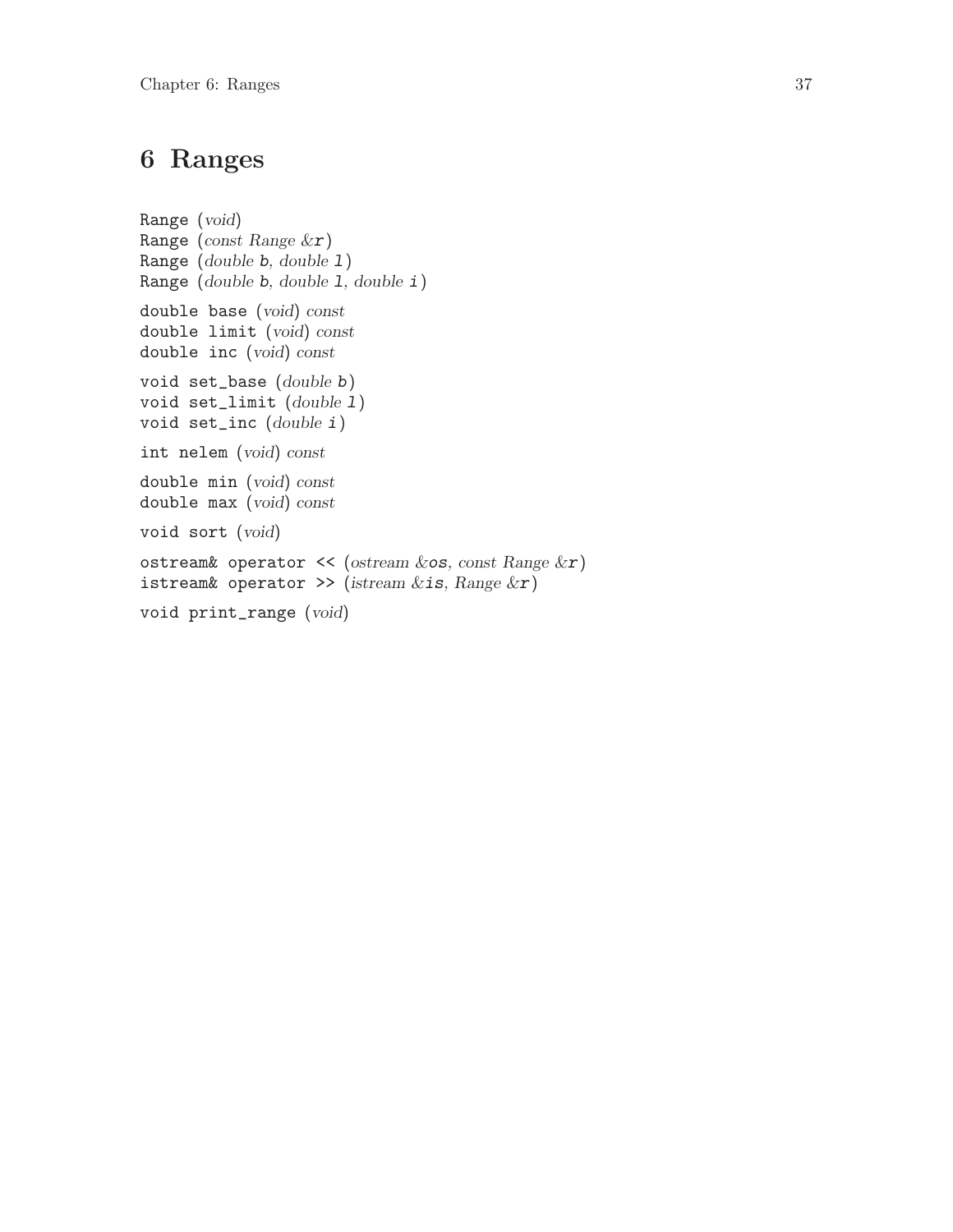# <span id="page-41-0"></span>7 Nonlinear Functions

```
NLFunc (void)
NLFunc (const nonlinear_fcn)
NLFunc (const nonlinear_fcn, const jacobian_fcn)
NLFunc (const NLFunc &a)
NLFunc& operator = (const \, NLFunc \, \&a)nonlinear_fcn function (void) const;
NLFunc& set_function (const \text{ nonlinear\_} \text{for } f)jacobian_fcn jacobian_function (void) const;
NLFunc\& set_jacobian_function (const jacobian_fcn j)
```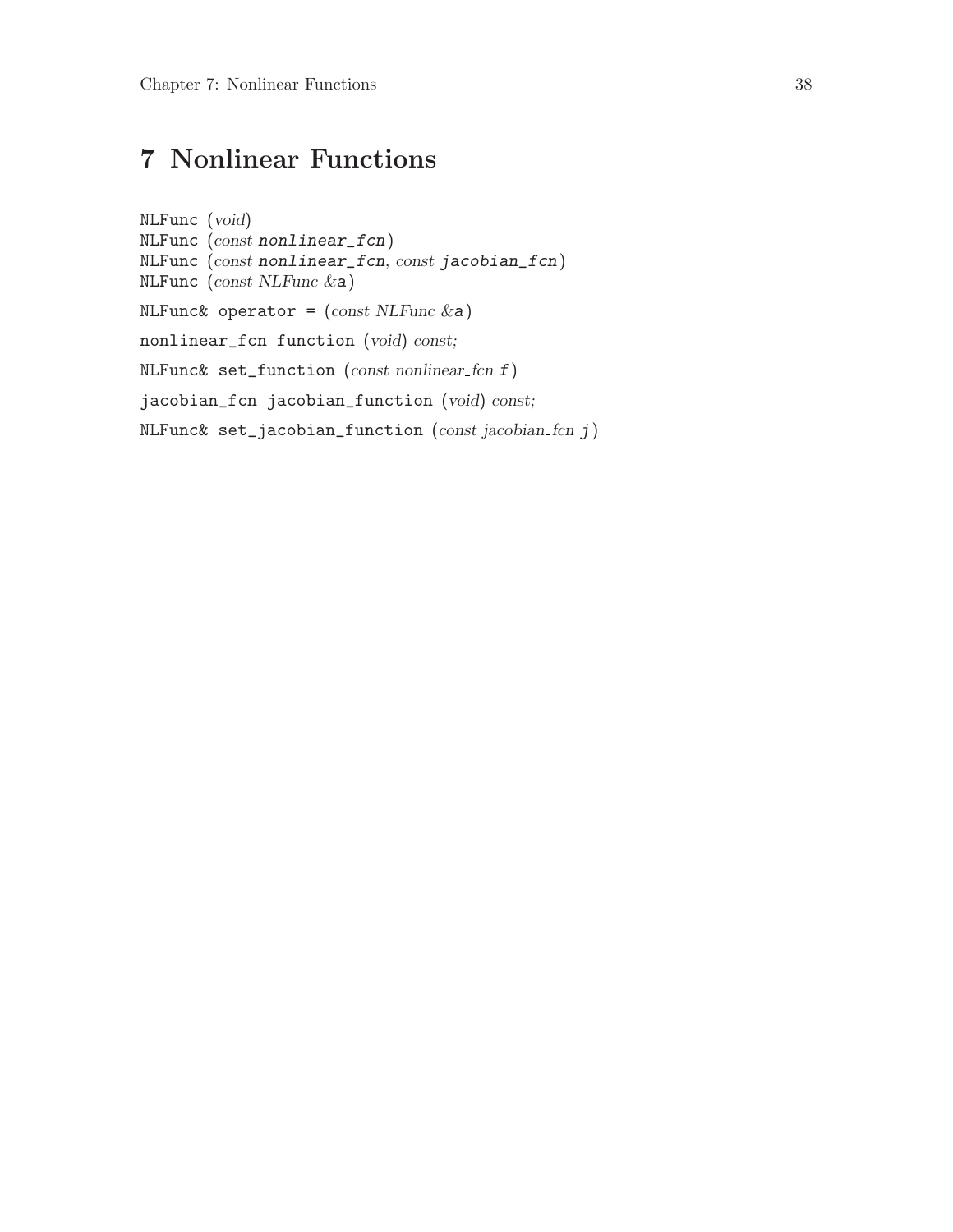## <span id="page-42-0"></span>8 Nonlinear Equations

```
NLEqn_options (void)
NLEqn_options (const NLEqn_options &opt)
NLEqn_-options& operator = (const NLEqn_-options &opt)
void init (void)
void copy (const NLEqn_options &opt)
void set_default_options (void)
void set_tolerance (double val)
double tolerance (void)
NLEqn (void)
NLEqn (const ColumnVector&, const NLFunc)
NLEqn (const NLEqn &a)
NLEqn& operator = (const \, NLEqn \, & a)void resize (int n)
void set_states (const ColumnVector &x)
ColumnVector states (void) const
int size (void) const
ColumnVector solve (void)
ColumnVector solve (const ColumnVector &x)
ColumnVector solve (int &info)
ColumnVector solve (const ColumnVector &x, int &\text{info})
```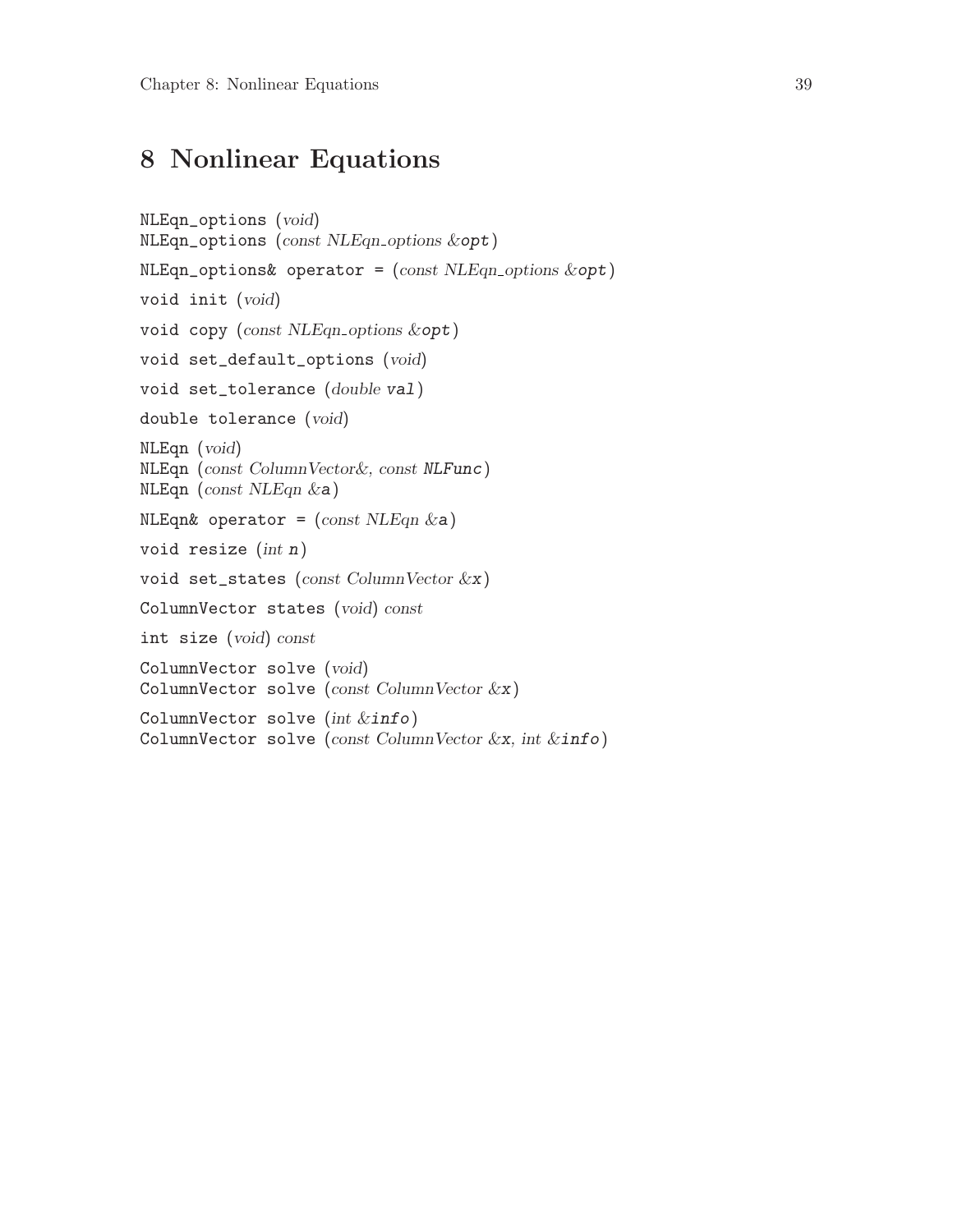### <span id="page-43-0"></span>9 Optimization

#### 9.1 Objective Functions

```
Objective (void)
Objective (const objective_fcn)
Objective (const objective_fcn, const gradient_fcn)
Objective (const Objective \&a)Objective & operator = (const Objective \&a)objective_fcn objective_function (void) const;
Objective& set_objective_function (const objective_fcn)
gradient_fcn gradient_function (void) const;
Objective& set_gradient_function (const gradient_fcn)
```
#### 9.2 Bounds

```
Bounds (void)
Bounds (int n)Bounds (const ColumnVector lb, const ColumnVector ub)
Bounds (const Bounds &a)
Bounds& operator = (const Bounds \&a)Bounds\& resize (int n)
double lower_bound (int index) const;
double upper_bound (int index) const;
ColumnVector lower_bounds (void) const;
ColumnVector upper_bounds (void) const;
int size (void) const;
Bounds& set_bound (int index, double low, double high)
Bounds& set_bounds (double low, double high)
Bounds& set_bounds (const ColumnVector lb, const ColumnVector ub)
Bounds& set_lower_bound (int index, double low)
Bounds& set_upper_bound (int index, double high)
Bounds& set_lower_bounds (double low)
Bounds& set_upper_bounds (double high)
Bounds& set_lower_bounds (const ColumnVector lb)
Bounds& set_upper_bounds (const ColumnVector ub)
ostream& operator \lt\lt (ostream &os, const Bounds &b)
```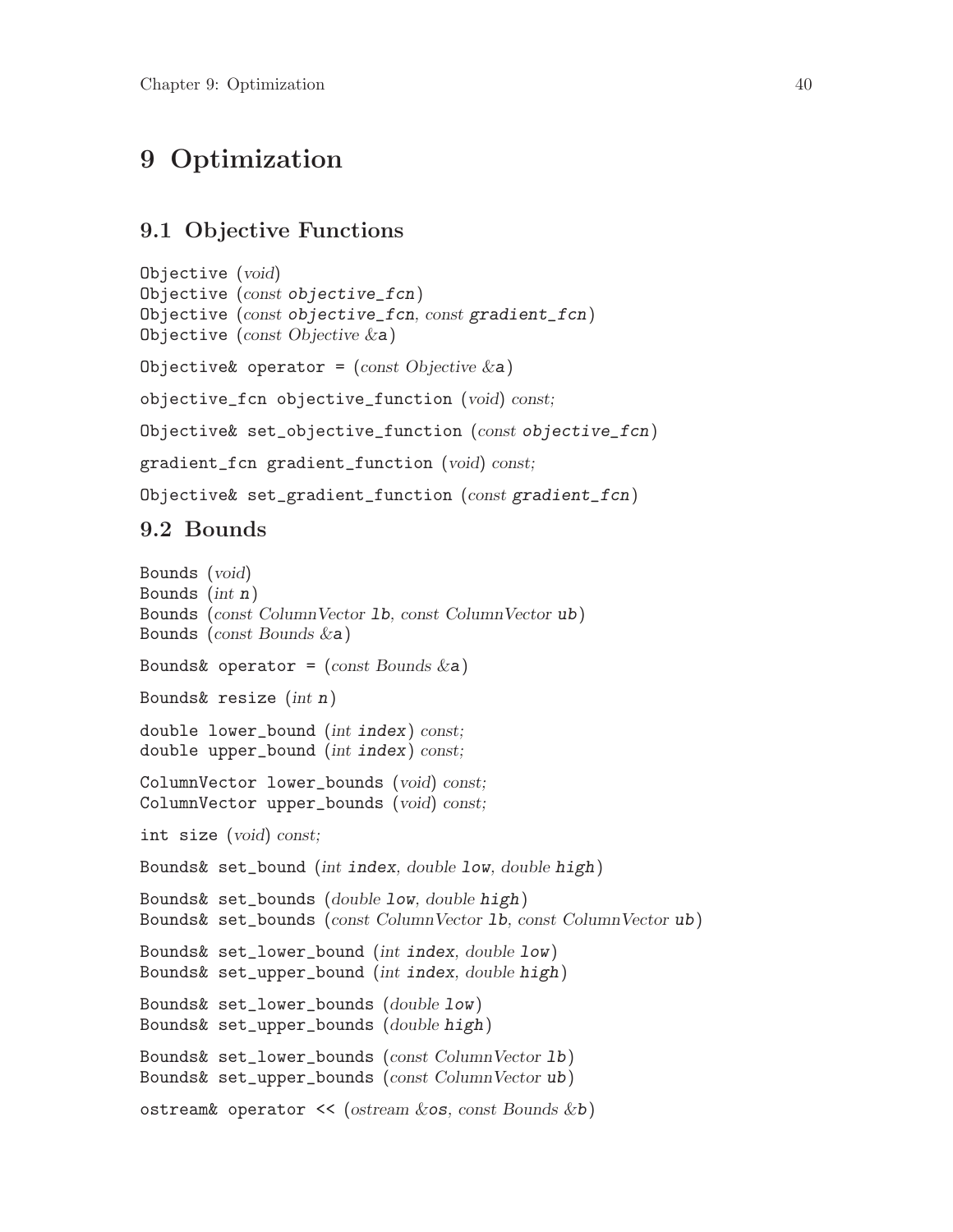#### <span id="page-44-0"></span>9.3 Linear Constraints

LinConst (void) LinConst (int nclin, int nx) LinConst (int nclin\_eq, int nclin\_ineq, int nx) LinConst (const ColumnVector &1b, const Matrix &A, const ColumnVector &ub) LinConst (const Matrix & A\_eq, const ColumnVector & b\_eq, const Matrix  $&A\_ineq$ , const ColumnVector  $&b\_ineq)$ LinConst (const LinConst  $\&a)$ ) LinConst& operator =  $(const \ LinConst \&a)$ LinConst& resize (int nclin, int n) Matrix constraint\_matrix (void) const; LinConst& set\_constraint\_matrix (const Matrix &A) Matrix eq\_constraint\_matrix (void) const; Matrix ineq\_constraint\_matrix (void) const; ColumnVector eq\_constraint\_vector (void) const; ColumnVector ineq\_constraint\_vector (void) const;

ostream& operator  $\ll$  (ostream &os, const LinConst &b)

#### 9.4 Nonlinear Constraints

NLConst (void) NLConst (int n) NLConst (const ColumnVector lb, const NLFunc f, const ColumnVector ub) NLConst (const NLConst &a)

NLConst& operator =  $(const NLConst & a)$ 

#### 9.5 Quadratic Programming

QP (void)

- $QP$  (const ColumnVector &x, const Matrix &H)
- $QP$  (const Column Vector &x, const Matrix &H, const Column Vector &c)
- $QP$  (const Column Vector &x, const Matrix &H, const Bounds &b)
- $QP$  (const ColumnVector &x, const Matrix &H, const LinConst &1c)
- QP (const ColumnVector &x, const Matrix &H, const ColumnVector &c, const Bounds &b)
- QP (const ColumnVector &x, const Matrix &H, const ColumnVector &c, const  $LinConst$   $&1c$ )
- QP (const ColumnVector &x, const Matrix &H, const Bounds &b, const LinConst  $&$ lc)
- QP (const ColumnVector &x, const Matrix &H, const ColumnVector &c, const Bounds  $&\mathbf{b}$ , const LinConst  $&\mathbf{l}c$ )
- virtual ColumnVector minimize (void)
- virtual ColumnVector minimize (double &objf)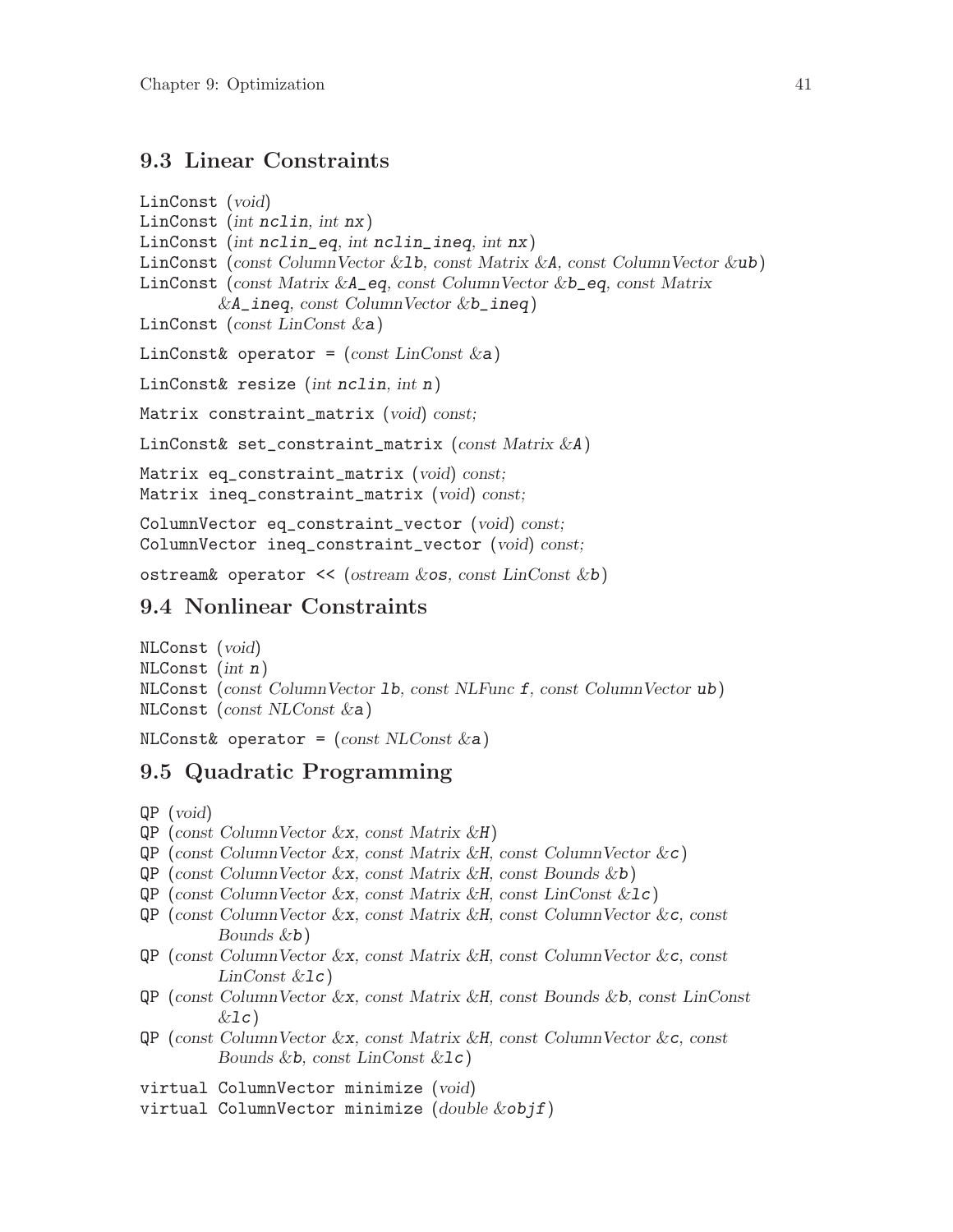```
virtual ColumnVector minimize (double &objf, int &inform)
virtual ColumnVector minimize (double &objf, int &inform, ColumnVector
        &lambda) = 0;
```
virtual ColumnVector minimize ( $const$  ColumnVector  $\&$ x)

```
virtual ColumnVector minimize (const ColumnVector \&x, double \&obif)
```
- virtual ColumnVector minimize (const ColumnVector &x, double &objf, int  $\&$ inform $)$
- virtual ColumnVector minimize (const ColumnVector  $\&x$ , double  $\&objf,$  int &inform, ColumnVector &lambda)

ColumnVector minimize (double  $&$ objf, int  $&$ inform, ColumnVector  $&$ lambda)

#### 9.6 Nonlinear Programming

- NLP (void)
- $NLP$  (const Column Vector  $&x$ , const Objective  $φ$ )
- NLP (const ColumnVector &x, const Objective &phi, const Bounds &b)
- NLP (const ColumnVector  $\&x$ , const Objective  $\&p\text{hi}$ , const Bounds  $\&b$ , const  $LinConst \&1c)$
- NLP (const ColumnVector  $\&x$ , const Objective  $\&p$ hi, const Bounds  $\&b$ , const LinConst &lc, const NLConst &nlc)
- NLP (const ColumnVector &x, const Objective &phi, const LinConst &lc)
- NLP (const ColumnVector  $\&x$ , const Objective  $\φ$ , const LinConst  $\&1c$ , const NLConst &nlc)
- NLP (const ColumnVector &x, const Objective &phi, const NLConst &nlc)
- NLP (const ColumnVector  $\&x$ , const Objective  $\&p\text{hi}$ , const Bounds  $\&b$ , const NLConst &nlc)
- NLP& operator =  $(const \, NLP &a)$

int size (void) const

```
ColumnVector minimize (void)
```

```
ColumnVector minimize (double &objf)
```

```
ColumnVector minimize (double &objf, int &inform)
```
ColumnVector minimize (double  $&$ objf, int  $&$ inform, ColumnVector  $&$ lambda)

```
ColumnVector minimize (const ColumnVector &x)
```

```
ColumnVector minimize (const ColumnVector \&x, double \&objf)
```

```
ColumnVector minimize (const ColumnVector &x, double &objf, int &inform)
```

```
ColumnVector minimize (const ColumnVector \&x, double \&obif, int \&inform,
        ColumnVector &lambda)
```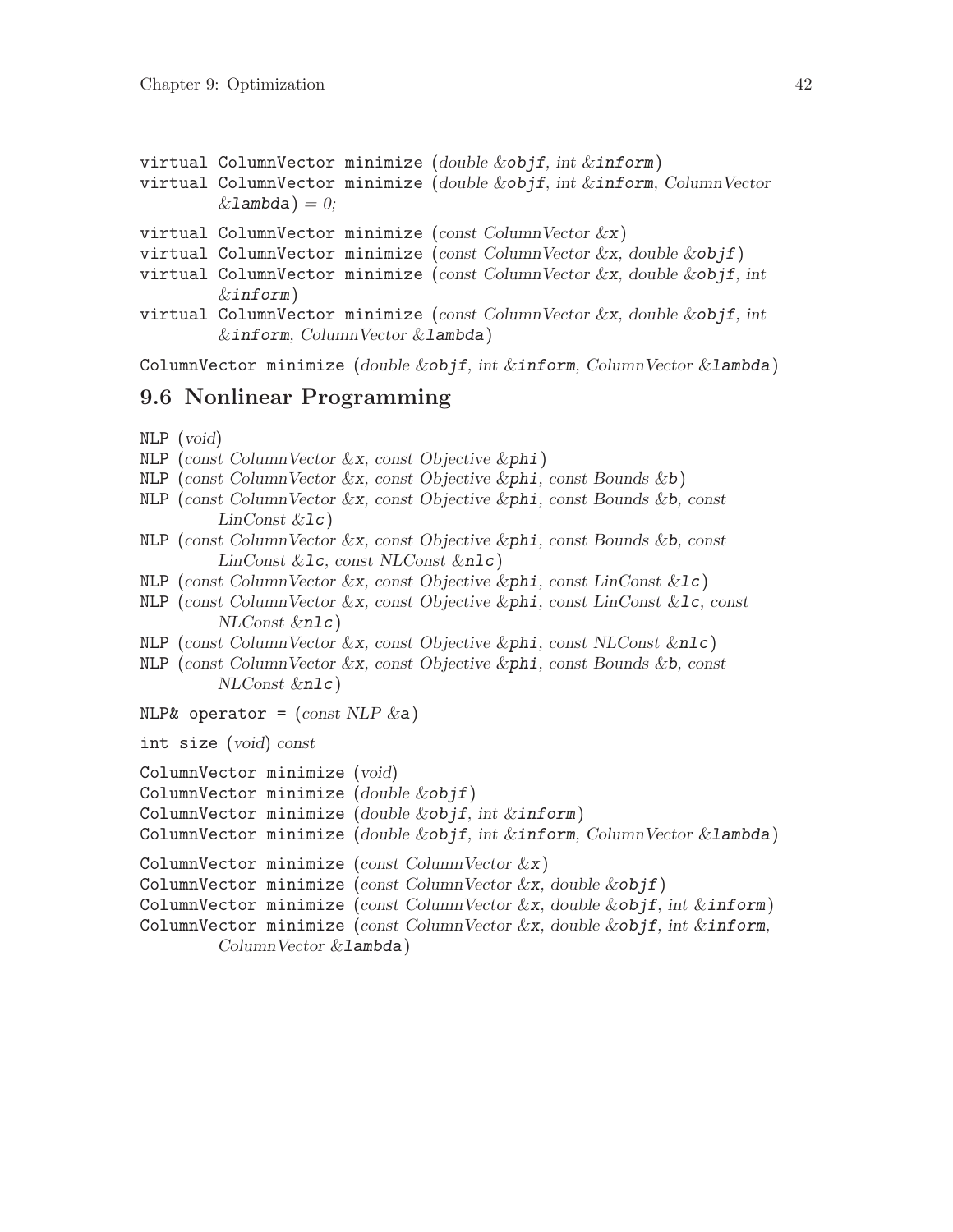### <span id="page-46-0"></span>10 Quadrature

```
Quad (integrand fcn fcn)
Quad (integrand fcn fcn, double abs, double rel)
virtual double integrate (void)
virtual double integrate (int &ier)
virtual double integrate (int &ier, int &neval)
virtual double integrate (int &ier, int &neval, double &abserr) = 0
Quad_options (void)
Quad_options (const Quad_options &opt)
Quad_options& operator = (const Quad<sub>-</sub>options &<sub>opt</sub>)void init (void)
void copy (const Quad options &opt)
void set_default_options (void)
void set_absolute_tolerance (double val)
void set_relative_tolerance (double val)
double absolute_tolerance (void)
double relative_tolerance (void)
DefQuad (integrand fcn fcn)
Defquad (integrand_fn for, double 11, double u1)DefQuad (integrand_fcn fcn, double 11, double u1, double abs, double rel)
DefQuad (integrand fcn fcn, double 11, double ul, const Column Vector \&sing)
DefQuad (integrand fcn fcn, const Column Vector \&sing, double abs, double rel)
Defquad (integrand_fn for, const ColumnVector \&sing)DefQuad (integrand fcn fcn, double 11, double ul, const Column Vector & sing,
         double abs, double rel)
IndefQuad (integrand fcn fcn)
IndefQuad (integrand fcn fcn, double b, IntegralType t)
IndefQuad (integrand fcn fcn, double b, IntegralType t, double abs, double rel)
IndefQuad (integrand_fn for, double abs, double rel)
```
#### 10.1 Collocation Weights

```
CollocWt (void)
CollocWt (int n, int inc_1, int inc_r)
CollocWt (int n, int inc_1, int inc_r, double 1, double r)
CollocWt (int n, double a, double b, int inc_1, int inc_r)
CollocWt (int n, int inc_1, int inc_r, double 1, double r)
CollocWt (const CollocWt&)
CollocWt& operator = (const \text{ CollocWt\&})CollocWt& resize (int ncol)
CollocWt& add_left (void)
```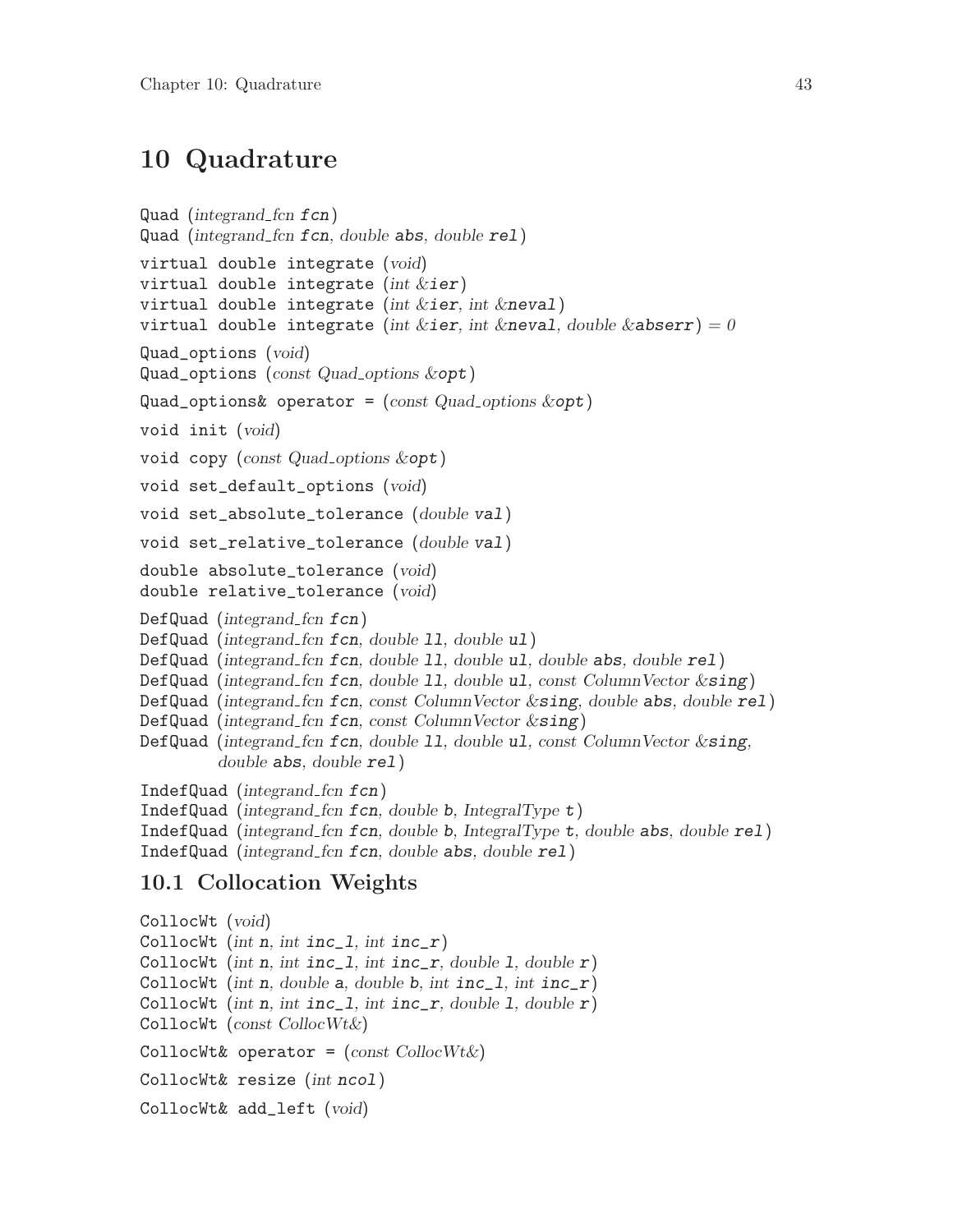```
CollocWt& add_right (void)
CollocWt& delete_left (void)
CollocWt& delete_right (void)
CollocWt& set_left (double val)
CollocWt& set_right (double val)
CollocWt& set_alpha (double val)
CollocWt& set_beta (double val)
int ncol (void) const
int left_included (void) const
int right_included (void) const
double left (void) const
double right (void) const
double width (void) const
double alpha (void) const
double beta (void) const
ColumnVector roots (void)
ColumnVector quad (void)
ColumnVector quad_weights (void)
Matrix first (void)
Matrix second (void)
ostream& operator \prec (ostream &os, const CollocWt &c)
```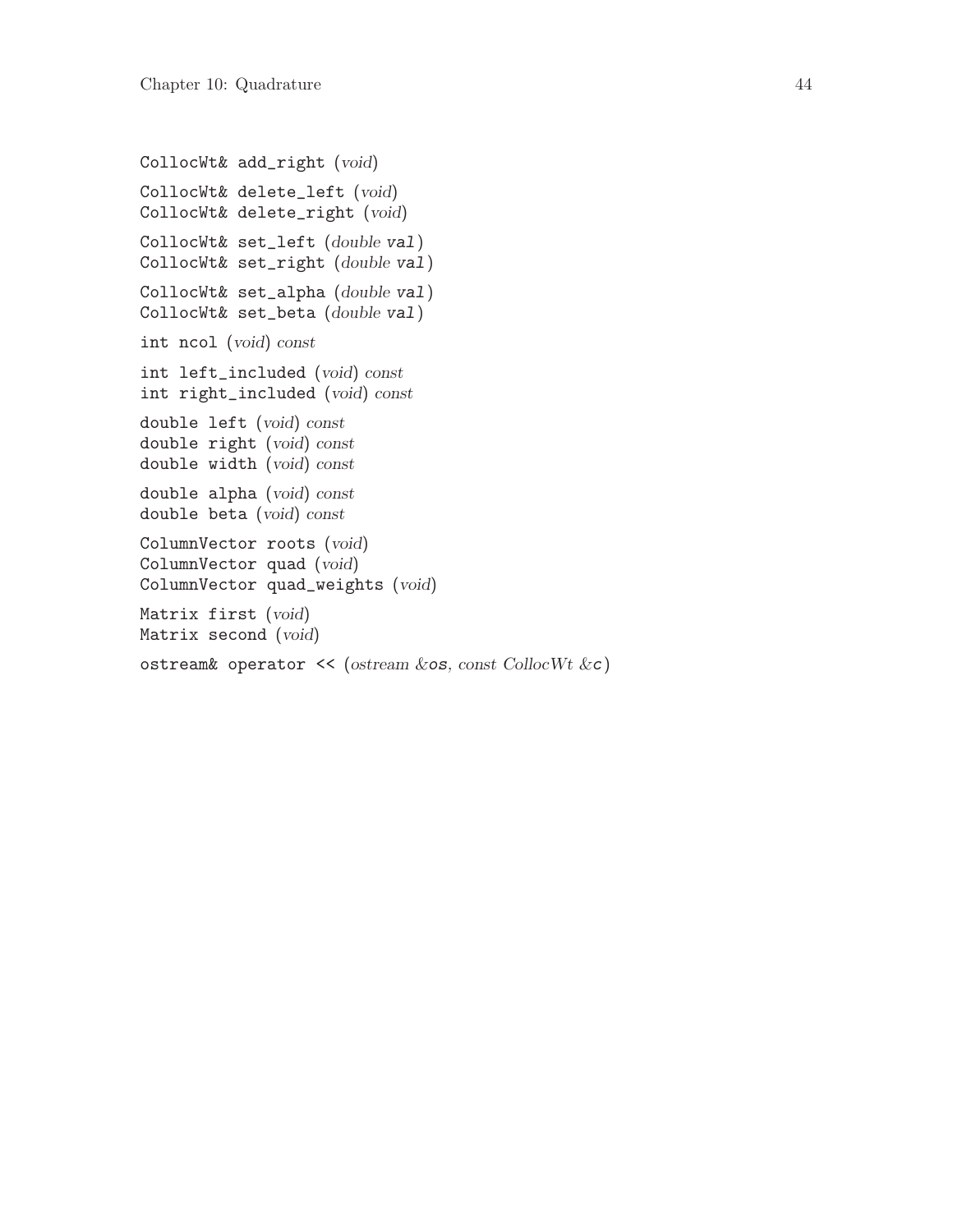#### <span id="page-48-0"></span>11 Ordinary Differential Equations

```
ODE_options (void)
ODE_options (const ODE options &opt)
ODE_options& operator = (const ODE_options &opt)
void init (void)
void copy (const ODE options &opt)
void set_default_options (void)
void set_absolute_tolerance (double val)
void set_initial_step_size (double val)
void set_maximum_step_size (double val)
void set_minimum_step_size (double val)
void set_relative_tolerance (double val)
double absolute_tolerance (void)
double initial_step_size (void)
double maximum_step_size (void)
double minimum_step_size (void)
double relative_tolerance (void)
ODE (void)
ODE (int n)ODE (const ColumnVector \&state, double time, const ODEFunc \&f)
virtual int size (void) const
virtual ColumnVector state (void) const
virtual double time (void) const
virtual void force_restart (void)
virtual void initialize (const ColumnVector \&x, double t)
virtual void set_stop_time (double t)virtual void clear_stop_time (void)
virtual ColumnVector integrate (double t)
void integrate (int nsteps, double tstep, ostream \&s)
Matrix integrate (const ColumnVector & tout)
Matrix integrate (const ColumnVector &tout, const ColumnVector &tcrit)
```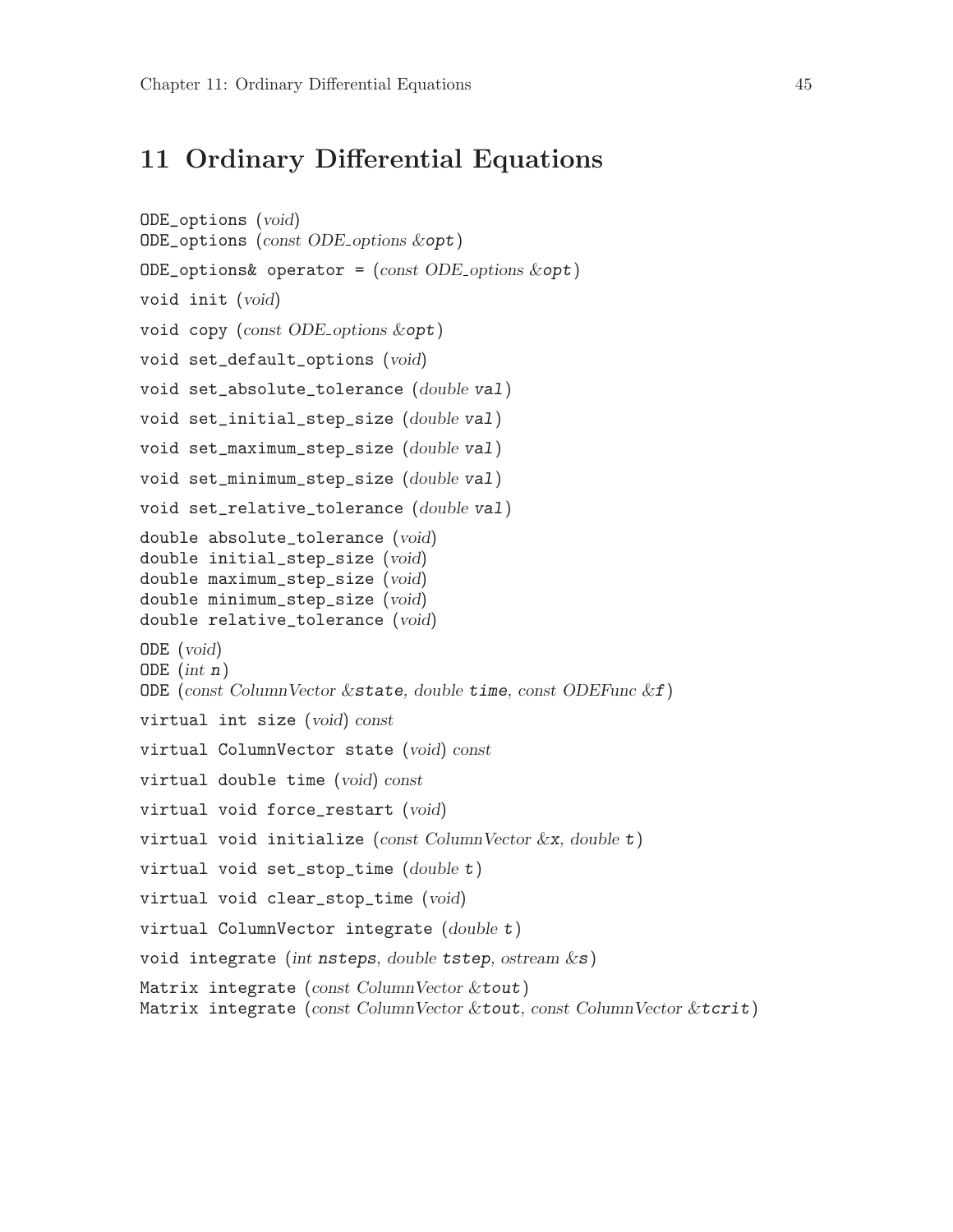## <span id="page-49-0"></span>12 Differential Algebraic Equations

DAE (void) DAE  $(int n)$ DAE (const ColumnVector  $&x$ , double time, DAEFunc  $&f$ ) DAE (const ColumnVector &x, ColumnVector &xdot, double time, DAEFunc &f) ColumnVector deriv (void) virtual void initialize (const ColumnVector  $\&x$ , double t) virtual void initialize (const ColumnVector &x, ColumnVector &xdot, double t) ColumnVector integrate (double t) Matrix integrate (const ColumnVector &tout, Matrix &xdot\_out) Matrix integrate (const ColumnVector &tout, Matrix &xdot\_out, const ColumnVector &tcrit)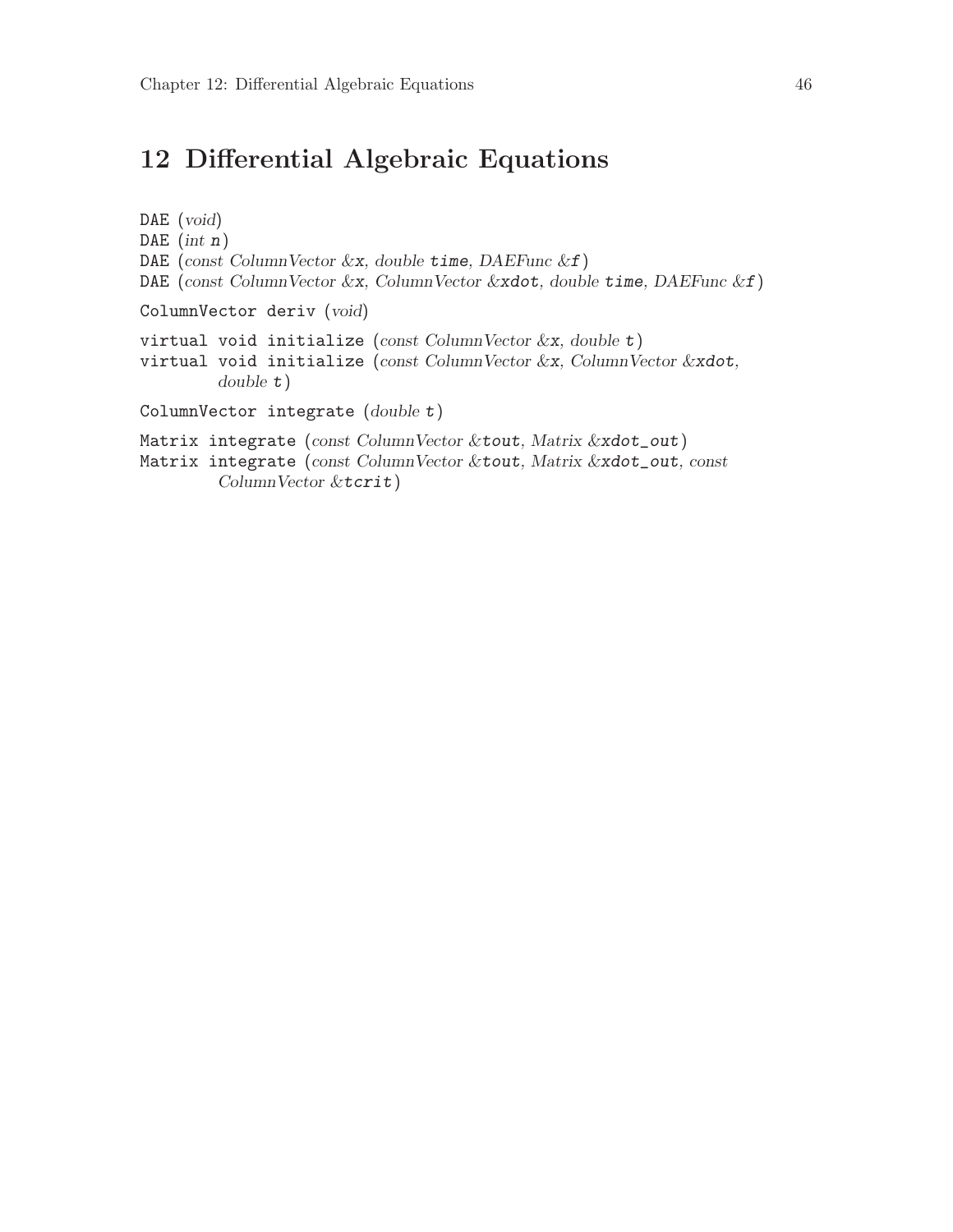# <span id="page-50-0"></span>13 Error Handling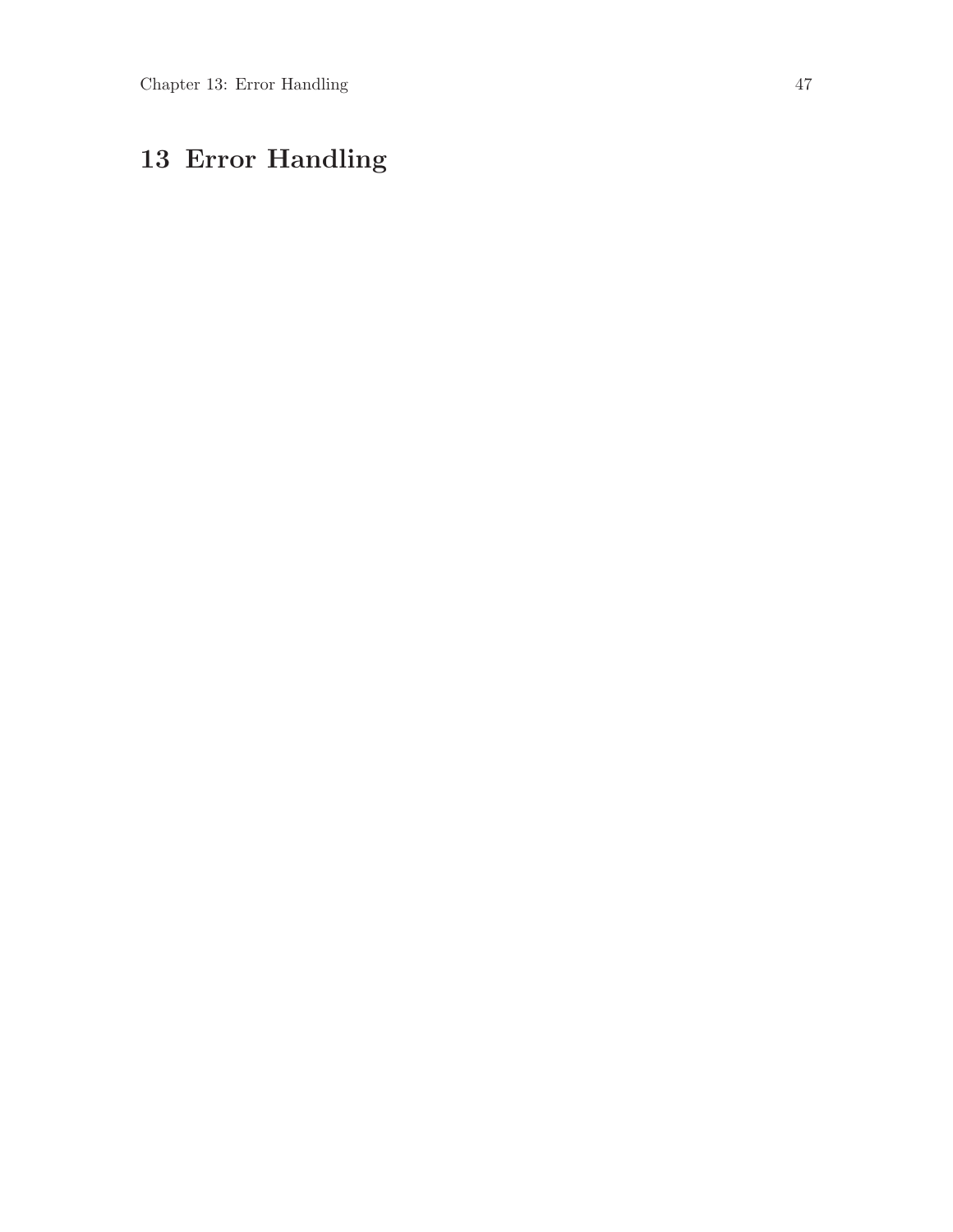# <span id="page-51-0"></span>14 Installation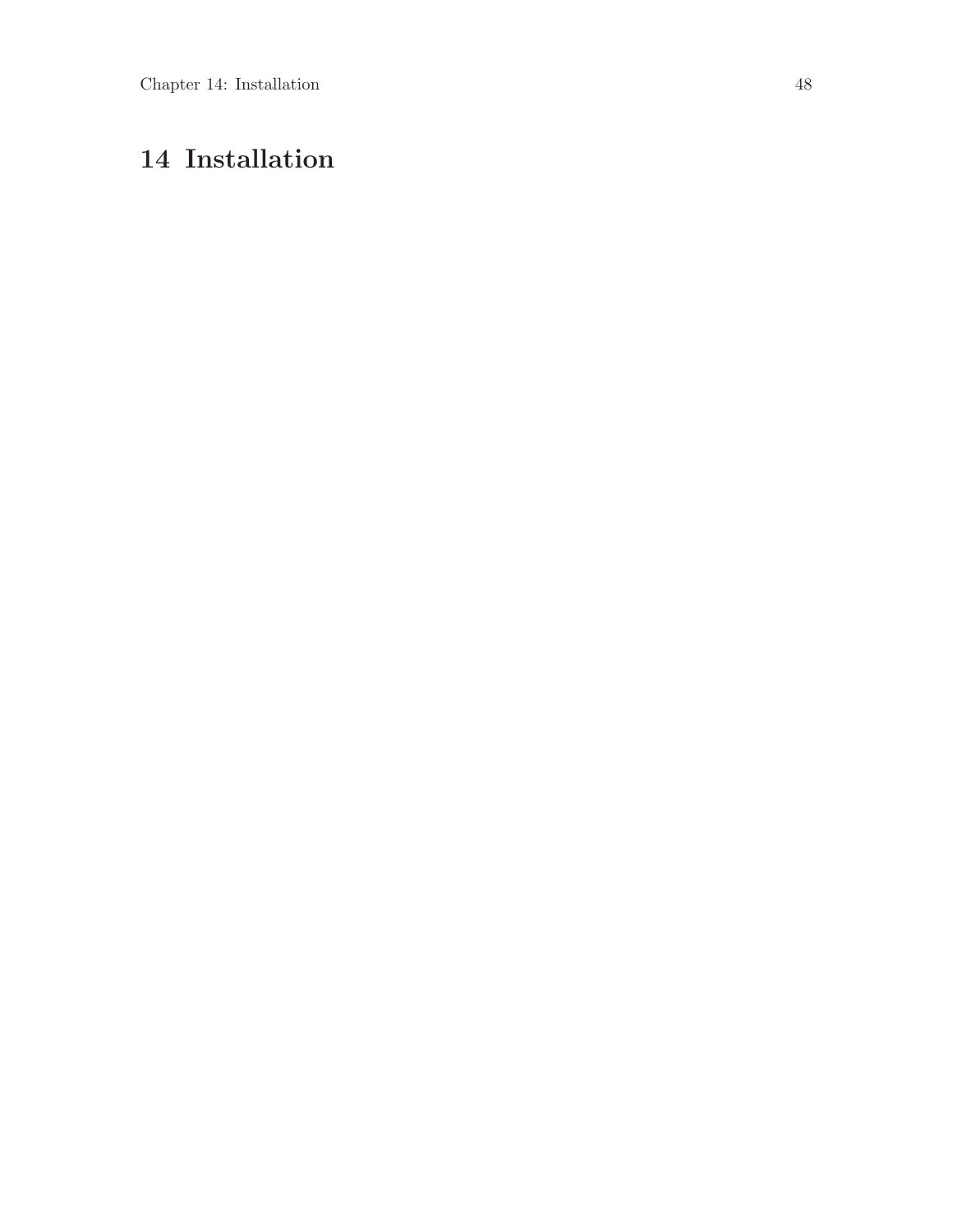# <span id="page-52-0"></span>15 Bugs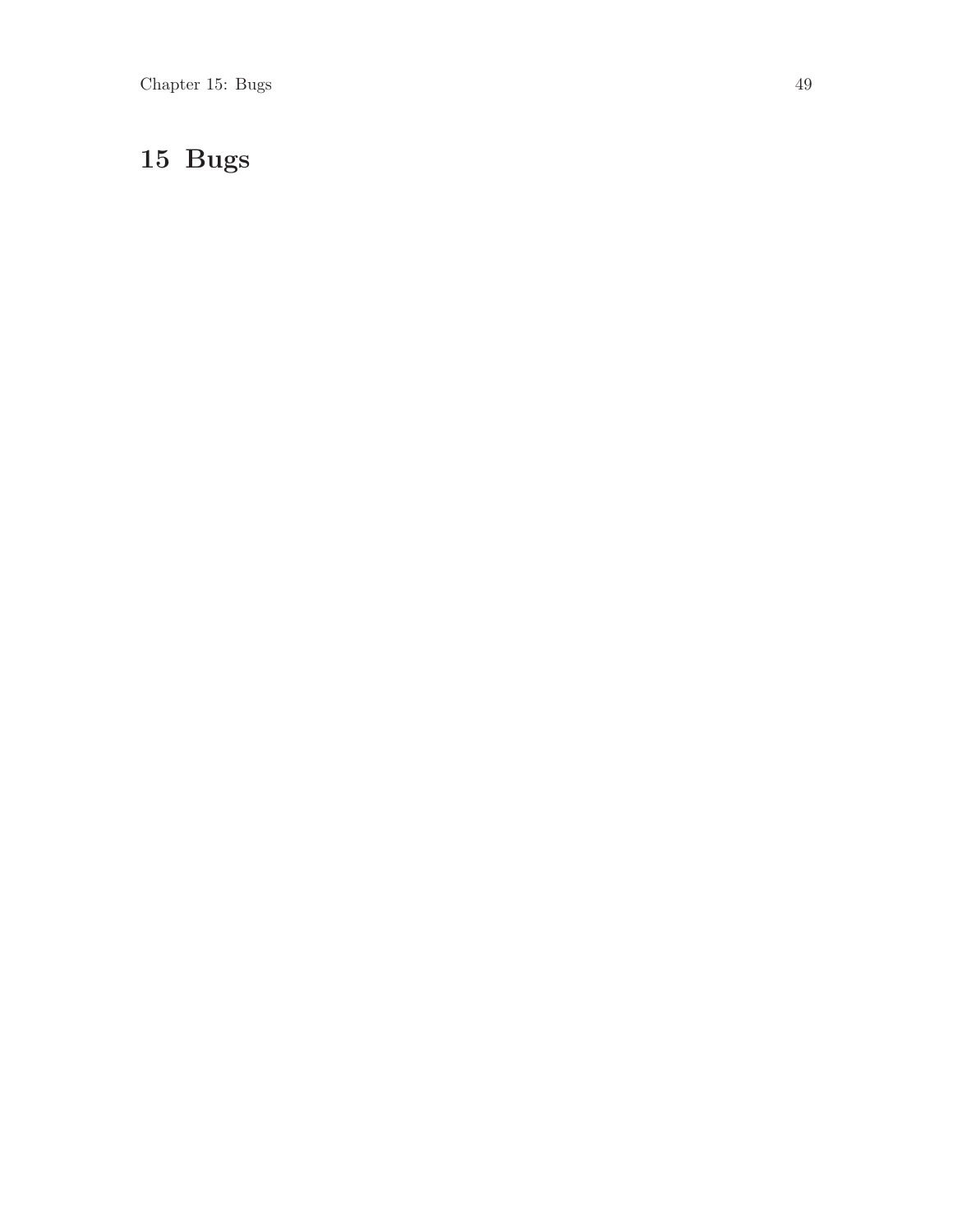# <span id="page-53-0"></span>Concept Index

## A

#### $\, {\bf B}$

### C

| $\text{contributions} \dots \dots \dots \dots \dots \dots \dots \dots \dots \dots \dots \dots \dots$ |  |
|------------------------------------------------------------------------------------------------------|--|
|                                                                                                      |  |

### $\mathbf D$

|--|--|--|

## F

| $factorizations \ldots \ldots \ldots \ldots \ldots \ldots \ldots \ldots \ldots \ldots \ldots 33$ |  |
|--------------------------------------------------------------------------------------------------|--|
|                                                                                                  |  |

### I

# K

|--|--|--|--|--|--|--|

# L

# M

## N

| nonlinear equations $\ldots \ldots \ldots \ldots \ldots \ldots \ldots \ldots$ 39 |  |
|----------------------------------------------------------------------------------|--|
|                                                                                  |  |
|                                                                                  |  |
| numerical integration $\dots \dots \dots \dots \dots \dots \dots$ 43             |  |

### O

# ${\bf Q}$

### ${\bf R}$

#### T

```
troubleshooting . . . . . . . . . . . . . . . . . . . . . . . . . . . . . . 49
```
#### V

```
vector manipulations . . . . . . . . . . . . . . . . . . . . . . . . . 18
```
#### W

|--|--|--|--|--|--|--|--|--|--|--|--|--|--|--|--|--|--|--|--|--|--|--|--|--|--|--|--|--|--|--|--|--|--|--|--|--|--|--|--|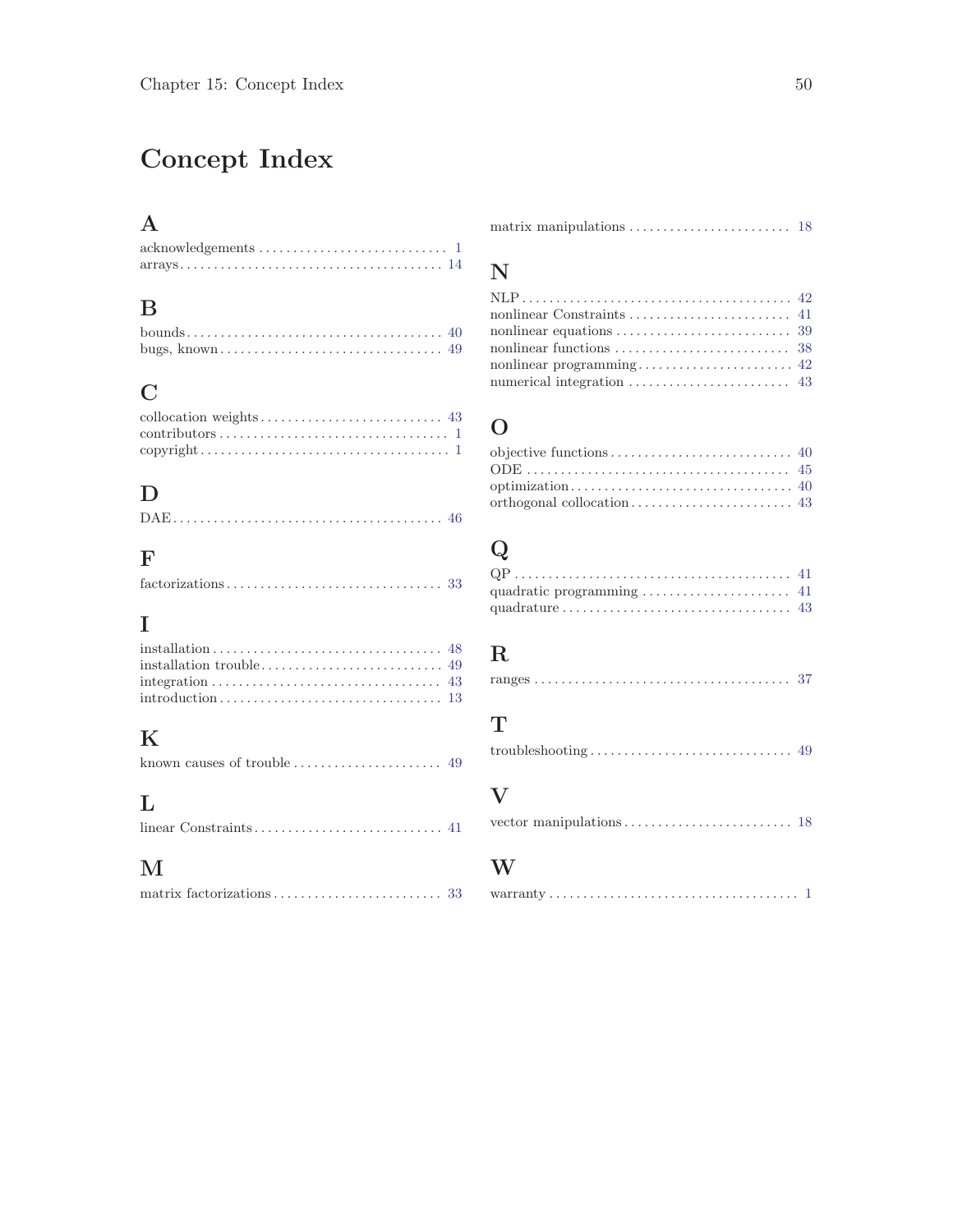# <span id="page-54-0"></span>Function Index

## A

| absolute_tolerance $43, 45$                                                           |
|---------------------------------------------------------------------------------------|
|                                                                                       |
|                                                                                       |
| AEPBALANCE $\ldots \ldots \ldots \ldots \ldots \ldots \ldots \ldots \ldots \ldots 33$ |
|                                                                                       |
|                                                                                       |
|                                                                                       |
|                                                                                       |
|                                                                                       |
|                                                                                       |
|                                                                                       |

### B

| $balanced_a_matrix \ldots \ldots \ldots \ldots \ldots \ldots \ldots \ldots \quad 33$    |  |
|-----------------------------------------------------------------------------------------|--|
| $balanced_b_matrix \ldots \ldots \ldots \ldots \ldots \ldots \ldots \ 33$               |  |
|                                                                                         |  |
| $balancing_matrix \ldots \ldots \ldots \ldots \ldots \ldots \ldots \ldots \ldots \, 33$ |  |
|                                                                                         |  |
|                                                                                         |  |
|                                                                                         |  |

### C

| capacity on Array <t> <br/>14</t>     |
|---------------------------------------|
| checkelem on Array <t> <br/>14</t>    |
| checkelem on Array2 <t><br/>15</t>    |
| checkelem on Array3 <t> <br/>15</t>   |
| checkelem on DiagArray <t><br/>16</t> |
| 34                                    |
| chol_matrix<br>34                     |
| clear_stop_time<br>45                 |
| 33<br>coefficient                     |
| 43                                    |
| cols on Array2 <t> <br/>15</t>        |
| cols on DiagArray <t> <br/>16</t>     |
|                                       |
|                                       |
|                                       |
|                                       |
|                                       |
| columns on Array2 <t> <br/>15</t>     |
| columns on DiagArray <t><br/>16</t>   |
| ColumnVector<br>20                    |
| ComplexAEPBALANCE<br>33               |
| ComplexCHOL<br>34                     |
| 27<br>ComplexColumnVector             |
| ComplexDET<br>33                      |
| ComplexDiagMatrix<br>30               |
| ComplexHESS<br>34                     |
| 36                                    |
| ComplexMatrix<br>24                   |
| ComplexQR<br>36                       |

| ComplexSCHUR $\ldots \ldots \ldots \ldots \ldots \ldots \ldots \ldots \ldots \ldots \ldots 35$ |  |
|------------------------------------------------------------------------------------------------|--|
|                                                                                                |  |
|                                                                                                |  |
| $constraint_matrix \ldots \ldots \ldots \ldots \ldots \ldots \ldots \ldots \ 41$               |  |
|                                                                                                |  |
|                                                                                                |  |
|                                                                                                |  |

### $\mathbf D$

| $DiagArray T >$<br>-15           |
|----------------------------------|
|                                  |
| 15<br>$dim1$ on $Array2 < T$ >   |
| 15<br>dim1 on Array3 <t> </t>    |
| 16<br>dim1 on DiagArray <t> </t> |
| $dim2$ on $Array2 < T$ ,<br>15   |
| dim2 on Array3 <t> <br/>15</t>   |
| dim2 on DiagArray <t><br/>16</t> |
| dim3 on Array3 <t> <br/>15</t>   |

#### E

| extract 18, 21, 22, 23, 25, 28, 29, 31 |
|----------------------------------------|

#### F

| ${\tt first} \dots \dots \dots \dots \dots \dots \dots \dots \dots \dots \dots \dots \ 44$ |  |  |
|--------------------------------------------------------------------------------------------|--|--|
|                                                                                            |  |  |
|                                                                                            |  |  |
|                                                                                            |  |  |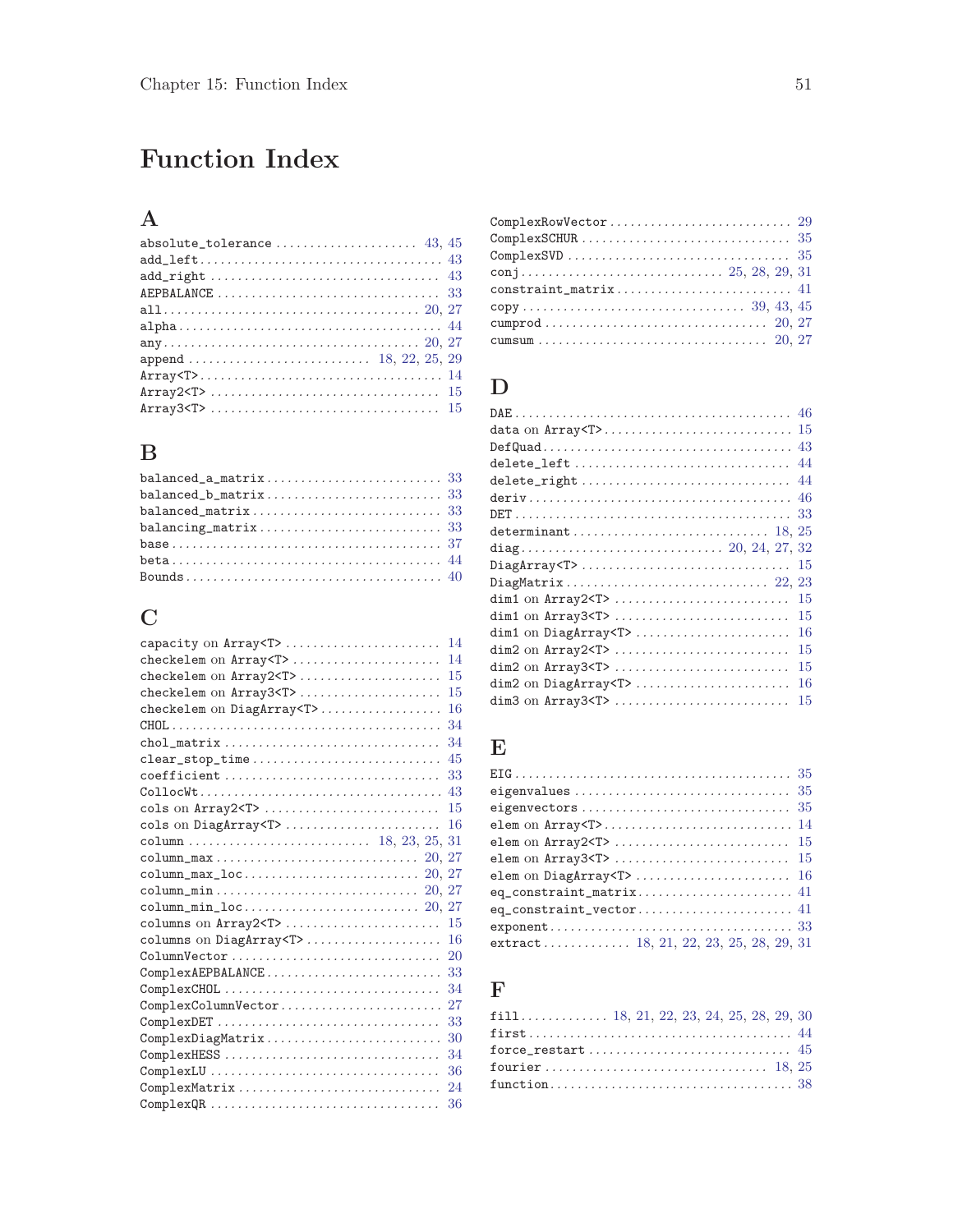# G

| GEPBALANCE $\ldots \ldots \ldots \ldots \ldots \ldots \ldots \ldots \ldots$ |  |
|-----------------------------------------------------------------------------|--|
|                                                                             |  |

# H

| $hess_matrix \ldots \ldots \ldots \ldots \ldots \ldots \ldots \ldots \ldots 34$ |  |
|---------------------------------------------------------------------------------|--|

# I

| $integrate \ldots \ldots \ldots \ldots \ldots \ldots \ldots \ldots \ldots \ldots \ldots \quad 43, 45, 46$ |  |
|-----------------------------------------------------------------------------------------------------------|--|
|                                                                                                           |  |
|                                                                                                           |  |

# J

# L

| left_balancing_matrix  34                                                                   |
|---------------------------------------------------------------------------------------------|
| left_included 44                                                                            |
|                                                                                             |
|                                                                                             |
| $\text{limit} \dots \dots \dots \dots \dots \dots \dots \dots \dots \dots \dots \dots \ 37$ |
|                                                                                             |
| $lower-bound \ldots \ldots \ldots \ldots \ldots \ldots \ldots \ldots \ldots \quad 40$       |
|                                                                                             |
|                                                                                             |
|                                                                                             |

# M

| minimize  41, 42 |  |  |  |
|------------------|--|--|--|
|                  |  |  |  |

# N

| $nelem \ldots \ldots \ldots \ldots \ldots \ldots \ldots \ldots \ldots \ldots \ldots \ldots 37$ |  |  |  |  |  |  |  |  |  |  |  |  |  |  |  |  |  |  |  |
|------------------------------------------------------------------------------------------------|--|--|--|--|--|--|--|--|--|--|--|--|--|--|--|--|--|--|--|

| $\texttt{NLConst} \dots \dots \dots \dots \dots \dots \dots \dots \dots \dots \dots \ 41$ |  |
|-------------------------------------------------------------------------------------------|--|
|                                                                                           |  |
| $NLEqn\_options \dots \dots \dots \dots \dots \dots \dots \dots \dots \dots \ 39$         |  |
|                                                                                           |  |
|                                                                                           |  |
|                                                                                           |  |

## O

| Objective<br>40                                                  |
|------------------------------------------------------------------|
| objective_function<br>40                                         |
| 45                                                               |
| 45<br>ODE_options                                                |
| 26<br>operator !  19,                                            |
| operator $!=\ldots \ldots \ldots 18, 21, 22, 23, 24, 27, 29, 30$ |
| 14<br>operator () on Array <t> </t>                              |
| 15<br>operator () on $Array2 < T$ >                              |
| operator () on $Array3 < T$ ><br>15                              |
| operator () on DiagArray <t><br/>16</t>                          |
| operator * 16, 17, 19, 20, 21, 22, 23, 24, 26, 27,               |
| 28, 29, 30, 31, 32                                               |
| operator $+ \ldots 16, 17, 19, 20, 21, 22, 23, 24, 26, 27,$      |
| 28, 29, 30, 31, 32                                               |
| operator $+=$ 19, 21, 22, 23, 26, 28, 29, 31                     |
| operator $- \ldots 16, 17, 19, 20, 21, 22, 23, 24, 26, 27,$      |
| 28, 29, 30, 31, 32                                               |
| operator $-$ = 19, 21, 22, 23, 26, 28, 29, 31                    |
| operator $/ \ldots 16, 17, 19, 21, 22, 23, 26, 28, 29, 31$       |
| operator $\lt\lt$ 20, 21, 22, 24, 27, 29, 30, 32, 33, 34,        |
| 35, 36, 37, 40, 41, 44                                           |
| operator = $18, 21, 22, 23, 24, 27, 29, 30, 33, 34,$             |
| 35, 36, 38, 39, 40, 41, 42, 43, 45                               |
| 14<br>$operator = on Array T \dots \dots \dots \dots$            |
| 15<br>$operator = on Array2 \top $                               |
| $operator = on Array3 \rightarrow $<br>15                        |
| 16<br>operator = on DiagArray < $T > &$                          |
| 30<br>$operator = 518, 21, 22, 23, 24, 27, 29,$                  |
|                                                                  |

# P

| $\texttt{print\_range} \dots \dots \dots \dots \dots \dots \dots \dots \dots \ 37$ |  |  |  |
|------------------------------------------------------------------------------------|--|--|--|
|                                                                                    |  |  |  |
| product  16, 17, 20, 21, 22, 24, 27, 28, 30, 31                                    |  |  |  |

# Q

| $\mathtt{Quad} \ldots \ldots \ldots \ldots \ldots \ldots \ldots \ldots \ldots \ldots \ldots \ldots \quad 43$ |  |
|--------------------------------------------------------------------------------------------------------------|--|
| $\mathtt{Quad\_options} \dots \dots \dots \dots \dots \dots \dots \dots \dots \dots \ 43$                    |  |
| quad_weights  44                                                                                             |  |
| quotient 16, 17, 20, 21, 22, 27, 28, 30                                                                      |  |